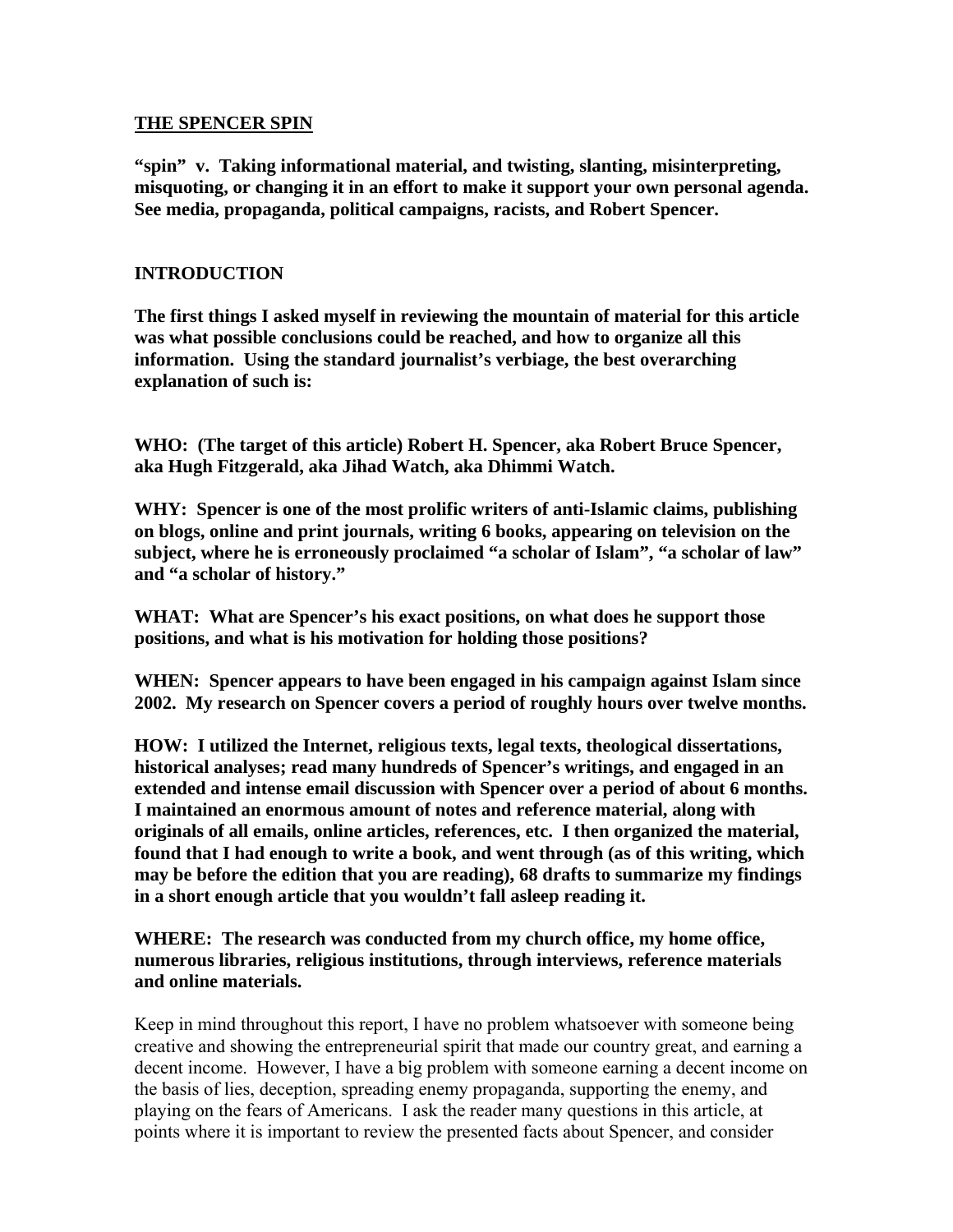what the motivation could be. I encourage readers to read the facts within, verify them, and then draw your own conclusions.

### **So let's get into it, shall we?**

### **We'll begin with the Conclusion, and then show how that conclusion was reached:**

**CONCLUSION:** After a lengthy period of research on Spencer, and intensive email discussions with him, I have come to the conclusion that, although he *can* be properly identified as an Islamophobe, Spencer does not trash all of Islam and all Muslims out of hatred or his own fear. Instead, he does it for economic gain and seems to knowingly do it to assist our enemy, Usama bin Laden and similar terrorists and extremists. Yes, that is a very serious charge. Note that the latter part of this conclusion is based on Spencer's own writings and emails, I am not in possession of evidence that any money has flowed from terrorists to Spencer. However, as you continue to read you will see that Mr. Spencer is aware that his claims are assisting UBL, and yet he knowingly continues to make the very same claims, including the claim that Usama is correct in his twisted, perverted version of Islam. We will see Spencer use various techniques such as logical fallacies, deception, misdirection, outright lies, out of context verses, and temporal remoteness in his campaign of deceit.

### **HOW AND WHY ROBERT SPENCER CONVINCED ME HE CONDEMNS ALL MUSLIMS, ALL OF ISLAM, SUPPORTS USAMA BIN LADEN, IS MOTIVATED BY GREED AND QUITE POSSIBLY BY TREASON…**

**I have been quietly researching Robert Spencer for close to a year, as I prepared for this Hatewatch site, and over the past six months, I have exchanged 240 emails with Mr. Spencer. The emails began with his threatening to sue me and proffering various insults about me. They progressed to his being mostly polite, with an occasional flame (insult) thrown in, while he tried to convince me of his views of Islam.** 

**At first I thought Spencer was either misinformed or just ignorant on the subject of Islam, as is common of those who "self-teach" themselves on complicated topics, especially those involving theology, the evolution of culture, and how these affect the reality of contemporary society. So I patiently read the voluminous email sent by Spencer (A for Effort, F for Accuracy) approaching them with an open mind, carefully researched each topic he raised and responded to as many as I could.** 

**When I realized how mistaken most of them were, I successfully refuted them using a vast number of authoritative sources, and that led Mr. Spencer to logical fallacies and then back to the insults. I imagine the lawsuit threats will soon follow. On occasion, the very sources that Spencer supplied refuted the claim he assigned to it.** 

**It is quite important to be mindful of the fact that we are at war with extremists of all ideologies. While we (the USA) are at war with extremists and terrorists of a**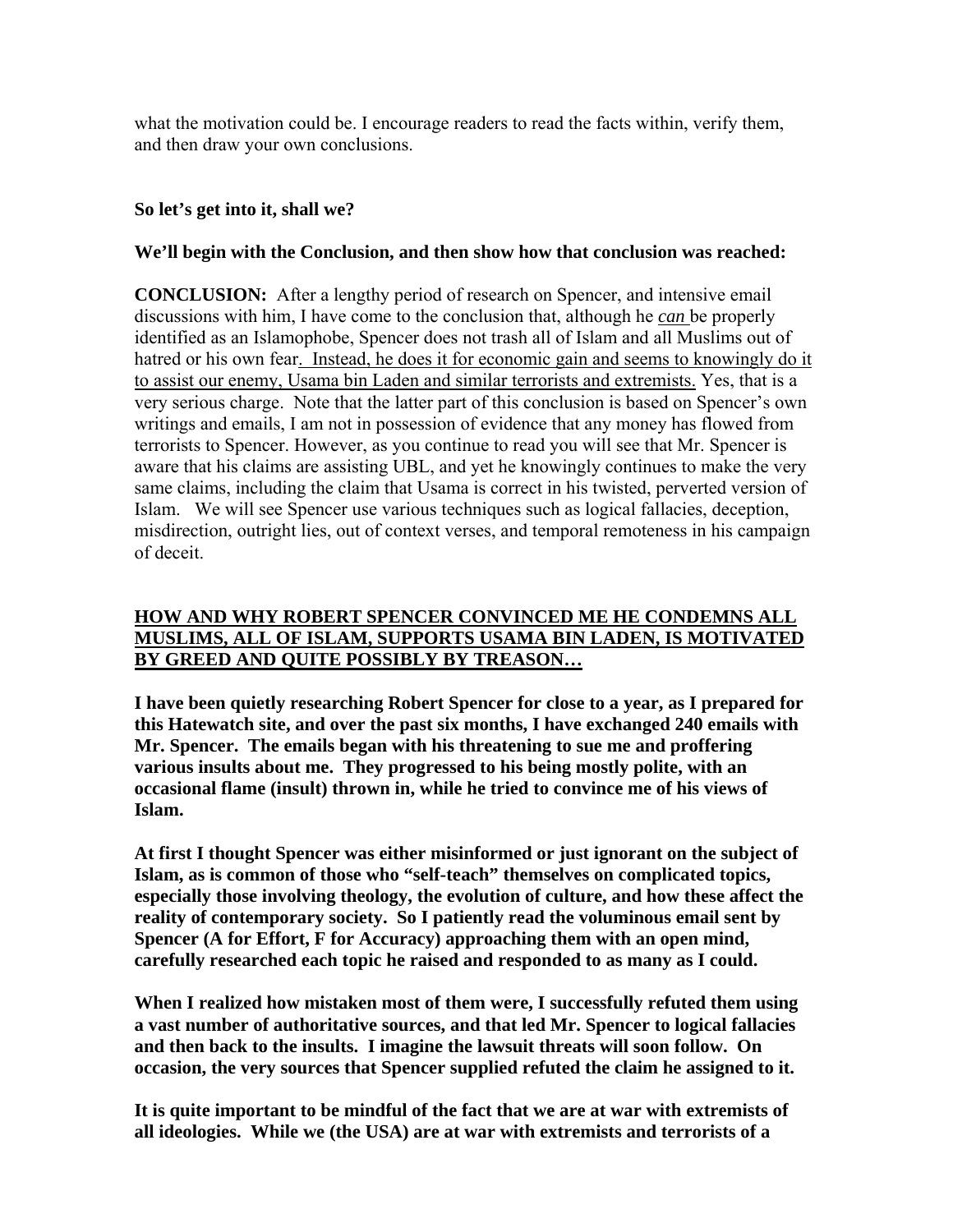**large variety of ideologies (Islamist, Christian, Jewish, Hindu, Buddhist, Socialist, Communist, Anarchist, Marxist, Nationalists, etc.) this article primarily concerns our efforts against Islamist extremists (see Appendix Definitions) and domestic extremists (see Appendix Definitions), also classified as foreign terrorists and domestic terrorists.** 

**As for Islamist extremists/terrorists, the threat of this ideology of violence and hatred is at greatest risk of spreading among those who perceive there to be significant threats to Islam, those who believe the United States and the West pose such a threat are particularly likely to support terrorism. ("Correlates of Public Support for Terrorism in the Muslim World", Ethan Bueno de Mesquita, Washington University in St. Louis, page 8.)** 

### **SPENCER'S BACKGROUND:**

Robert H. Spencer, (also known as Robert Bruce Spencer) owns and operates the websites of jihadwatch and dhimmiwatch, has written a half-dozen books on "the threat of Islam", has written frequently for ultra-conservative publications such as the Washington Times, National Review, Little Green Footballs, Townhall.com, FrontPage Magazine, Human Events, WorldNet Daily, Faith Freedom, Noisy Room, LadyPredator, and other such publications and online sites. Spencer has written several fiction books that claim to understand and explain Islam. Spencer has given countless lectures on "the threat of Islam", and has made many television appearances on conservative talk shows, and has participated in seminars on "the dangers of Islam." He is sometimes mistakenly identified as "a scholar on Islam", "a legal scholar" or "an expert on Islam". This article will show that his knowledge of Islam – in reality – is very poor, stuck in the  $7<sup>th</sup>$  Century, based on misinterpretations (deliberate or otherwise), mistranslations, out-of-context citations, deceit and endorsement of the claims of Osama bin Laden, all of which lead him to highly erroneous conclusions.

From: <http://jihadwatch.org/spencer/>

Robert Spencer holds a Master's degree in Religious Studies from the University of North Carolina at Chapel Hill 1986. He began his career in 1979 at the University of North Carolina. His MA thesis is entitled [The Monophysite in the Mirror](http://webcat.lib.unc.edu/search/aspencer%2C+robert/aspencer+robert/1%2C15%2C59%2CB/frameset&FF=aspencer+robert+bruce&1%2C1%2C) and concerns the conversion of [John Henry Newman](http://www.answers.com/topic/john-henry-cardinal-newman) to Catholicism in 1845 and Newman's denunciation of the [Church of England](http://www.answers.com/topic/church-of-england) as [monophysite](http://www.answers.com/topic/monophysitism) (holding the doctrine that Christ's nature remains altogether divine and not human even though he has taken on an earthly and human body with its cycle of birth, life, and death.) (*In other words, his only advanced education is on the subject of the Medieval Roman Catholic Church and one individual's conversion from Protestantism to Catholicism*.)

According to the biography at one of his websites, Spencer began studying Islam on his own initiative and outside of formal education in 1980 during his first year as an undergraduate at the University of North Carolina. He wrote freelance articles for various publications between 1980 and 2001 on Catholic religious issues. In 2002, he became an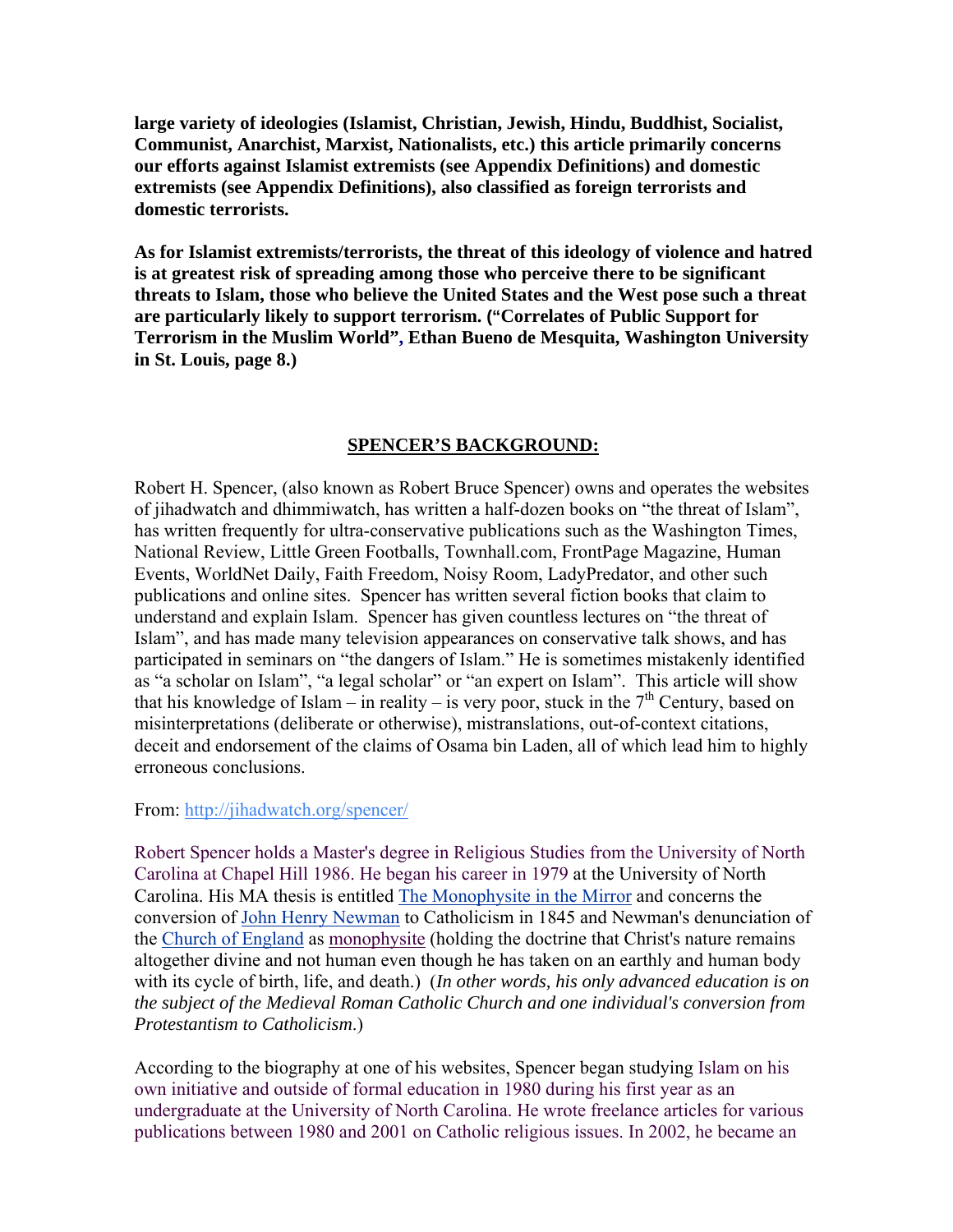adjunct fellow with the [Free Congress Foundation](http://www.answers.com/topic/free-congress-foundation). He wrote seven monographs on Islam for the Free Congress Foundation in 2002 and 2003. He is a regular columnist for FrontPageMagazine.com, and Human Events. His writings on Islam and other topics have been published in various other publications. He owns jihadwatch and dhimmiwatch, blog sights well known as havens for hate speech.

Note here [http://www.q-and-a.org/Transcript/?ProgramID=1086,](http://www.q-and-a.org/Transcript/?ProgramID=1086) in a CSPAN interview, Spencer states that he is a Melkite Greek Catholic, and that his family is from "*what is now Turkey and actually that is the beginning of my interest in the subject of Islam that my grandparents shortly after World War I were offered the choice of conversion to Islam or exile from the land where they had lived for many hundreds of years – that is my family had lived. And many Christians in that area had lived there."*

**"***They were – those chose exile and they came to the United States. They, despite their experiences which involved some violence and some of the – some killings of some of the family members, they were – they spoke in a uniformly positive fashion about life over there and made me become quite fascinated with it such that I took the first opportunity I could when I went to college to read the Koran and to begin studying Islamic theology and history*.**"** 

**Noting that WWI ended in November 1918, and the nation-state of Turkey was founded in October 1923, I went looking throughout historical sources for Muslim forced conversions of Melkite Greek Catholics in this area of the Ottoman Empire, the remains of which are now Turkey. The only record of "forced conversions" by Muslims anywhere in the world in this time period was in Yemen, and it was not "conversion or exile", it was through legislation for the state to raise Jewish orphans, a [1922](http://en.wikipedia.org/wiki/1922) [Zaydi](http://en.wikipedia.org/wiki/Zaydi) statute known as the [Orphans Decree](http://en.wikipedia.org/w/index.php?title=Orphans_Decree&action=edit). In point of fact, in the Melkite Church's official history, there is no mention at all of any Muslim efforts to force the Melkites to "conversion or exile" in this time period. See <http://www.melkite.org/Bearers%20of%20the%20Mysteries/ChapterTwo.htm>**

 *At first the Melkites were made part of a generic Catholic millet with an Armenian priest as ethnarch, but they continued to agitate for recognition as a separate "nation". This was achieved at last in 1848 through the efforts of Patriarch Maximos III. Over 100 years after its ecclesiastical identity was determined, the Melkite community attained civil recognition.*

*Civic status was extremely important to the Melkites of that day. It provided them with a sense of identity, recognition that they were a Church, a distinct community, not a part of another identity. They continued to find their identity in this civil nationhood as long as the Turks governed the Middle East. The Church retains some civil functions to this day in some parts of the Middle East, where Church courts often have the power which belong to probate courts in the U.S.*

 *The millet system continued until the downfall of the Ottoman Empire after World War One when power in the Middle East passed from the Turks to the British and French. When that happened, a new nationalist identity (eg. Syrian or Lebanese) began to emerge*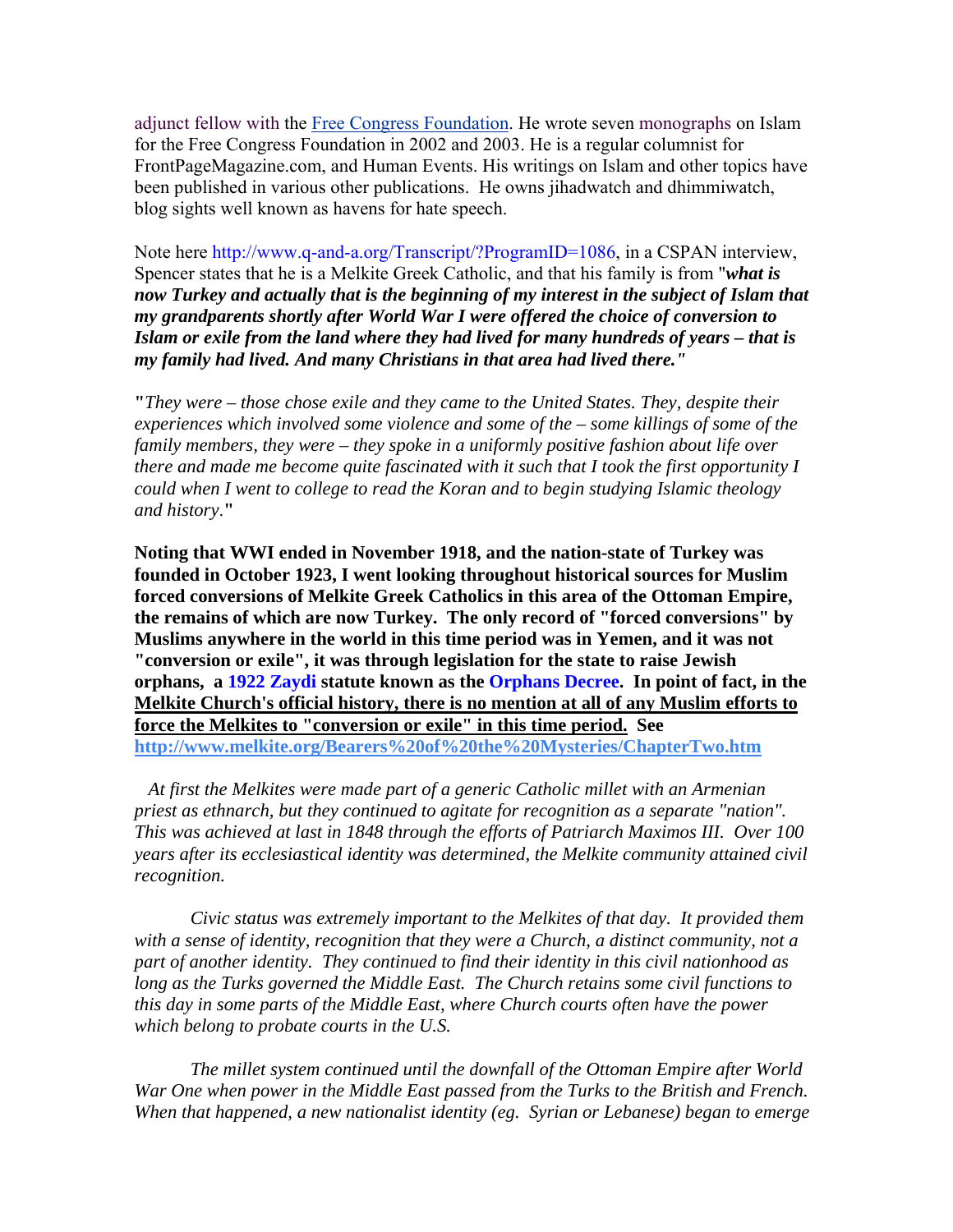*and the Churches began losing their tribal functions. The Melkite community started to look elsewhere to find its purpose: back to the roots of its Eastern spiritual heritage.*

**This raises some questions as to the background claims of Mr. Spencer. Perhaps Spencer is referring to the 1914 - 1924, Pontian Greek war with the Turks (factual information here: [http://en.wikipedia.org/wiki/Pontic\\_Greek\\_Genocide](http://en.wikipedia.org/wiki/Pontic_Greek_Genocide) ) -- as he seems to wish to memorialize it here:** 

**[http://www.taoofdefiance.com/2007/05/18/may-19th-pontian-greek-genocide](http://www.taoofdefiance.com/2007/05/18/may-19th-pontian-greek-genocide-remembrance-day/)[remembrance-day/](http://www.taoofdefiance.com/2007/05/18/may-19th-pontian-greek-genocide-remembrance-day/) Granted, this is still a controversial subject today, but most historians agree that this was a nationalist war, not a religious war, and that is began in the waning days of WWI when the Greeks who lived in the southern part of Turkey invaded Smyrna. (The Greeks and the Turks have been ethnic enemies for ages) Turkey not only defended their country, they over-aggressively moved to destroy any future threat from the Greeks and the Armenians. There were many horrors and war crimes, apparently on both sides. Some historians claim the Turks engaged in genocide, others claim they did not. The historical accounts show that if there was a genocide, it was against the Armenians.** 

**The historical documents and accounts mention nothing about Melkite Greek Catholics, and not a word about any forced conversions, or a choice of "convert or die", "convert or leave", etc. This was a situation, as shown by historical records, where the Greeks living in Turkey (who were primarily Christian) and the Armenians who lived in Turkey were viscously fought, murdered and expelled by the secular Muslim government of Turkey, known as the "Young Turks." This was not a religious war, or a war based on religion. There was no attempt to eliminate other religions. This was a war – if one wishes to call it that – that was based on ethnic racism. The Turks and Greeks have hated each other for many centuries. The secular Turks wanted the lands occupied by the Greeks and the Armenians. There was no demand to "convert or leave", when a demand was given, it was "leave or die." The Turks had no interest in converting the Greeks or Armenians, they just wanted them to leave, or die, so that the Turks could have their lands. So Spencer's claim of his parents coming to the US because of Muslims giving them a choice of "convert or exile" is not historically accurate (is that a polite enough way to say "lie"?)**

**But since Spencer is Melkite Greek Catholic, then what do the Melkites endorse, what is their ethnic background, and what do they believe about the USA and Arab countries?** W**hy is this important in our look at why Mr. Spencer so frequently indicts all of Islam, supports the perverted violent form of Islam pushed by UBL, and outright rejects any and all condemnations of terrorism by mainstream Muslims?**

**Patriarch Gregory III, the current worldwide leader of the Melkite Greek Catholic church, states that Melkite Greek Catholics are "Arabs but they are not Muslims, Eastern but not Orthodox and Catholic but not Latin." The Patriarch also states that "in most Middle Eastern countries, Christians have been free to worship, and churches have the same tax-free status as mosques." The Patriarch went on to warn that the unconditional support of some in the West for Israel, especially among**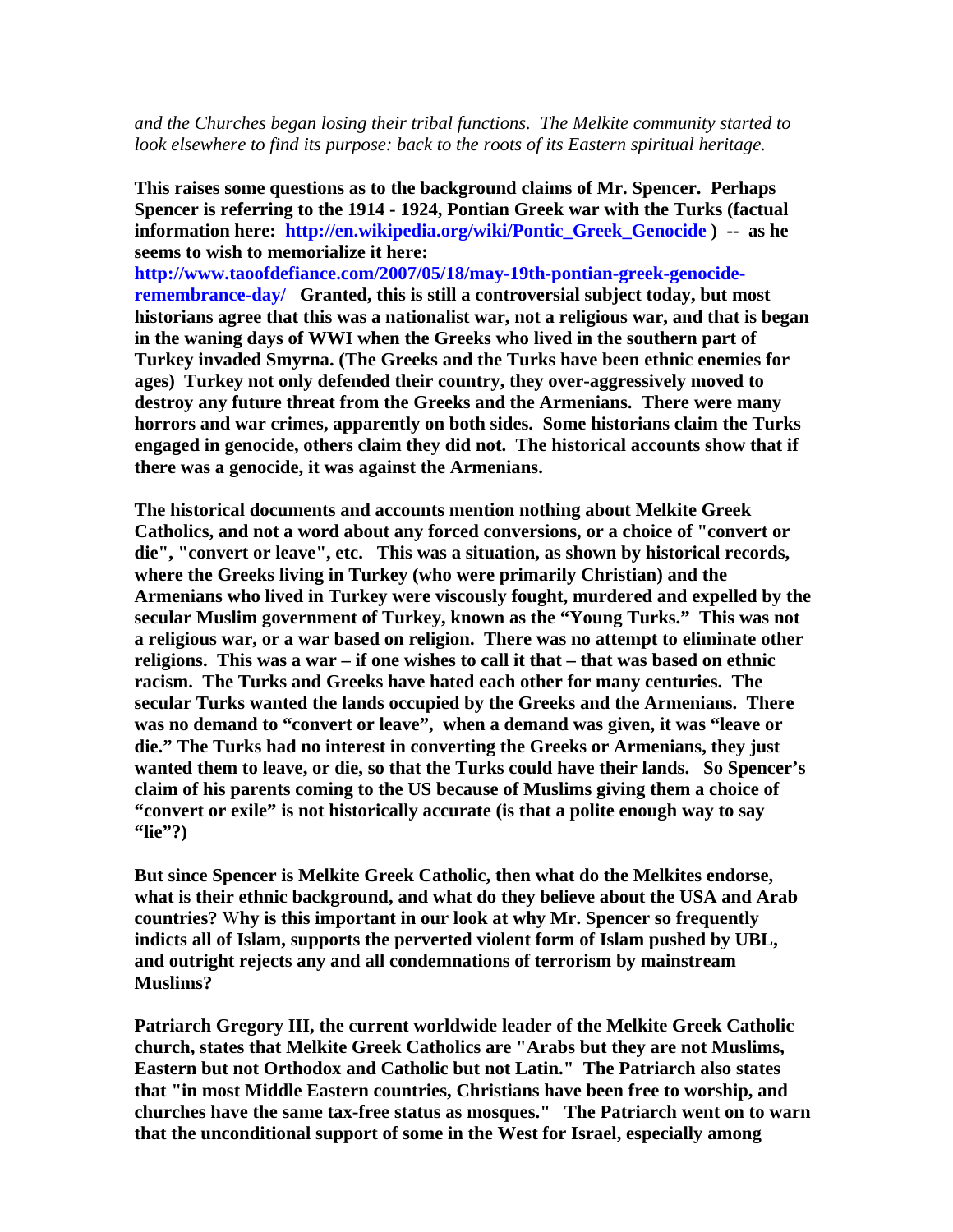**Christians who see Israel as part of God's plan, was "playing with fire" and giving Muslims a bad view of Christianity. And his most baffling statement: He said he had written to Arab leaders telling them they could impose peace on the West if they would act together. (Arab countries need to "impose peace" on the West? Since when?) See** [http://www.catholic.org/international/international\\_story.php?id=22135](http://www.catholic.org/international/international_story.php?id=22135)

**Now, I'm not going to be the one to suggest that the above could lead one to the conclusion that the leader of the Melkite Greek Catholic Church is pro-Muslimextremist, anti-Israel, "It's all America's fault", and a supporter of the Arab world needing to conquer the Western world. I wouldn't even think of making such allegations. Just read the above comments from the leader of the Melkite Greek Catholic Church and come to your own conclusions. Then wonder what the most faithful followers think on these subjects.** 

After a lengthy period of research on Spencer, and intensive email discussions with him, I have come to the conclusion that, although he can be properly identified as an Islamophobe, Spencer does not trash all of Islam and all Muslims out of hatred or his own fear. Instead, he does it for economic gain and knowingly does it to assist our enemy, Usama bin Laden. Yes, that is a very serious charge. However, as you continue to read you will see that Mr. Spencer is aware that his claims are assisting UBL, and yet he knowingly continues to make the very same claims. He states that UBL's claims are correct, and that Spencer makes a substantial income from spreading his deception. Spencer utilizes logical fallacies, deception, outright lies, mistranslations, out of context citations, 1,400 year old Islamic jurist rulings, and citations from the most extreme terrorists to base his claims that these are true and binding on modern Muslims. Until such time as a trial, there is no way to tell if Spencer assists the enemy of the USA for treasonous reasons, or if it is simply a matter of his not wanting us to win the war on terror, because then he would no longer have a career writing distortions of Islam in order to frighten the gullible.

Unfortunately, either for the above motivation, or because he suffers from the same narcissism that infects many other bigots – Spencer adamantly refuses to even consider the possibility that his statements and conclusions on Islam could be wrong – so stubbornly that he mimics the exact techniques, claims and sayings as neo-Nazis, anti-Semites, and other Islamophobes. Of course, Spencer may be afraid that if he publicly considered that he was wrong, the income from his books and columns would drop and diminish the profit he makes by playing on people's fears.

As we go through this, it is important to note that Spencer has no military experience, no law enforcement experience, has never lived in or visited the Middle East, and cannot speak or read Arabic. And as we shall see, Spencer has only the shallowest of understandings of Muslim culture, history and theology. Spencer has little or no knowledge of the legal system or the history of legal systems in the USA, in Muslim history or in Muslim countries. As we shall also see, these factors play an important role in the major mistakes Spencer makes in his thinking on terrorism and on Islam.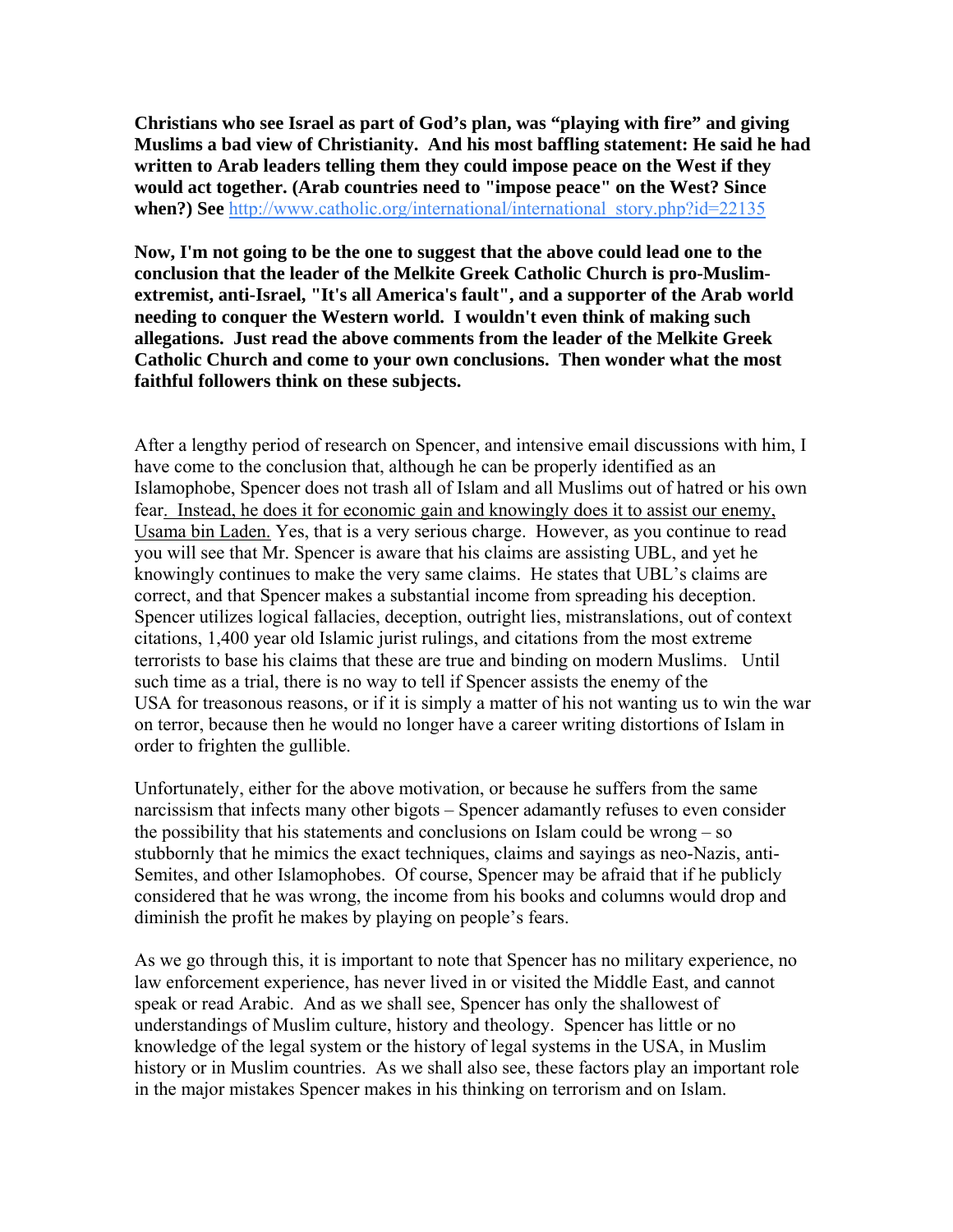I wish to note that during the weeks of intensive email exchanges with Mr. Spencer, he generally remained polite to me, with only the occasional ad hominem (insult), usually given when his claims were authoritatively refuted by Muslim scholars that I provided, and he didn't have anything with which to defeat the refutation, and when I answered his claims with such basic common sense that the only thing he could think of doing in return was the equivalent of sticking his playground insults.

### **MOVING ON TO SPECIFICS:**

**Spencer claims, over and over, that he never, ever, condemns all Muslims or all of Islam. This is just one of his many claims that is completely wrong. Note the following (each with a link to verify Spencer's words.)**

<http://www.q-and-a.org/Transcript/?ProgramID=1086>

*ROBERT SPENCER, DIRECTOR, JIHAD WATCH: Well the problem that we face with international Jihad terrorism is deeply rooted within Islam. Although there are many officials who are hastening to assure us that the problem with terrorism has nothing to do with Islam at all, the only people that they don't seem to be able to convince of that are the Muslims themselves, particularly the terrorists who claim to be representing and acting upon the teachings of pure Islam and true Islam.* 

*UNIDENTIFIED PARTICIPANT: The true faith of Islam we believe is a religion of peace and we intend to work with them in that regard.* 

*LAMB: So what are you hearing that you want to comment on?* 

*SPENCER: I think that's all hogwash, I'm sorry to say. Islam is the only religion in the world that has a developed doctrine, theology and legal system that mandates violence against unbelievers and mandates that Muslims must wage war in order to establish the hegemony of the Islamic social order all over the world.* 

*...And so while there are moderate Muslims, the fact that Islam is not moderate makes it very difficult for those moderates to establish any kind of large scale anti-terror effort.* 

*..This is Walid Shoebat who is, of course, the very prominent ex-Palestinian terrorist who converted to Christianity, gave up his terrorism. He tells some quite hair-raising stories about life growing up in that environment.* (see here *<http://hatewatchhallofshame.blogspot.com/2007/03/judge-for-yourself-fake.html>* for

evidence that Shoebat is a fake, a shill being paid to claim he's a former terrorist, when in fact he is and always has been a fundamentalist Christian*.)*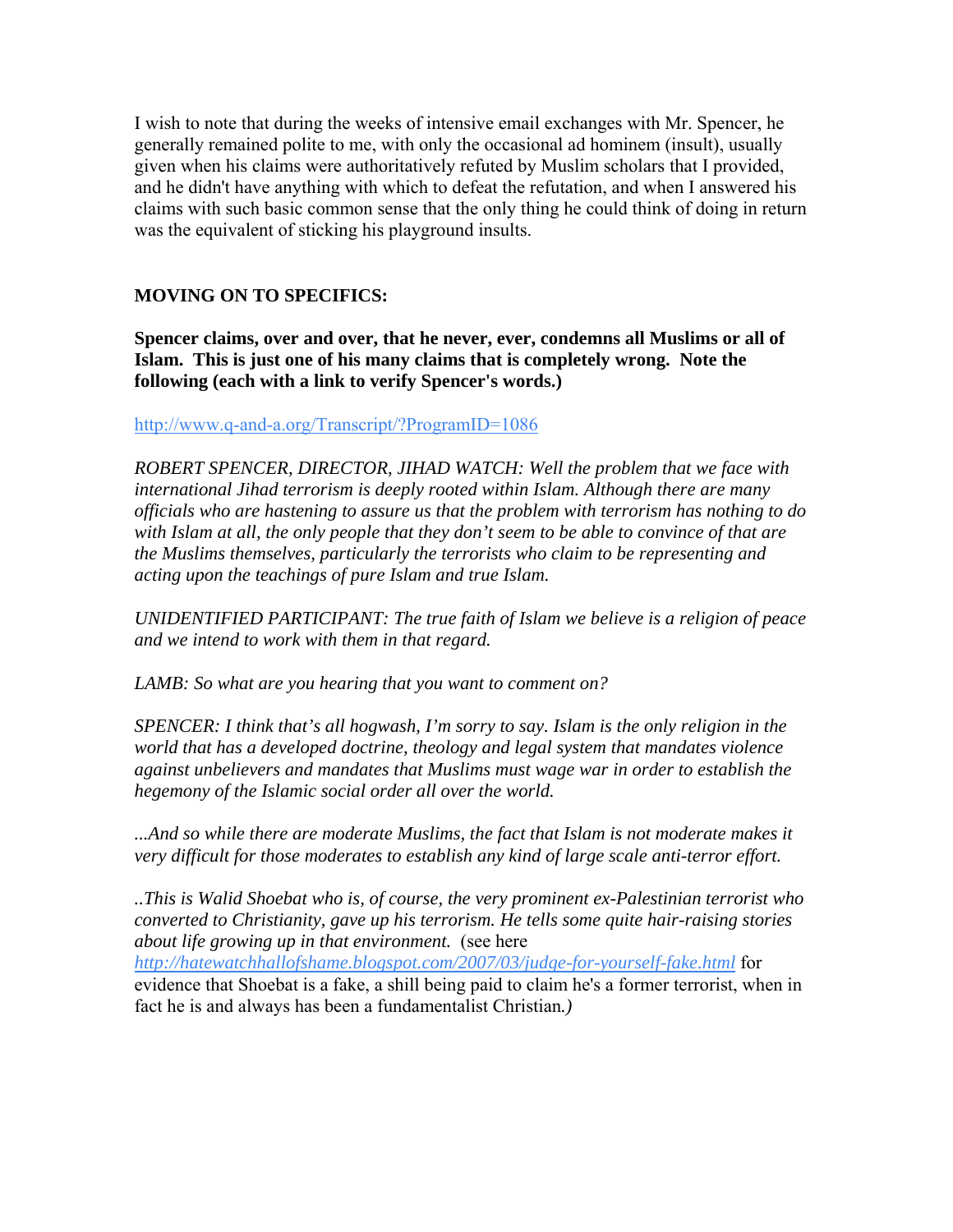### **ATTEMPTS TO INFLAME THE MUSLIM WORLD**

**As a "scholar on Islam" Spencer must certainly be aware of the extreme offense Muslims take at insulting images of Muhammad, and of the worldwide flap when a Danish newspaper published some cartoons that were very insulting to Muhammad. (My personal opinion: Get over it, folks, they're only cartoons, but we don't need to deliberately insult an entire religion.) Yet, in an apparent effort to continue to inflame Muslim passions (perhaps in the hope of triggering more riots?) Spencer also published the offensive cartoons here** 

**<http://www.jihadwatch.org/archives/010009.php> and has a permanent link to them on the main page of his jihadwatch website. Perhaps Spencer's hopes for the impact of his repeatedly publishing the offensive cartoons are best expressed by Spencer himself:**

*"Muslim cartoon rage, having spread now all across the Muslim world, from Egypt and Sudan to Pakistan and beyond, also threatens to become the tinderbox that sets off a much larger conflagration between the West and the Islamic world than the present conflicts in Iraq and Afghanistan. The Muslim world was enraged over the Abu Ghraib prison scandal, and over reports last May that a Qur'an had been flushed down at toilet at Guantanamo Bay. But although there have been no killings in connection with the cartoons yet, as opposed to the Qur'an desecration scandal, the international scope of the cartoon rage makes those other sources of anger trivial compared to it." <http://www.jihadwatch.org/archives/010009.php>*

**A side note: At the time of this statement by Spencer, February 2006, it was well known that the "Qur'an desecration scandal" was a hoax, so why does Spencer also include that in his statement of hoping for the Muslim world to explode with anger?**

### **SPENCER SAYS HE NEVER CONDEMNS ISLAM OR ALL MUSLIMS, BUT IN REALITY…**

### ['Anti-Muslim'? – not me guv, says Robert Spencer](http://www.islamophobia-watch.com/islamophobia-watch/2005/10/20/anti-muslim-not-me-guv-says-robert-spencer.html)

Journal Entry by Bob Pitt on October 20, 2005

Robert Spencer ponders the question: "am I indeed, and is the entire Jihad Watch enterprise, 'anti-Muslim'?" The answer, you'll be surprised to hear, is no – though "the jihadists and their allies would say yes". Spencer observes: "If jihadists use ...

### **[Robert Spencer,](http://www.q-and-a.org/Transcript/?ProgramID=1086) on [Q & A](http://en.wikipedia.org/wiki/Q_%26_A), a television show on [C-SPAN](http://en.wikipedia.org/wiki/C-SPAN). <http://www.q-and-a.org/Transcript/?ProgramID=1086>**

**The problem that we face with international Jihad terrorism is deeply rooted within Islam. Although there are many officials who are hastening to assure us that the problem with terrorism has nothing to do with Islam at all, the only people that they don't seem to be able to convince of that are the Muslims themselves, particularly the terrorists who claim to be representing and acting upon the teachings of pure Islam and true Islam**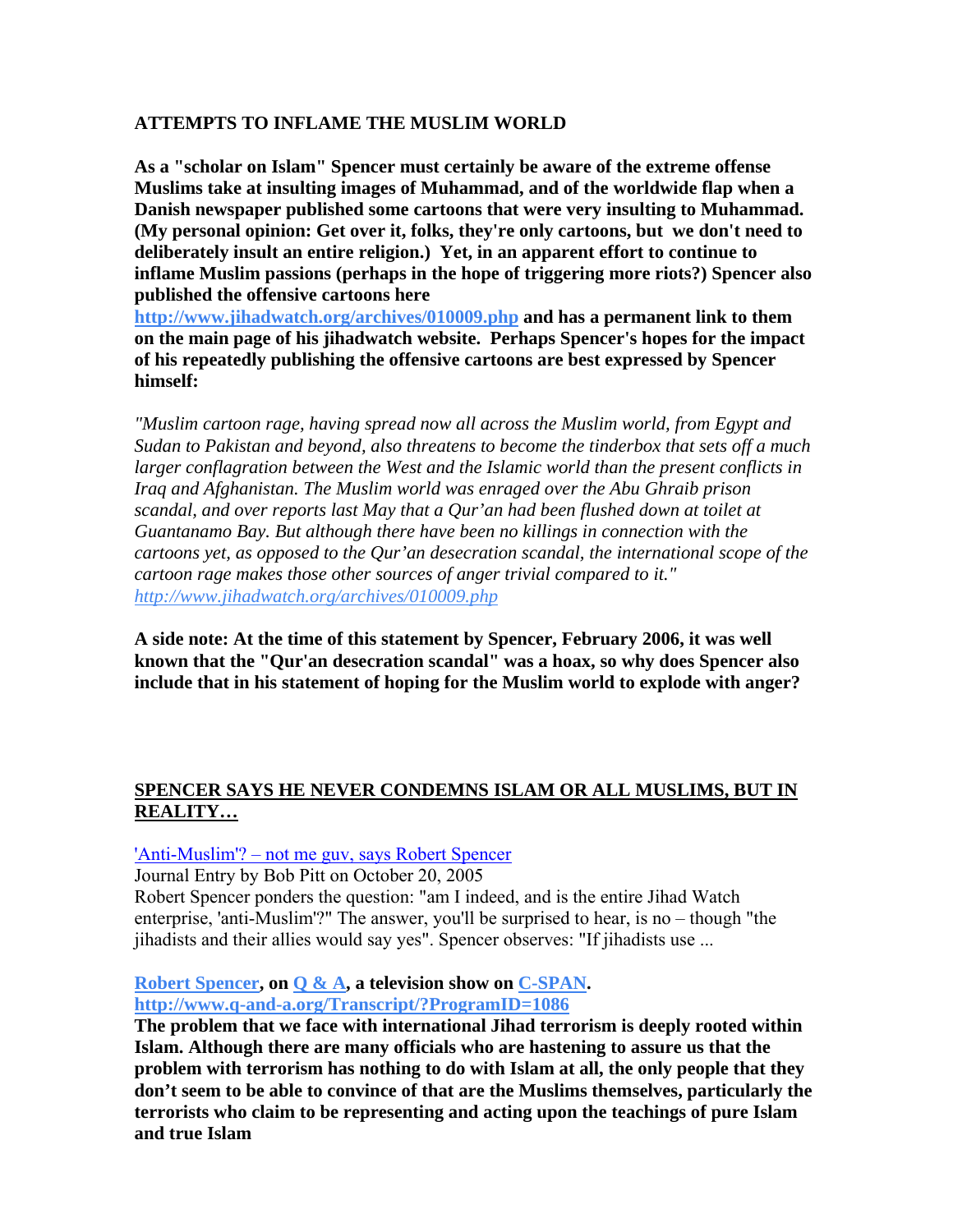### [EU opens talks on membership for Turkey – Robert Spencer not happy](http://www.islamophobia-watch.com/islamophobia-watch/2005/10/4/eu-opens-talks-on-membership-for-turkey-robert-spencer-not-happy.html)

Journal Entry by Bob Pitt on October 4, 2005

Robert Spencer is less than enthusiastic about the possibility of Turkey's entry into the EU: "there is still some hope that Turkey will be rejected, and Europe saved. But that hope is slim". He adds: "In a speech last month, British Foreign Secretary Jack Straw said Turkish membership...

### [Robert Spencer's mission – to 'dispel myths and stereotypes' about Islam](http://www.islamophobia-watch.com/islamophobia-watch/2005/8/3/robert-spencers-mission-to-dispel-myths-and-stereotypes-about-islam.html)

Journal Entry by Bob Pitt on August 3, 2005

Spencer, director of Jihad Watch, blamed political correctness, which "stifles public discourse", combined with a general unwillingness among public officials to recognize the fundamental teachings of Islam as a source for acts of terror throughout the Western world for distorting the public's perception...

### [Spencer spells it out](http://www.islamophobia-watch.com/islamophobia-watch/2005/5/30/spencer-spells-it-out.html)

Journal Entry by Bob Pitt on May 30, 2005

"I have written on numerous occasions that there is no distinction in the American Muslim community between peaceful Muslims and jihadists." Robert Spencer spells it out. Jihad Watch, 30 May 2005 This is the man who has also written: "Islam is not a monolith, and never have I said or written anything ...

### [The Million-Dollar Qur'an Challenge](http://www.islamophobia-watch.com/islamophobia-watch/2005/3/21/the-million-dollar-quran-challenge.html)

Journal Entry by Bob Pitt on February 18, 2005 Robert Spencer of Jihad Watch explains how terrorism is rooted in the Qur'an. Front Page Magazine, 17 February 2005

[Islam growing in central Iowa](http://www.islamophobia-watch.com/islamophobia-watch/2005/5/9/islam-growing-in-central-iowa.html)

Journal Entry by Bob Pitt on May 9, 2005 Robert Spencer is appalled. Dhimmi Watch, 9 May 2005I mean, in central Iowa – is noone safe?

### [The Myth of Islamic Tolerance](http://www.islamophobia-watch.com/islamophobia-watch/2005/4/11/the-myth-of-islamic-tolerance.html)

Journal Entry by Bob Pitt on April 11, 2005

"Islam is a totalitarian ideology that aims to control the religious, social and political life of mankind in all its aspects; the life of its followers without qualification; and the life of those who follow the so-called tolerated religions to a degree that prevents their activities from getting in th...

### [Muslim school to become state school?](http://www.islamophobia-watch.com/islamophobia-watch/2005/5/13/muslim-school-to-become-state-school.html)

Journal Entry by Bob Pitt on May 13, 2005

Robert Spencer of Jihad Watch is outraged to find that an independent Muslim school in Nottingham may be accepted into the state sector. See Nottingham Evening Post, 10 May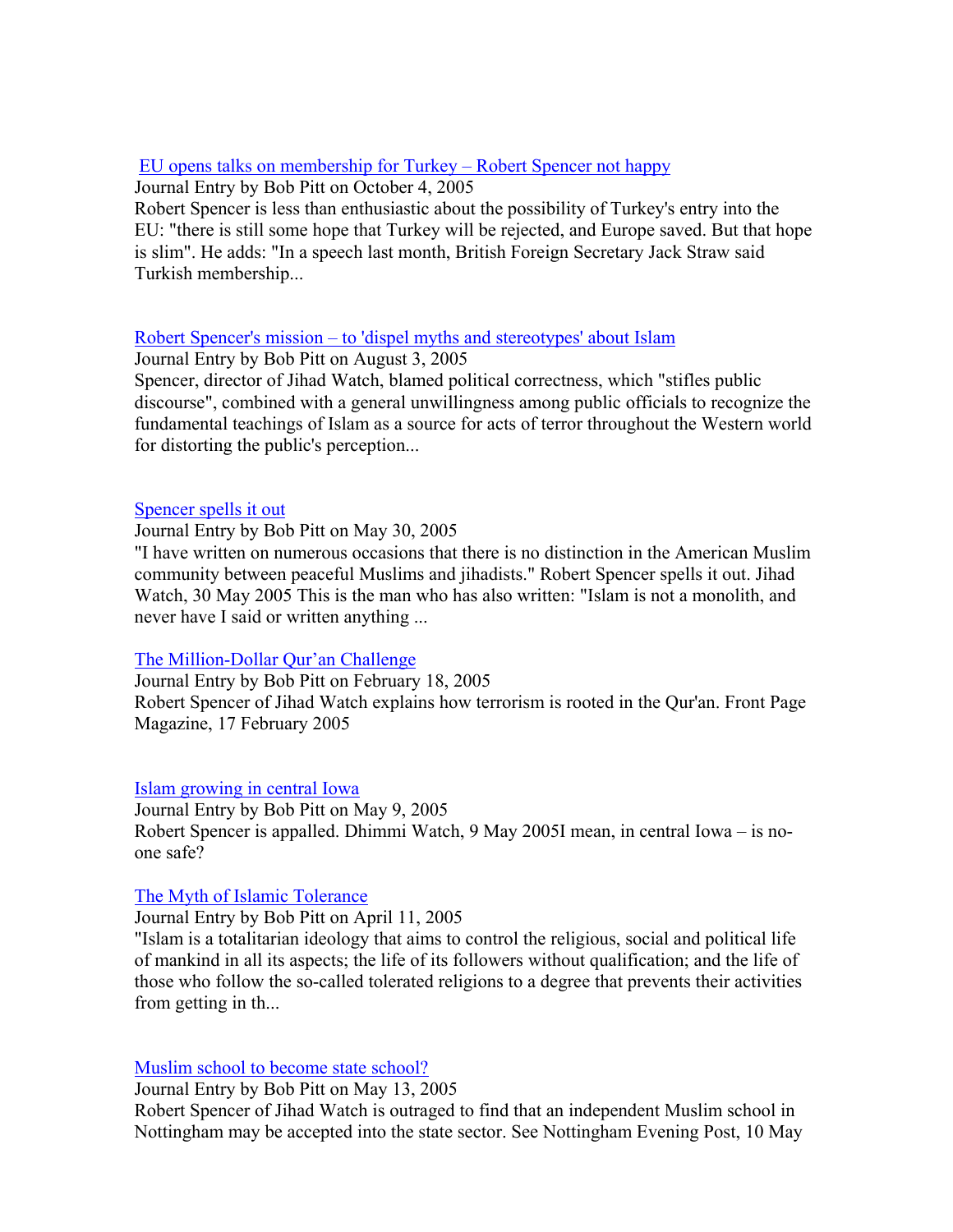2005 This would make fully four – yes, that's four – state-funded Muslim primary schools in the whole of Britain, compared with...

### [George Bush – 'archdhimmi'](http://www.islamophobia-watch.com/islamophobia-watch/2006/8/16/george-bush-archdhimmi.html)

Journal Entry by Martin Sullivan on August 16, 2006

A report that Bush avoided a reference to "Islamic fascists" and instead spoke of "individuals that would like to kill innocent Americans to achieve political objectives" has angered Robert Spencer, who accuses the president of "archdhimmitude" and of bowing to "hi...

### **<http://www.jihadwatch.org/dhimmiwatch/archives/016413.php>**

### **Tufts paper guilty of "harassment" for publishing unpleasant facts about Islam**

### [The truth hurts, don't she?](http://www.frontpagemagazine.com/Articles/ReadArticle.asp?ID=17523)

Tufts' conservative student newspaper, The Primary Source, published some factual statements about Islam -- quotes from the Qur'an and other sources, during Islam Awareness Week. Now Tufts has found the paper guilty of "harassment" -- apparently for publishing facts about Islam that we aren't supposed to know.

### <http://www.jihadwatch.org/dhimmiwatch/archives/016412.php>

The subjection of women in Muslim societies--especially in Arab nations and in Iran--is today very much in the public eye. Accounts of lashings, stonings, and honor killings are regularly in the news, and searing memoirs by Ayaan Hirsi Ali and Azar Nafisi have become major best-sellers. One might expect that by now American feminist groups would be organizing protests against such glaring injustices, joining forces with the valiant Muslim women who are working to change their societies. This is not happening.

### <http://www.jihadwatch.org/dhimmiwatch/archives/016410.php>

Every single "Mosque Outreach" evening friends of mine have attended, and taken notes on, around the country, always ends with some pita and chicken and then something baklavish. All very good. The whole thing is down to a science. Muslim websites, carefully instructing Muslims in how to woo and win over teachers and administrators at their children's schools (to obtain even in public schools quite exaggerated "accommodation" for the exercise, on sight, of Islam) talk about being sure to invite them for meals, and even what kinds of things to serve. It's like the emphasis on Ramadan -- the kind of thing that always forms the deceptive center of any "presentation" of Islam. The rituals of Shehada, zakat, salat, Ramadan, and hajj -- but never a word about Asma bint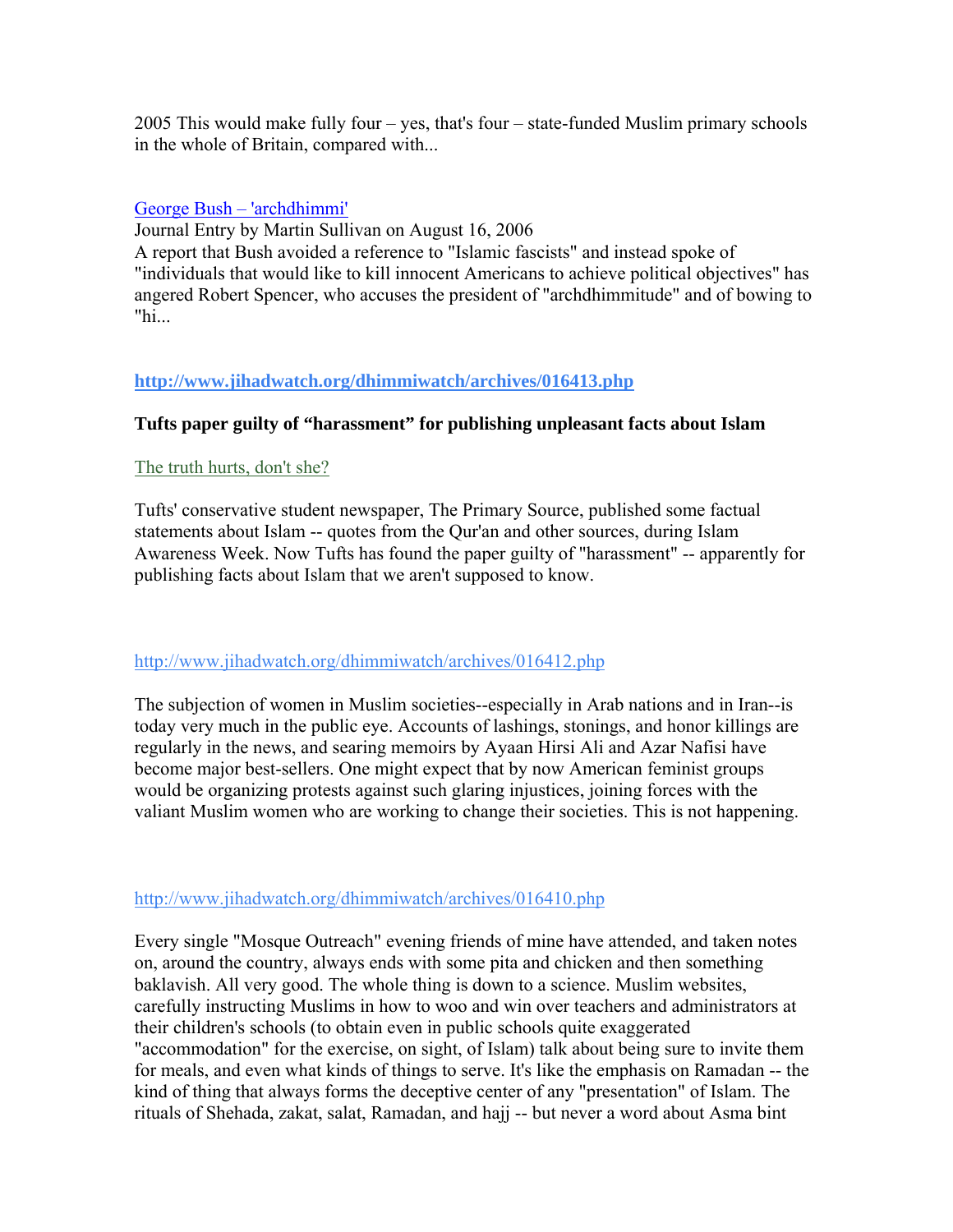Marwan, Aisha, or the more than one-hundred blood-curdling Jihad verses in the Qur'an, or the even more menacing hadith.

<http://www.jihadwatch.org/dhimmiwatch/archives/016448.php>

May 15, 2007

Fitzgerald: The terminal naivete of Westerners

U.S. forces are building madrassas in Afghanistan.

"We are saying that we respect their culture and religion," said naval commander Eduardo Fernandez, the man in charge of American aid efforts in the Sharana district of Paktika. "We have to give the religious leaders the respect they feel they deserve." -- from [this](http://www.telegraph.co.uk/news/main.jhtml?xml=/news/2007/05/13/wafg13.xml)  [article](http://www.telegraph.co.uk/news/main.jhtml?xml=/news/2007/05/13/wafg13.xml)

Get that naval commander out of the Sharana district, out of Afghanistan, and possibly out of the navy, fast. Start educating the members of the armed forces on the tenets of Islam. Make them read, and reread, and reread, Qur'an, Hadith, and sira. Teach them about naskh, or abrogation. Teach them to distinguish the "authoritative" muhaddithin from the less authoritative ones, and the "authentic" Hadith from the kind that Karen Armstrong likes to quote. Expose every single one of the tricks of Muslim apologists and undercut them...

### <http://www.jihadwatch.org/archives/016473.php>

"These days it sometimes feels really hard to be a Muslim in America"

Here, in the wake of the Fort Dix jihad arrests and ongoing jihad violence around the world, is another Muslim in America claiming victim status.

....Meanwhile, you don't have to face all the deprivations and human rights abuses of Muslim-majority countries. In fact, Muslims in the U.S. are as free to practice their religion in peace as they are anywhere in the world, and freer than they would be anywhere else from violence, instability, repression.

But they might have to explain their Religion of Peace to skeptical infidels. It's too bad that Ayesha Malik Nasson doesn't direct her efforts to eradicating jihadist sympathies from the American Muslim community. But of course that would make her even more tired and irritated than she is now.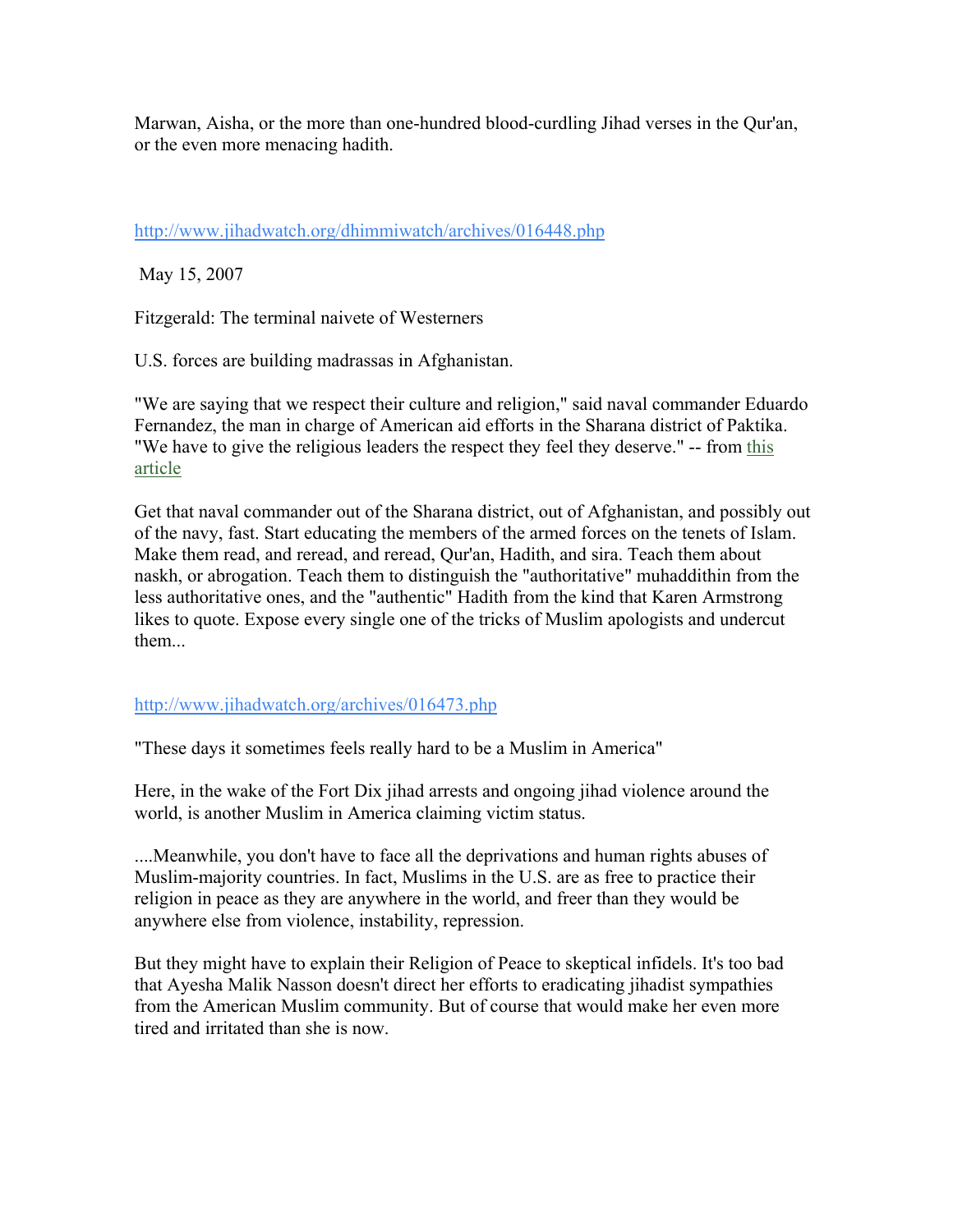### **<http://www.jihadwatch.org/archives/016518.php>**

The Qur'an also declares that a woman's testimony is worth half that of a man: "Get two witnesses, out of your own men, and if there are not two men, then a man and two women, such as ye choose, for witnesses, so that if one of them errs, the other can remind her"  $(2:282)$ .

It allows men to marry up to four wives, and have sex with slave girls also: "If ye fear that ye shall not be able to deal justly with the orphans, marry women of your choice, two or three or four; but if ye fear that ye shall not be able to deal justly (with them), then only one, or (a captive) that your right hands possess, that will be more suitable, to prevent you from doing injustice" ([4:3\)](http://www.usc.edu/dept/MSA/quran/004.qmt.html#004.003).

It rules that a son's inheritance should be twice the size of that of a daughter: "Allah (thus) directs you as regards your children's (inheritance): to the male, a portion equal to that of two females"  $(4:11)$  $(4:11)$ .

The Qur'an tells husbands to beat their disobedient wives: "Men are in charge of women, because Allah hath made the one of them to excel the other, and because they spend of their property (for the support of women). So good women are the obedient, guarding in secret that which Allah hath guarded. As for those from whom ye fear rebellion, admonish them and banish them to beds apart, and scourge them" ([4:34](http://www.usc.edu/dept/MSA/quran/004.qmt.html#004.034)).

It allows for marriage to pre-pubescent girls, stipulating that Islamic divorce procedures "shall apply to those who have not yet menstruated" [\(65:4](http://www.usc.edu/dept/MSA/quran/065.qmt.html#065.004)).

And of course it counsels Muslims to make war against Jews and Christians until they submit to Islamic authority and pay a special tax: "Fight those who believe not in Allah nor the Last Day, nor hold that forbidden which hath been forbidden by Allah and His Messenger, nor acknowledge the religion of Truth, (even if they are) of the People of the Book, until they pay the Jizya with willing submission, and feel themselves subdued"  $(9:29)$ .

And it says that those who "make war upon Allah and His messenger and strive after corruption in the land" -- an elastic term that could mean almost anything -- should be punished by crucifixion, double amputation, or exile: "The only reward of those who make war upon Allah and His messenger and strive after corruption in the land will be that they will be killed or crucified, or have their hands and feet on alternate sides cut off, or will be expelled out of the land" ([5:33\)](http://www.usc.edu/dept/MSA/quran/005.qmt.html#005.033).

Now, in light of all that and more, please don't tell us that "there is nothing in the Qur'an that violates human rights." We can read, and at face value passages like these are clearly in violation of numerous human rights norms.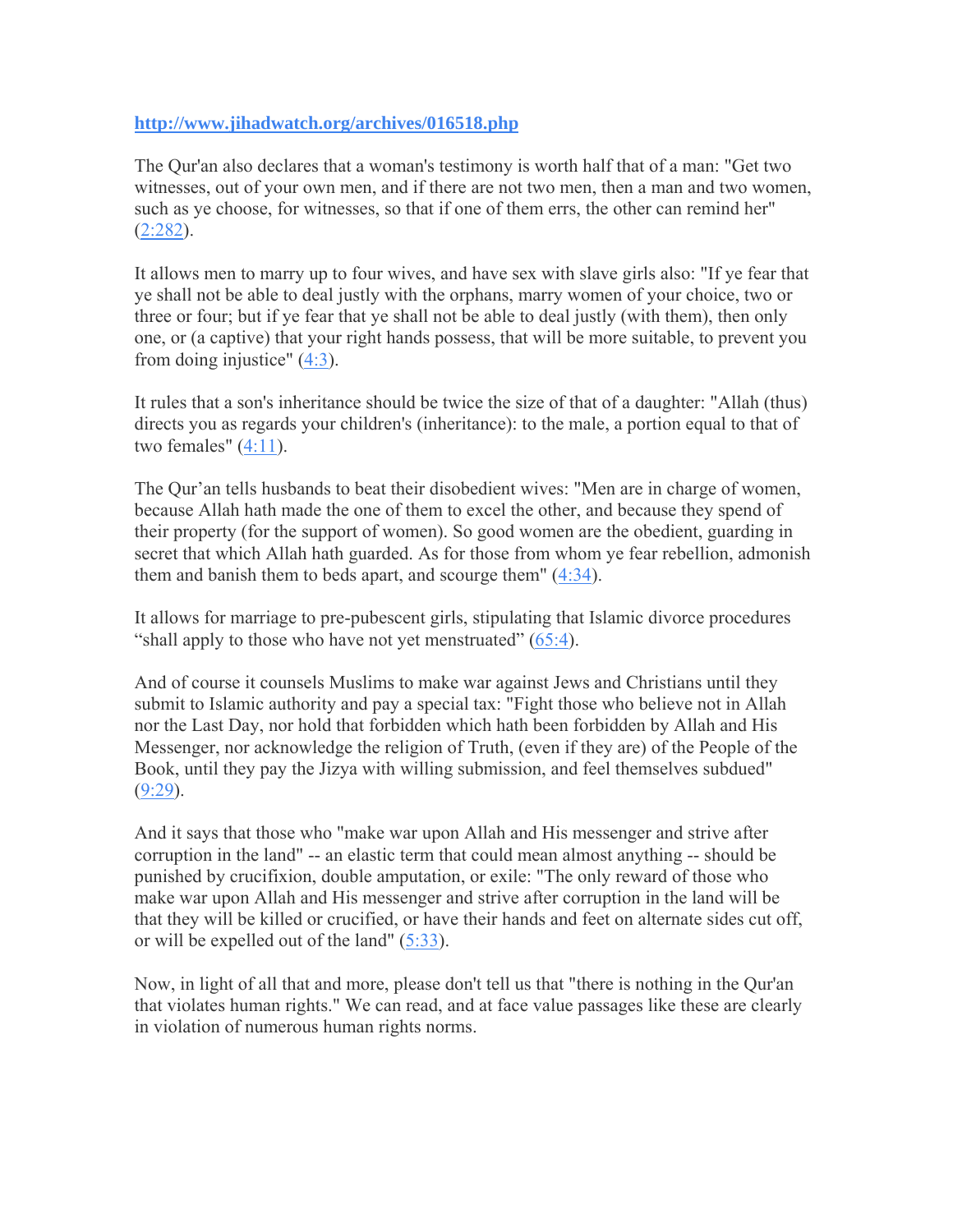<http://www.jihadwatch.org/archives/017000.php>

### **Muslim world inflamed by Rushdie knighthood**

Note once again that we have never seen this kind of rage against Osama bin Laden or any of the others whom we are endlessly told have "hijacked" Islam. (click on the link for the full article)

**(I included this enemy propaganda from Spencer (he posted this on 6/19/2007) as it is clearly a deliberate lie. In my very extensive email correspondence with him, I used several occasions to show him a massive collection of the leaders of the Muslim world clearly condemning terrorism, militant jihad, suicide bombings, violence; also fatwas against all of the aforementioned, at [http://facts-not-fear.blogspot.com](http://facts-not-fear.blogspot.com/) Spencer and I also discussed the numerous and massive Muslim protests** *against* **terrorism in Turkey, Spain, Malaysia, etc. Yet he continues with his policy of never letting facts get in the way of a rant.)** 

#### **============================**

### **SO IN REALITY, SPENCER IS VERY CLEARLY AND VERY FREQUENTLY CONDEMNING ALL O F ISLAM AND ALL MUSLIMS, DESPITE HIS**

**DENIALS**. Of course, he does on the rare occasion issue a weak statement to the effect of (paraphrasing here): "Not all Muslims are jihadists… but they aren't real Muslims, they're apostates, so real Muslims must kill them." This is what's known as a "No True Scotsman" logical fallacy – (See Appendix: Logical Fallacies.)

The easiest way to understand logical fallacies is that they are major faults in logic. They are often used in propaganda, "push polls", deceptive advertising, hate speech, during election campaigns by some (not all) politicians, frequently used by tyrants, and most often used by writers and debaters as a method of deception. Logical fallacies, as major faults in logic, are said to "fail on their face" or be found false immediately on presentation. If someone uses a logical fallacy in a debate, he would instantly lose points, if someone wrote something using logical fallacies, whatever was written would instantly be discounted as false. As we move through this article, we will see Spencer using a wide variety of logical fallacies. Now, admittedly, not everyone is aware of logical fallacies, and some people use them accidentally. However, they are taught in almost all basic college courses, and Spencer is the self-proclaimed "scholar." Scholars certainly are well aware of logical fallacies and legitimate scholars stay far away from these, because they know that if logical fallacies are recognized in their works, that no "scholarship" or credibility would be attached to their works – in other words, they would be recognized for a fake, a phony, a fraud.

What is being accomplished with Spencer's condemnation of Islam and of all Muslims? He is confirming the propaganda efforts of Usama bin Laden, who is trying to convince mainstream Muslims that the West (America, the UK, etc.) are trying to eliminate Islam, so the mainstream Muslims must join in UBL's jihad to defend their faith and themselves.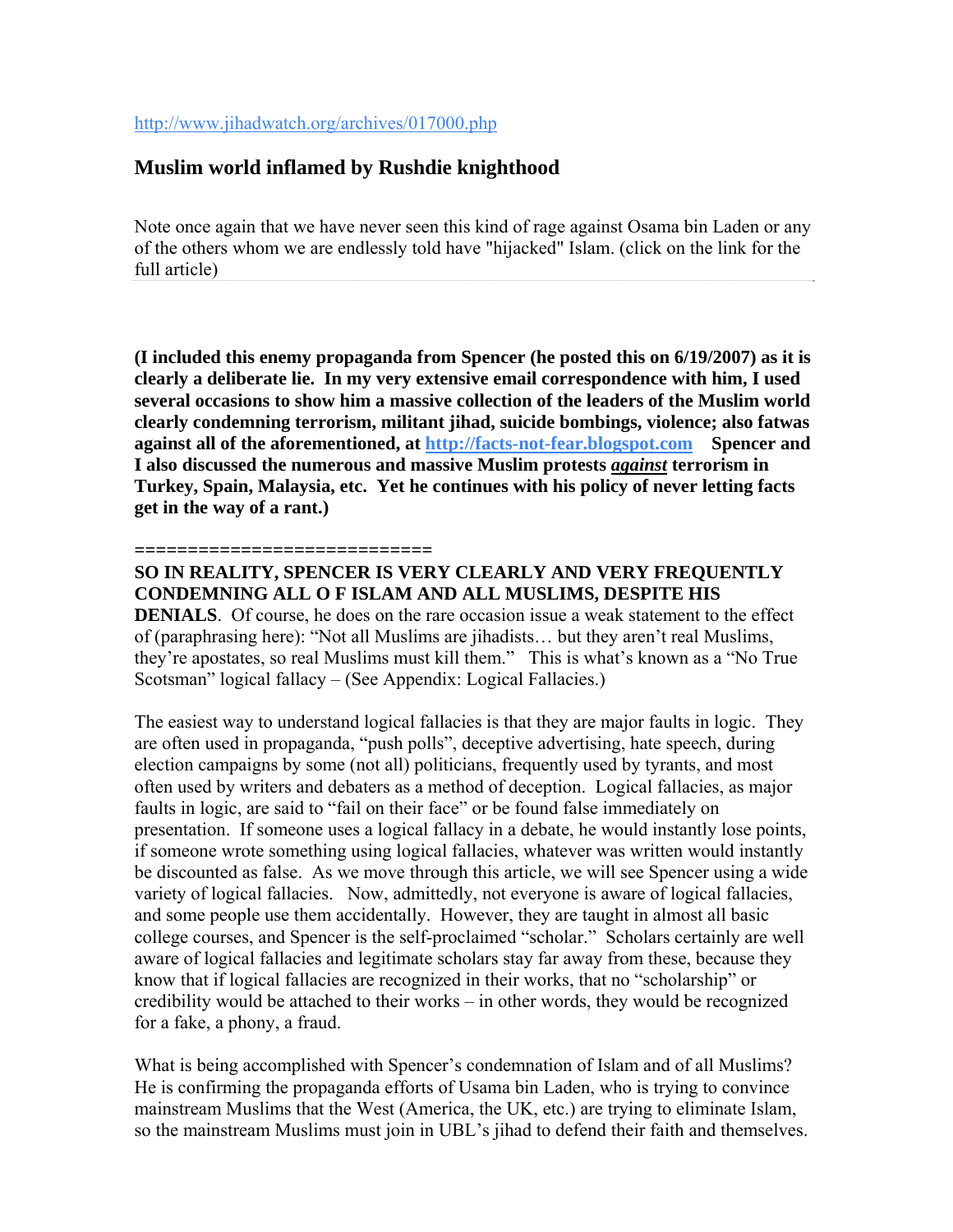See

[http://uscavonpoint.com/blogs/reconstructing\\_iraq/archive/2007/05/25/3734.aspx?utm\\_so](http://uscavonpoint.com/blogs/reconstructing_iraq/archive/2007/05/25/3734.aspx?utm_source=onpoint+may2007Ce&utm_medium=bulkemail&utm_term=media+doctrine&utm_campaign=onpoint+may2007Ce&urlid=onpoint_mediadoctrine) [urce=onpoint+may2007Ce&utm\\_medium=bulkemail&utm\\_term=media+doctrine&utm\\_c](http://uscavonpoint.com/blogs/reconstructing_iraq/archive/2007/05/25/3734.aspx?utm_source=onpoint+may2007Ce&utm_medium=bulkemail&utm_term=media+doctrine&utm_campaign=onpoint+may2007Ce&urlid=onpoint_mediadoctrine) [ampaign=onpoint+may2007Ce&urlid=onpoint\\_mediadoctrine](http://uscavonpoint.com/blogs/reconstructing_iraq/archive/2007/05/25/3734.aspx?utm_source=onpoint+may2007Ce&utm_medium=bulkemail&utm_term=media+doctrine&utm_campaign=onpoint+may2007Ce&urlid=onpoint_mediadoctrine) for more details on this.

Why would Spencer want to confirm UBL's propaganda, knowing this will ultimately cause more marginalized Muslims to join al Qaeda and murder Americans?

Spencer claims that it means nothing when his detractors accurately state that he has no formal education in Islam, in Middle Eastern cultures, that he has never traveled to the Middle East or spent any time there, that he does not speak or read Arabic, and that he is entirely self-taught. Spencer maintains his self-granted title of "expert on Islam", and "scholar on Islam".

I do not claim to be any sort of expert on Islam. However, I have spent considerable time in the Middle East during my time in the service; I speak, read and write Arabic, I have closely interacted with many very friendly and supportive Muslims, I have engaged in theological discussions with Muslim scholars, including those who are Americans and some who were from other countries, I studied comparative religions in seminary, I have studied the Qur'an and Hadiths with the help of imams, and I have learned about Islam from these experiences and interactions. I have fought, side by side, with Muslim members of the US military, and trained with Muslim members of the Israeli Defense Force, and I saw nothing other than the courage, loyalty to country, and dedication to their missions that is exhibited by any other member of the military. I have also engaged in anti-terrorist activities that targeted extremist Muslim terrorists, and successfully put an end to their activities, as I also have with American terrorists.

A common problem with someone like Spencer involves the pitfalls of "self-teaching" and is often seen by pastors. Pastors call those who self-teach on the subjects of theology, philosophy, religious history and application "the unchurched" and we know that this is where many extremists originate. Without formal guidance in their education by someone who actually knows the subject, the self-taught (especially in topics such as religion, philosophy and law) misunderstand that which they are reading, form incorrect and often illogical conclusions, then build on those until they have formed an extensive, yet completely illogical, inaccurate, unfounded and incorrect picture of the theology and realities involved. As a matter of basic human psychology, everyone filters what they read through their own perceptions, based on their own life experiences, biases, etc., so the outcome – having been perceptively filtered – is oftentimes far different than the input. Whatever they are trying to learn usually ends up more what they want it to be than what it really is meant to be.

### **A SHORT WORD ABOUT DHIMMI WATCH**

Spencer's other blog-o-hate is named Dhimmi Watch. On its front page, it states why he felt it was necessary to write a very large number of articles on dhimmitude. From the site: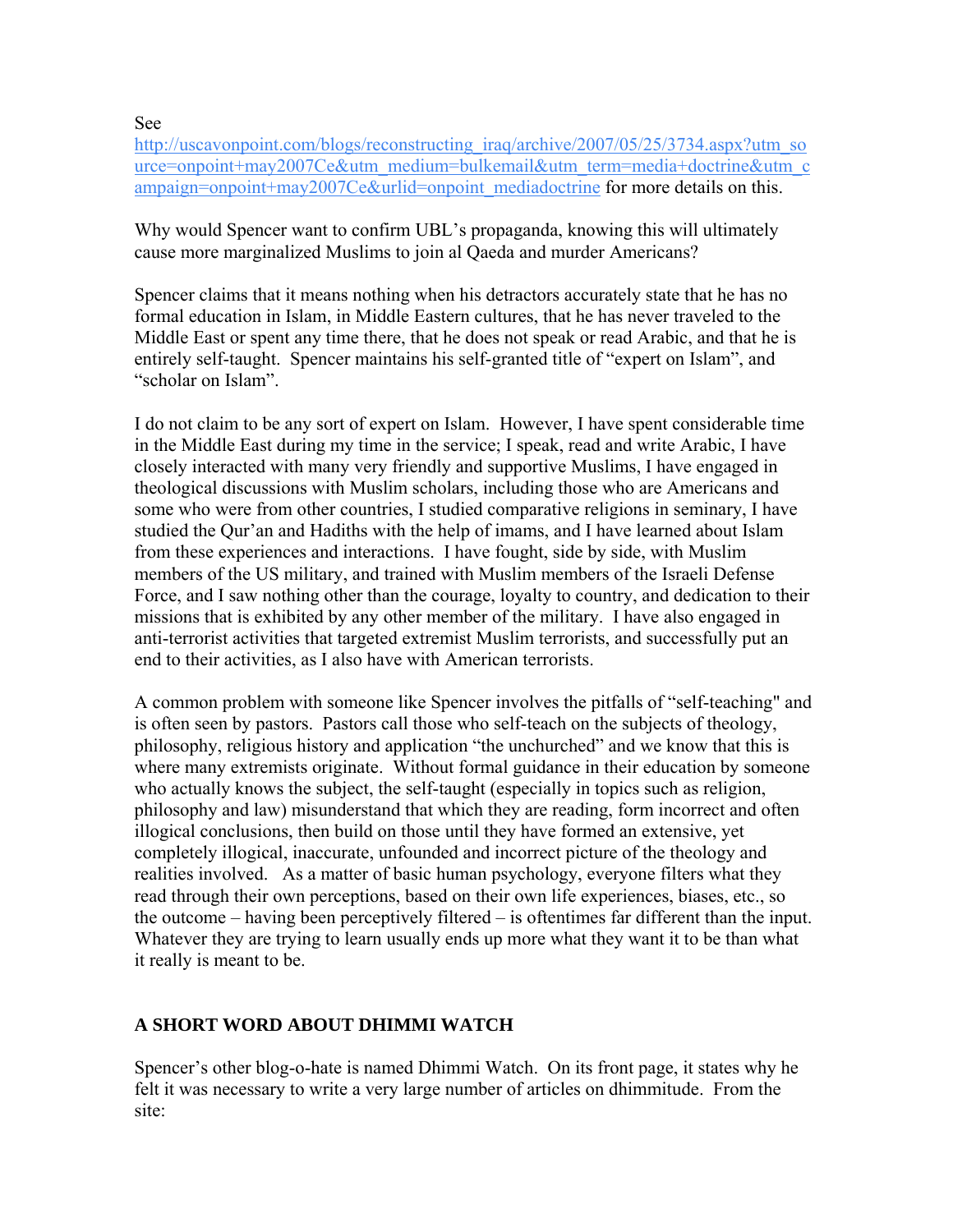#### WHY DHIMMI WATCH?

*Dhimmitude is the status that Islamic law, the Sharia, mandates for non-Muslims, primarily Jews and Christians. Dhimmis, "protected people," are free to practice their religion in a Sharia regime, but are made subject to a number of humiliating regulations designed to enforce the Qur'an's command that they "feel themselves subdued" (Sura 9:29). This denial of equality of rights and dignity remains part of the Sharia, and, as such, is part of the law that global jihadists are laboring to impose everywhere, ultimately on the entire human race.* 

The problem here is that Spencer bases his entire collection of condemnations of all things Muslim on a false premise. As he states (above) dhimmitude "is the status that Islamic law, the Sharia, mandates for non-Muslims, primarily Jews and Christians. Dhimmis, "protected people," are free to practice their religion in a Sharia regime, but are made subject to a number of humiliating regulations". What he "forgets" to tell his readers is that the only country under Islamic (Sharia) Law is Iran. So dhimmitude is not required practiced anywhere except Iran. But Spencer posts articles about every little thing he imagines to be wrong with Islam everywhere in the world. Thus every article in the Dhimmi Watch blog is based on a faulty premise. And, while things certainly aren't the greatest for Christians and Jews in Iran, the "dhimmitude" must not be too terrible, considering there are Jewish members of the Iranian parliament. See: [http://en.wikipedia.org/wiki/Morris\\_Motamed](http://en.wikipedia.org/wiki/Morris_Motamed)

### **SPENCER'S CRITICS STATE:**

*(noting that for all the critics posted here, there are an additional 4,093 easily found online.)* 

[Robert Spencer, WTF? « St. Louis CofCC Blog](http://countenance.wordpress.com/2007/01/10/robert-spencer-wtf/)

A more likely explanation is that Spencer makes something of a living from being America's top professional opponent to radical Islam.

Which leads to a more uncomfortable conclusion — Spencer doesn't want the problem of radical Islam solved, because solving it would end his profession.

[The Busybody: The Politically Incorrect Guide to Islam and the Crusades](http://lorenrosson.blogspot.com/2007/01/politically-incorrect-guide-to-islam.html)  Robert Spencer, author of the controversial blog [Jihad Watch,](http://www.jihadwatch.org/) shakes things up in an equally controversial book, *[The Politically Incorrect Guide to Islam and the Crusades](http://www.amazon.com/Politically-Incorrect-Guide-Islam-Crusades/dp/0895260131/sr=1-1/qid=1168432774/ref=sr_1_1/002-1179065-0246422?ie=UTF8&s=books)*, a brutal attack on Islam and apologetic defense of the Christian crusades.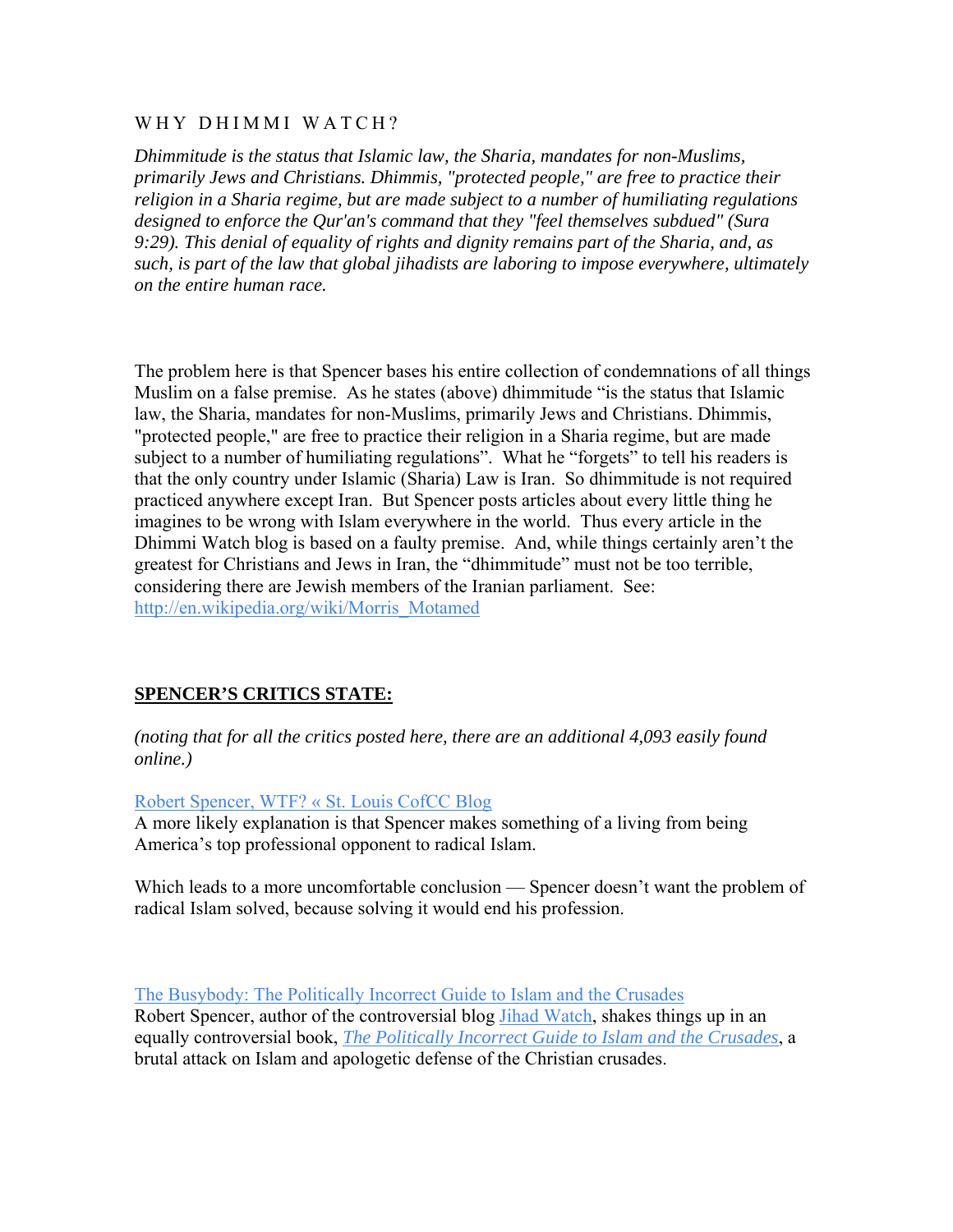On the not-so-bright side, Spencer offers some counter-myths that need correction. I'll focus on three in particular: (1) the crusades were defensive conflicts; (2) Christianity is inherently benign, and Islam nasty; and (3) we should be thankful for the crusades.

<http://cathyyoung.blogspot.com/2006/07/jihadwatchcom-and-anti-muslim-bigotry.html> Do you really think a demagogue such as Robert Spencer will agree with anything that you have to say?

Spencer has a vested financial interest in writing his books and blogs. Given his family's apparent poor experience with Muslims in the past and Free Congress Foundation (see Paul Weyrich of "Christ was crucified by the Jews" fame) association, this hardly makes him an impartial observer.

To agree with you would be to peel away slightly the veneer of Defender of The West Against (Evil) Islam for Robert Spencer.

Indeed, with no verifiable credentials, Spencer relies on 'exposing' and smearing real academics and scholars who have spent their whole lives studying Islam but do not agree with his theses (and thus must be in the pockets of the Saudis) in order to prop up his own credibility.

**[http://www.nypost.com/seven/09072006/postopinion/opedcolumnists/islam\\_haters\\_\\_a](http://www.nypost.com/seven/09072006/postopinion/opedcolumnists/islam_haters__an_enemy_within_opedcolumnists_ralph_peters.htm?page=1) [n\\_enemy\\_within\\_opedcolumnists\\_ralph\\_peters.htm?page=1](http://www.nypost.com/seven/09072006/postopinion/opedcolumnists/islam_haters__an_enemy_within_opedcolumnists_ralph_peters.htm?page=1)**

And the world's only hope for long-term peace is for moderate Muslims - by far the majority around the globe - to recapture their own faith.

But a rotten core of American extremists is out to make it harder for them.

The most repugnant trend in the American shouting match that passes for a debate on the struggle with Islamist terrorism isn't the irresponsible nonsense on the left - destructive though that is. The really ugly "domestic insurgency" is among right-wing extremists bent on discrediting honorable conservatism.

[http://209.85.165.104/search?q=cache:t8FeIIL-](http://209.85.165.104/search?q=cache:t8FeIIL-Hh0J:eteraz.org/story/2007/3/4/65215/02266+Robert+Spencer+is+no+scholar&hl=en&ct=clnk&cd=5&gl=us&ie=UTF-8)[Hh0J:eteraz.org/story/2007/3/4/65215/02266+Robert+Spencer+is+no+scholar&hl=en&ct](http://209.85.165.104/search?q=cache:t8FeIIL-Hh0J:eteraz.org/story/2007/3/4/65215/02266+Robert+Spencer+is+no+scholar&hl=en&ct=clnk&cd=5&gl=us&ie=UTF-8) [=clnk&cd=5&gl=us&ie=UTF-8](http://209.85.165.104/search?q=cache:t8FeIIL-Hh0J:eteraz.org/story/2007/3/4/65215/02266+Robert+Spencer+is+no+scholar&hl=en&ct=clnk&cd=5&gl=us&ie=UTF-8)

Robert Spencer's Inconsistency, Response To Substantive Argument and General Eteraz Thoughts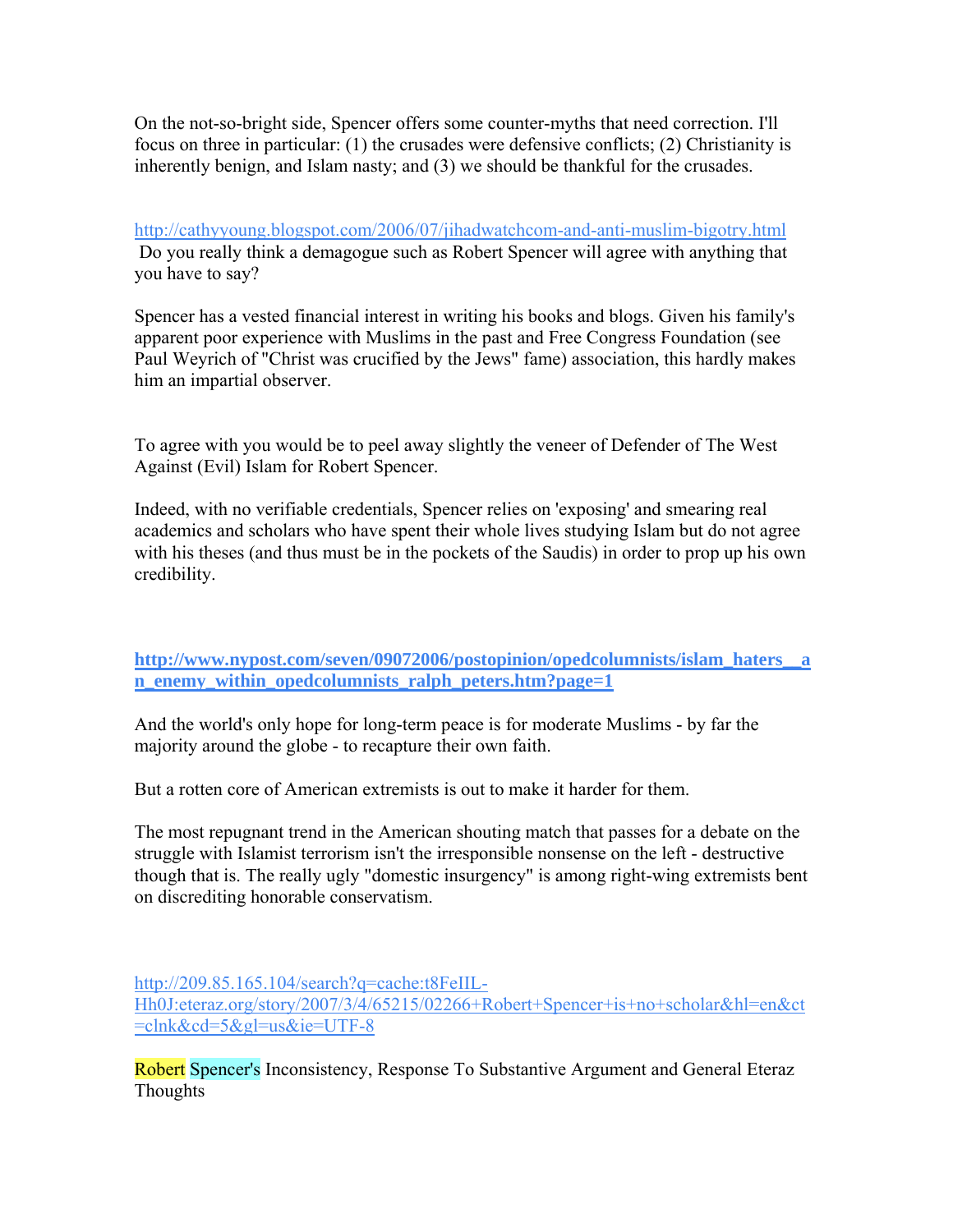### [Problems With Jihadwatch's Op-Ed In Emory Univ. Student Paper | TPMCafe](http://www.tpmcafe.com/blog/eteraz/2007/mar/20/problems_with_jihadwatchs_op_ed_in_emory_univ_student_paper)

 Recently, Jihadwatch writer Robert Spencer, who has a penchant for inserting pictures of Muslim criminal from other parts of the world into his posts when he is supposed to be engaged in a civil debate with American Muslims as if the two are interchangeable, [submitted an op-ed](http://www.emorywheel.com/home/index.cfm?event=displayArticlePrinterFriendly&uStory_id=a9feffcc-8cd9-4cb6-8507-bee2ebfd83b1) full of glaring errors to the *Emory Wheel*, Emory University's Student Paper. His op-ed came in the aftermath of an advertisement purchased by David Horowitz in the Emory Wheel in which Islam and Nazism were conflated with one another. The central premise of this op-ed was this:

### [Eloquent Incoherence » Blog Archive » Robert Spencer's Jihad](http://www.eloquentincoherence.com/2007/03/04/robert-spencers-jihad/)

In a post on his website [responding](http://www.eteraz.org/story/2007/3/1/1421/36075) to the op-ed, Eteraz correctly identifies the fatal flaw in Spencer's arguments. He points out Spencer's failure to distinguish between theology and jurisprudence and notes that none of the scholars Spencer quotes lived past 1406. These are more than just inconsequential oversights; unlike philosophers and theologians, jurists are bound by the context in which they live. While the former are concerned with philosophical matters relating to the attributes of God and the nature of human existence, the latter deal with actual legal and political problems. Opinions of jurists, even when framed in the most general of terms, are always informed by the factual realities of the problems they address.

### [Notes on the Ideological Patrons of an Islamophobe, Robert Spencer](http://www.unc.edu/%7Ecernst/courses/2004/026/001/spencer.htm)

The publications of Spencer belong to the class of Islamophobic extremism that is promoted and supported by right-wing organizations, who are perpetuating a type of bigotry similar to anti-Semitism and racial prejudice. They are to be viewed with great suspicion by anyone who wishes to find reliable and scholarly information on the subject of Islam. I make these remarks because Spencer was invited to speak at UNC-Chapel Hill in the spring of 2004; I shared these observations with UNC students at the time to indicate that his views have no basis in scholarship (he has no academic training in Islamic studies whatever; his M.A. degree was in the field of early Christianity).

### [JihadWatch prepares the ground for ethnic cleansing « Hating Hate](http://hatinghate.wordpress.com/2006/02/06/jihadwatch-prepares-the-ground-for-ethnic-cleansing/)

JihadWatch is not worth the electrons it is published with. It is an un-American hate site, no more, no less, preparing the ground for the ethnic cleansing of Muslims.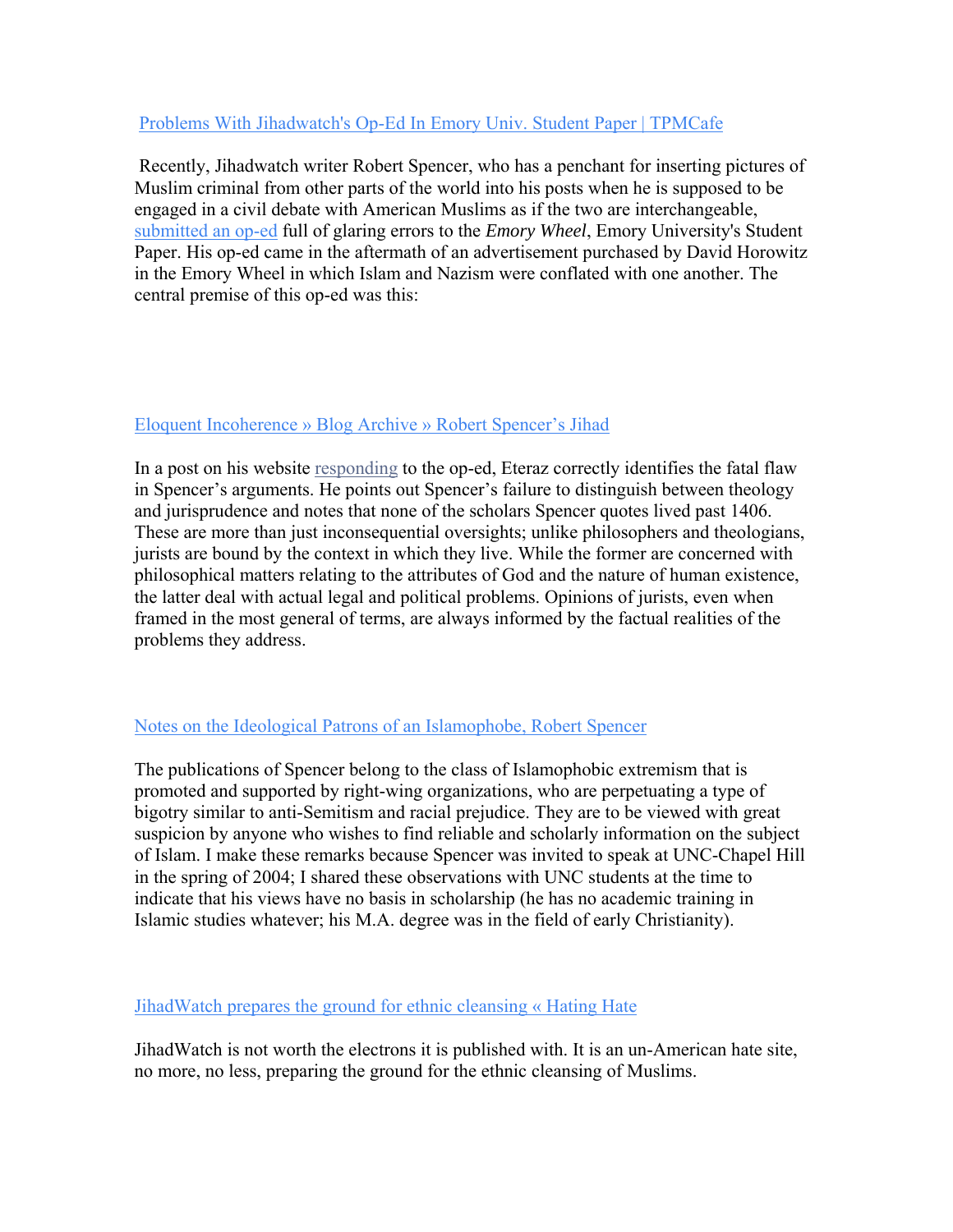#### Robert [Spencer's ongoing, unshakeable quest for self-publicity](http://www.islamophobia-watch.com/islamophobia-watch/2005/6/30/robert-spencers-ongoing-unshakeable-quest-for-self-publicity.html)

Journal Entry by Bob Pitt on June 30, 2005

Yet another plug from Robert Spencer of Jihad Watch for his forthcoming book 'The Politically Incorrect Guide to Islam (and the Crusades)'. Jihad Watch, 29 June 2005 The book description on Amazon reads: "Islam expert Robert Spencer reveals Islam's ongoing, unshakable quest for global conquest and...

[http://www.publiceye.org/magazine/v20n2/carroll\\_crusader.html](http://www.publiceye.org/magazine/v20n2/carroll_crusader.html)

 As director of the provocative Jihad Watch website, as well as author of Islam Unveiled and Onward Muslim Soldiers, Robert Spencer seems to see himself as a commander in a struggle. His enemy is not a specific group of Muslims with particular aims and aspirations but instead a monolithic and unchanging Islam. On scores of radio and TV shows, he fulminates against the religion as a self-appointed expert, despite a lack of serious credentials or even, apparently, interest in the richness of his subject matter. In his intolerance and literalism, Spencer is remarkably like those extremists he condemns.

<http://www.ft.com/cms/s/4a05a4a4-f134-11db-838b-000b5df10621.html> (note: Karen Armstrong is one of America's foremost experts on Islam and its history.)

Balancing the Prophet

By Karen Armstrong

Published: April 27 2007 15:43

Spencer has studied Islam for 20 years, largely, it seems, to prove that it is an evil, inherently violent religion. He is a hero of the American right and author of the US bestseller The Politically Incorrect Guide to Islam. Like any book written in hatred, his new work is a depressing read. Spencer makes no attempt to explain the historical, political, economic and spiritual circumstances of 7th-century Arabia, without which it is impossible to understand the complexities of Muhammad's life. Consequently he makes basic and bad mistakes of fact. Even more damaging, he deliberately manipulates the evidence.

The traditions of any religion are multifarious. It is easy, therefore, to quote so selectively that the main thrust of the faith is distorted. But Spencer is not interested in balance. He picks out only those aspects of Islamic tradition that support his thesis. For example, he cites only passages from the Koran that are hostile to Jews and Christians and does not mention the numerous verses that insist on the continuity of Islam with the People of the Book: "Say to them: We believe what you believe; your God and our God is one."

...People would be offended by an account of Judaism that dwelled exclusively on Joshua's massacres and never mentioned Rabbi Hillel's Golden Rule, or a description of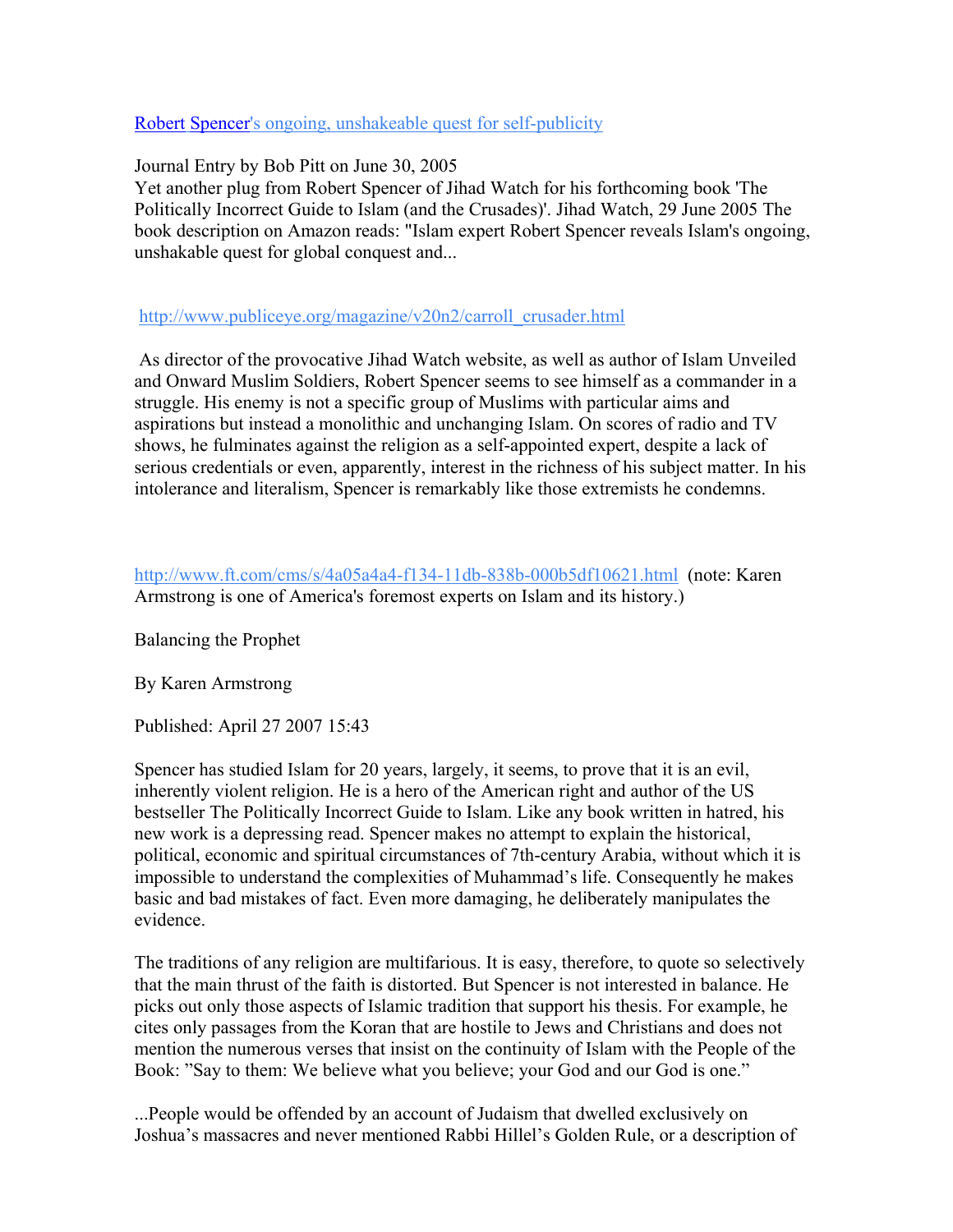Christianity based on the bellicose Book of Revelation that failed to cite the Sermon on the Mount. But the widespread ignorance about Islam in the west makes many vulnerable to Spencer's polemic; he is telling them what they are predisposed to hear. His book is a gift to extremists who can use it to "prove" to those Muslims who have been alienated by events in Palestine, Lebanon and Iraq that the west is incurably hostile to their faith.

<http://newsbloggers.aol.com/2007/05/17/memo-to-christians-convert-or-die/>

Memo to Christians: Convert or Die

Posted May 17th 2007 11:19AM by [Dinesh D'Souza](http://newsbloggers.aol.com/bloggers/dinesh-dsouza) Filed under: [Breaking News](http://newsbloggers.aol.com/category/breaking-news/), [Islam,](http://newsbloggers.aol.com/category/islam/) [Christianity](http://newsbloggers.aol.com/category/christianity/), [Islamic Radicals](http://newsbloggers.aol.com/category/islamic-radicals/)

Pakistani Christians are receiving threats from the Taliban to convert to Islam or die. Here we see the difference between radical and traditional Islam. In traditional Islam it is never acceptable to force anyone to convert. The Koran says "there shall be no compulsion in religion" and this has been understood, by all the mainstream schools, to mean that one should freely choose to become a Muslim. No Muslim empire has historically enforced mass conversion.

Typically Muslim empires have distinguished between conquering a country and bringing it under Islamic rule and law--this is allowed--and forcing people to become Muslims- this is not allowed. The Islamic radicals, in trying to compel conversions on pain of death, are breaking with the Koran and the Islamic tradition. Only two schools of Koranic interpretation--the Bin Laden school and the Robert Spencer school--consider Talibanstyle "convert or die" jurisprudence to be consistent with what the Prophet Muhammad taught and what the Koran says.

[Khaleel Mohammed,](http://en.wikipedia.org/wiki/Khaleel_Mohammed)  $\frac{11}{2}$  [Dinesh D'Souza](http://en.wikipedia.org/wiki/Dinesh_D%27Souza),  $\frac{11}{2}$  [Karen Armstrong,](http://en.wikipedia.org/wiki/Karen_Armstrong)  $\frac{31}{2}$  and organizations such as  $CAIR$ ,  $^{[4]}$  $^{[4]}$  $^{[4]}$  and  $ADC^{[5]}$  $ADC^{[5]}$  $ADC^{[5]}$  $ADC^{[5]}$  hold critical views.

[Khaleel Mohammed,](http://en.wikipedia.org/wiki/Khaleel_Mohammed) [Louay M. Safi](http://en.wikipedia.org/wiki/Louay_M._Safi), and [Carl Ernst](http://en.wikipedia.org/wiki/Carl_Ernst) assert that Spencer's scholarship and interpretations of Islam are fundamentally flawed - that he supports preconceived notions through selection bias - that he lacks genuine understanding and; that 'he has no academic training in Islamic studies whatsoever; his M.A. degree was in the field of early Christianity'.[\[6\]](http://en.wikipedia.org/wiki/Robert_Spencer#_note-9)[\[7\]](http://en.wikipedia.org/wiki/Robert_Spencer#_note-KhaleelOnFrontPage)[\[8\]](http://en.wikipedia.org/wiki/Robert_Spencer#_note-rohan) For example, critics have objected to what they see as Spencer's method of taking some Muslim interpretations and then using them to characterize all Muslims or what he implies is the real Islam; cf. for example [Mark LeVine](http://en.wikipedia.org/wiki/Mark_LeVine).<sup>[\[9\]](http://en.wikipedia.org/wiki/Robert_Spencer#_note-10)</sup> They object to what they describe as Spencer's method of taking a position they deem to be radical (on apostasy, women, *etc.*) and the[n](http://en.wikipedia.org/wiki/Robert_Spencer#_note-Khaleel) attribute that position to all of Islam, rather than situating it within ongoing discussions. $[1]$ 

Khaleel Mohammed and Spencer have had detailed discussions on *[FrontPage](http://en.wikipedia.org/wiki/FrontPage_Magazine)  [Magazine](http://en.wikipedia.org/wiki/FrontPage_Magazine)*.<sup>[\[10\]](http://en.wikipedia.org/wiki/Robert_Spencer#_note-11)[\[11\]](http://en.wikipedia.org/wiki/Robert_Spencer#_note-KhaleelOnFrontPage)[\[12\]](http://en.wikipedia.org/wiki/Robert_Spencer#_note-12)[\[13\]](http://en.wikipedia.org/wiki/Robert_Spencer#_note-13) [Carl Ernst](http://en.wikipedia.org/wiki/Carl_Ernst) and William Kenan have called him an [Islamophobe](http://en.wikipedia.org/wiki/Islamophobe).<sup>[\[14\]](http://en.wikipedia.org/wiki/Robert_Spencer#_note-HoC)</sup></sup>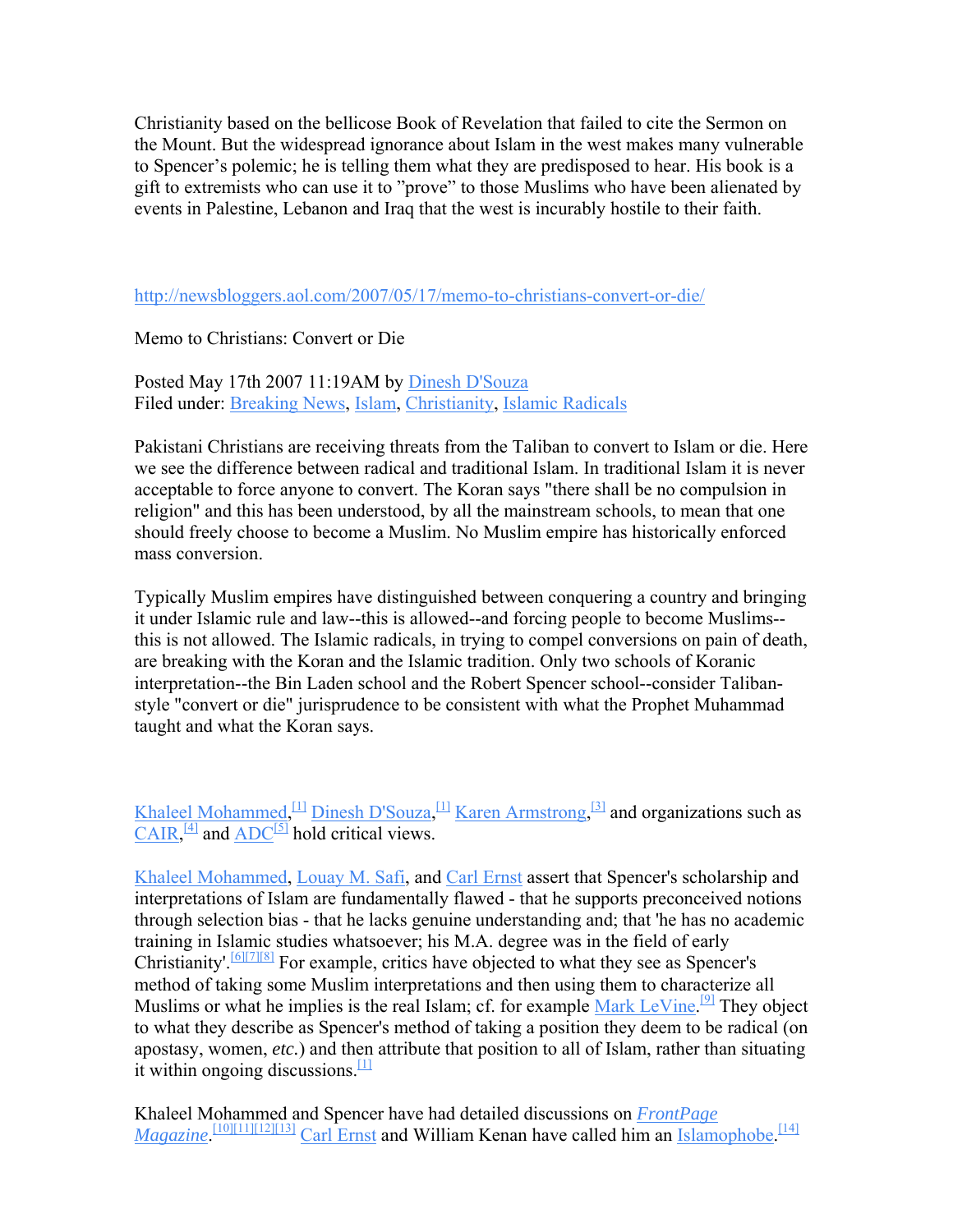They also allege that Spencer's publications are not scholarly because they are not blind peer reviewed and not published by any university press.

- 1.  $\wedge \frac{a}{b}$  $\wedge \frac{a}{b}$  $\wedge \frac{a}{b}$  $\wedge \frac{a}{b}$  $\wedge \frac{a}{b}$  [Home page of Muhammad Khaleel](http://www-rohan.sdsu.edu/%7Ekhaleel/).
- 2. [^](http://en.wikipedia.org/wiki/Robert_Spencer#_ref-5) Dinesh D'Souza (2007-03-02). [Letting Bin Laden Define Islam](http://newsbloggers.aol.com/2007/03/02/letting-bin-laden-define-islam/).
- 3.  $\hat{\triangle}$  [4a05a4a4-f134-11db-838b-000b5df10621.html](http://www.ft.com/cms/s/4a05a4a4-f134-11db-838b-000b5df10621.html).
- 4.  $\wedge$  [CAIR press release](http://www.cair-net.org/default.asp?Page=articleView&id=1853&theType=NR) (November 11, 2005).
- 5.  $\triangle$  [ADC Op-ed: "Violence is a human, not an Islamic trait"](http://www.adc.org/index.php?id=2153&type=100). American-Arab Anti-Discrimination Committee (February 3, 2004).
- 6.  $\triangle$  Louay M. Safi (Dec 29 2005). Will the Extreme Right Succeed? Turning the [War on Terror into a War on Islam.](http://usa.mediamonitors.net/content/view/full/24568)
- 7.  $\sqrt{a} \cdot \frac{b}{c}$  $\sqrt{a} \cdot \frac{b}{c}$  $\sqrt{a} \cdot \frac{b}{c}$  $\sqrt{a} \cdot \frac{b}{c}$  $\sqrt{a} \cdot \frac{b}{c}$  [Response to Spencer's "Muslim Feminism?"](http://www.frontpagemag.com/Articles/ReadArticle.asp?ID=17727). FrontPage Magazine.
- 8. [^](http://en.wikipedia.org/wiki/Robert_Spencer#_ref-rohan_0) [Home page of Muhammad Khaleel](http://www-rohan.sdsu.edu/%7Ekhaleel/). Comments on his discussions with Spencer accessible at 8/28/2006 - The comments are [archived in a prior version of this](http://en.wikipedia.org/w/index.php?title=Talk%3ARobert_Spencer&diff=72355508&oldid=72338443)  [article](http://en.wikipedia.org/w/index.php?title=Talk%3ARobert_Spencer&diff=72355508&oldid=72338443).
- 9.  $\wedge$  [See paragraph 6](http://www.juancole.com/2004/12/mark-levine-replies-to-robert-spencer.html).
- 10. [Muslim Feminism? by Spencer](http://www.frontpagemag.com/Articles/ReadArticle.asp?ID=17696)
- 11. [Response to Spencer's "Muslim Feminism?"](http://www.frontpagemag.com/Articles/ReadArticle.asp?ID=17727)
- 12. [Response to Khaleel Mohammed](http://www.frontpagemag.com/Articles/ReadArticle.asp?ID=17769)
- 13. [Spencer vs. Mohammed, Round II](http://www.frontpagemag.com/Articles/ReadArticle.asp?ID=18001)
- 14. [Notes on the Ideological Patrons of an Islamophobe, Robert Spencer](http://www.unc.edu/%7Ecernst/courses/2004/026/001/spencer.htm)

### See full report on #14 at

 ["Notes on the Ideological Patrons of an Islamophobe, Robert Spencer"](http://www.unc.edu/%7Ecernst/courses/2004/026/001/spencer.htm) by Professor [Carl W. Ernst](http://www.unc.edu/%7Ecernst/index.html) of [University of North Carolina at Chapel Hill](http://en.wikipedia.org/wiki/University_of_North_Carolina_at_Chapel_Hill)

<http://newsbloggers.aol.com/2007/05/30/more-religious-wars-mr-spencer/>

More Religious Wars, Mr. Spencer? Posted May 30th 2007 12:44PM by [Dinesh D'Souza](http://newsbloggers.aol.com/bloggers/dinesh-dsouza) Filed under: [Iraq](http://newsbloggers.aol.com/category/iraq/), [Islam](http://newsbloggers.aol.com/category/islam/)

Today's New York Times reports on escalating sectarian conflict in northern Iraq between Sunnis and Kurds. I'm sure Robert Spencer would be on the case, spouting his nonsense about religious wars, except that the Kurds happen to be Sunni as well!

Ah, yes, but Robert the history major can find examples in history of clashes between the Kurds and other Sunnis. Indeed there have been clashes, but that's because most of the Sunnis in the Middle East are Arab, while the Kurds are not. Ethnic and tribal identity- not religion--is the source of the conflict.

Saladin was a Sunni Muslim of Kurdish descent, and I'm sure Spencer can find some ancient conflict over territory to convince his gullible followers that the Sunni-Kurd clash has been going on for centuries. Actually this is nonsense, but fortunately for Spencer none of his readers actually knows what any of the internecine Islamic conflicts were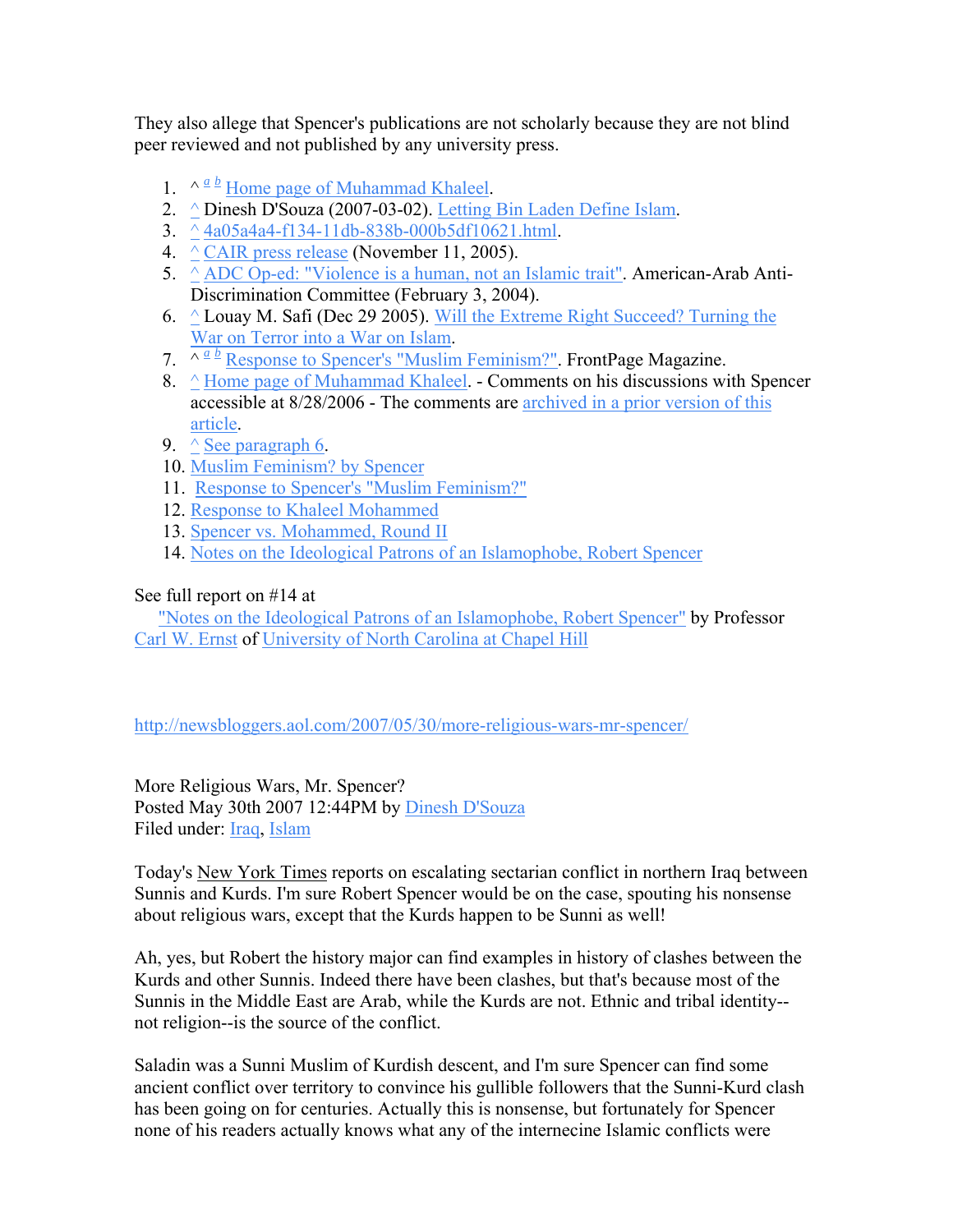about. So Spencer relies on the argumentum ad ignorantium: the argument that relies on the ignorance of the reader.

In reality, the clash in northern Iraq between the Kurdish Sunnis and the Sunni Arabs is no more about religion than the clash in Baghdad between the Shia and the Sunni. No theological issues are involved whatsoever. In the latter fight, one group used to be in and is out, and the other group which was out is now in. Both groups want to be in charge, and that's why they are fighting.

### [ISLAM-HATERS: AN ENEMY WITHIN By RALPH PETERS - Opinion | Editorials |](http://www.nypost.com/seven/09072006/postopinion/opedcolumnists/islam_haters__an_enemy_within_opedcolumnists_ralph_peters.htm?page=1)  [Op-Ed Articles](http://www.nypost.com/seven/09072006/postopinion/opedcolumnists/islam_haters__an_enemy_within_opedcolumnists_ralph_peters.htm?page=1)

The most repugnant trend in the American shouting match that passes for a debate on the struggle with Islamist terrorism isn't the irresponsible nonsense on the left - destructive though that is. The really ugly "domestic insurgency" is among right-wing extremists bent on discrediting honorable conservatism.

How? By insisting that Islam can never reform, that the violent conquest and subjugation of unbelievers is the faith's primary agenda - and, when you read between the lines, that all Muslims are evil and subhuman.

<http://mparent7777-2.blogspot.com/2006/12/dehumanization-of-american-muslims.html> [The Dehumanization of American Muslims](http://mparent7777-2.blogspot.com/2006/12/dehumanization-of-american-muslims.html) 

Dec 12, 2006

By Tariq Nelson

Dehumanization is defined as a process by which members of a group of people assert the "inferiority" of another group through subtle or overt acts or statements. Dehumanization may be directed by an organization or may be the composite of individual sentiments and actions.

A coalition of anti-Muslim bigots have formed that sit at their computers full time seeking out news – no matter how vague – of bad Muslim behavior to demonstrate to their growing numbers of readers that all Muslims are irreparably evil and ultimately must be put into internment camps and/or systematically eliminated whether by getting them to leave Islam or by killing them.

Their assault on Islam and the Muslims is unrelenting and uncompromising. There are no good Muslims. If you meet a good Muslim, then he/she is making 'tuqiyyah' and/or part of a "sleeper cell". Muslims can do no good. NONE!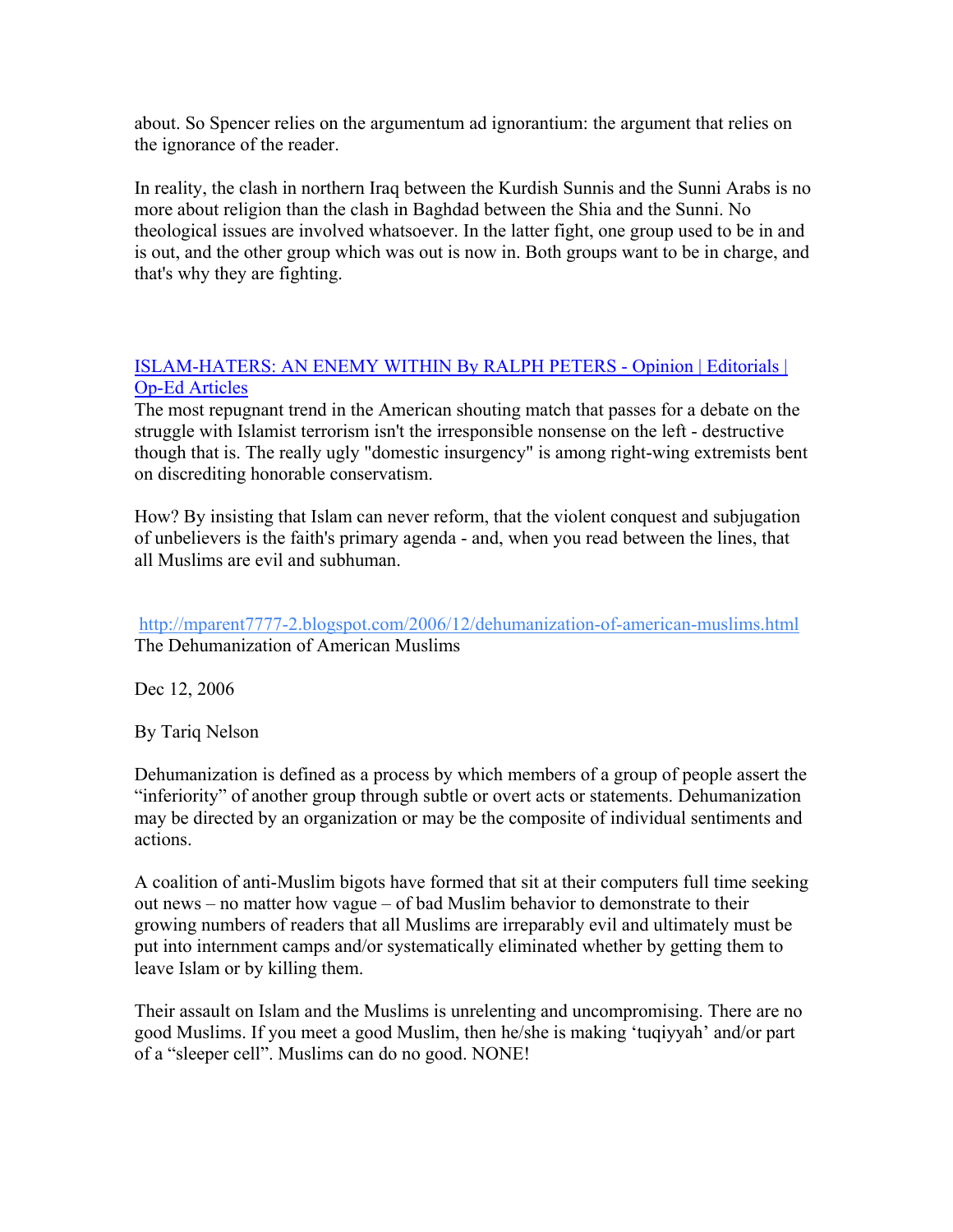### **SPENCER HAS BEEN CRITICIZED FOR HIS POOR UNDERSTANDING OF MUSLIM HISTORY:**

[Robert Spencer's History for Dummies - News Bloggers](http://newsbloggers.aol.com/2007/05/27/robert-spencers-history-for-dummies/) 

Posted May 27th 2007 11:25PM by [Dinesh D'Souza](http://newsbloggers.aol.com/bloggers/dinesh-dsouza) Filed under: [Iraq](http://newsbloggers.aol.com/category/iraq/), [Islam](http://newsbloggers.aol.com/category/islam/)

Taking up the gauntlet, Robert Spencer [purports to answer](http://www.jihadwatch.org/archives/016622.php) my challenge to name two wars fought between the Shia and the Sunni. The context for my question was this. I argue that the Shia-Sunni conflict in Iraq is not a religious war. Nor have the Shia and the Sunni fought religious wars in the manner of the Catholic Protestant conflicts in Europe. Rather, I contended that this is a gang fight between two groups over who gets to rule the country.

Spencer proceeds to give a list of Shia Sunni conflicts of the past. Interestingly, all but one occurs before the middle of the seventeenth century. That's right! Spencer can name only a single Shia-Sunni clash in the past three hundred and fifty years. So my argument isn't holding up badly at all so far.

### **GOVERNMENT CRITICISM AGAINST HATE MONGERS SUCH AS SPENCER:**

**Johnson (TX30) :: Floor Statement :: Condemning Bigotry And Violence Against [Arab-Americans, Muslim-Americans, South Asian-Am..](http://www.house.gov/list/speech/tx30_johnson/morenews/CondemningBigotryandViolenceAgainstArabAmericans.html)** 

Resolved, That the House of Representatives--

 (1) is concerned by the number of bias-motivated crimes against Arab-Americans, Muslim-Americans, South Asian-Americans, and Sikh-Americans, and other Americans in recent months;

 (2) declares that the civil rights and civil liberties of all Americans, including Arab-Americans, Muslim-Americans, South Asian-Americans, and Sikh-Americans, should be protected;

 (3) condemns bigotry and acts of violence against any American, including Arab-Americans, Muslim-Americans, South Asian-Americans, and Sikh-Americans

In addition, the Civil Rights Division continues to spearhead the criminal investigations and prosecutions of hundreds of backlash crimes. In April 2003, Attorney General John Ashcroft announced that approximately 400 incidents of backlash discrimination have been investigated since September 2001 by the Civil Rights Division, the FBI and the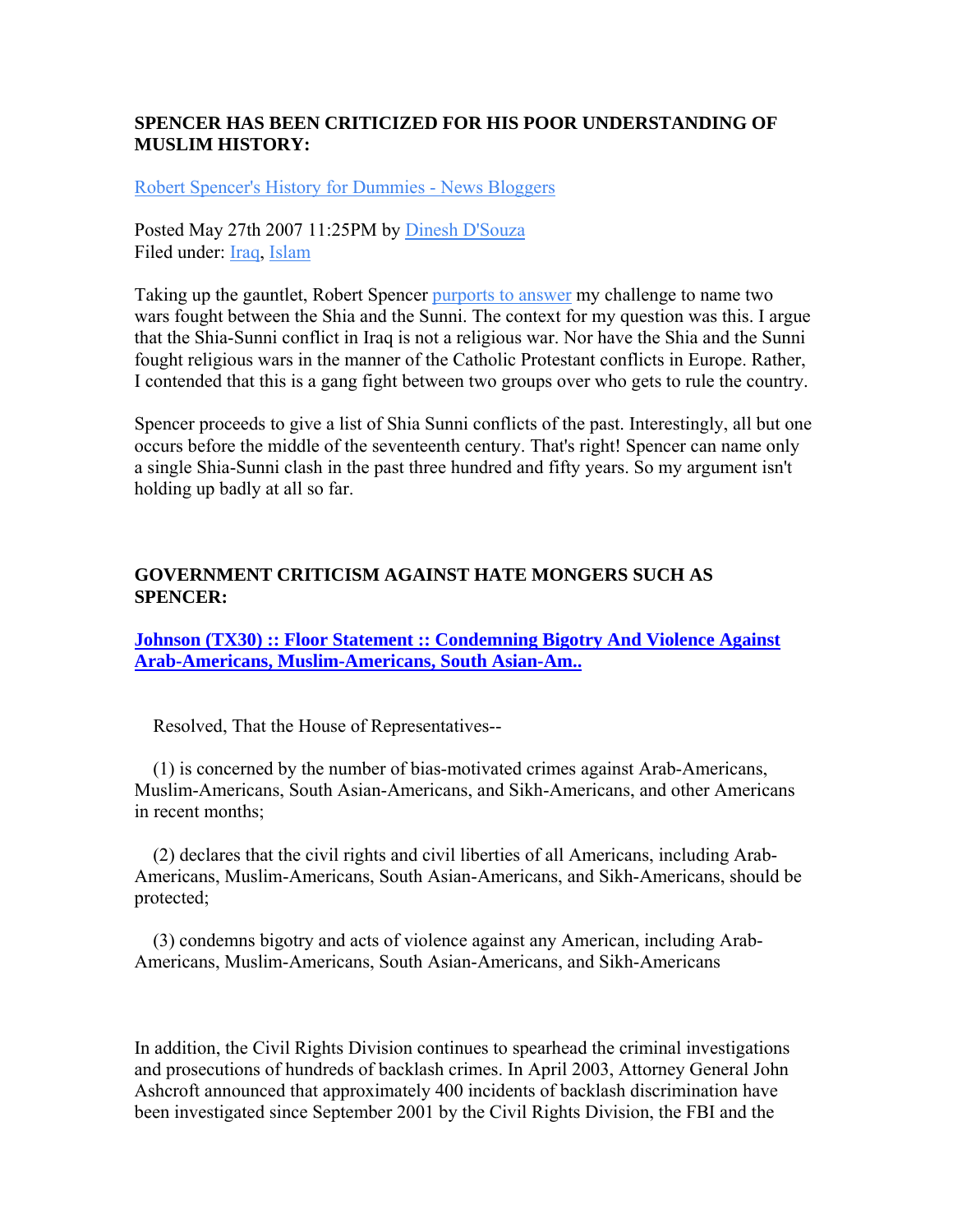U.S. Attorneys' Offices. Of these investigations, approximately 70 State and local criminal prosecutions were initiated and Federal charges were brought in ten cases.

President Bush recently called for the Department of Justice to investigate the hate filled propaganda and lies of Islamophobes, as these are damaging to the war effort and aiding the enemies of the USA. It is my hope that the Civil Rights Division continues to vigilantly investigate and prosecute those crimes.

### **WHAT DO CONTEMPORARY ISLAMIC LEGAL SCHOLARS SAY ABOUT TERRORISM, SUICIDE, AND MILITANT JIHAD?**

### <http://muslim-canada.org/binladensfatwa.html>

Terrorism (i.e. vicarious punishment and inflicting reprisals on one person for the crime of another) is expressly and formally forbidden under Islamic law [Qur'an [6:164](http://muslim-canada.org/binladensfatwa.html#6:164#6:164), [35:18,](http://muslim-canada.org/binladensfatwa.html#35:18#35:18) and [55:39\]](http://muslim-canada.org/binladensfatwa.html#55:39#55:39) The civilian population, (including and especially the elderly and infirm, women and children) cannot be harmed even on the battlefield. Even if these people participated in war by way of providing ancillary services (i.e. first-aid, etc. to wounded soldiers), they cannot be harmed. Collective punishment (i.e. punishment of a group of innocent people for the crimes of certain criminal individuals) being vicarious in nature, is also forbidden under Islamic law. It is for this reason that The Canadian Society of Muslims, in its press release of Sept. 12, 2001 had condemned in the strongest terms possible, the acts of terrorism against the innocent civilians in New York, Washington and Pennsylvania. Islamic Law does not suggest that any political cause could ever be advanced or assisted by such immoral acts which are explicitly forbidden by Islamic Law (*Shari'ah*).

To commit **suicide** is a heinous crime and sin under Islamic law. It is the legal obligation of every Muslim to protect and preserve his or her own life by all available means and to NEVER destroy one's own life, since one's life does not belong to the individual but only to God.

**Murder** is also a monstrous capital crime and sin which carries with it an appropriate punishment. When suicide and murder are combined and committed, as was done in the terrorist attack on the U.S., it is a double crime. In my opinion, the perpetrators have definitely reserved for themselves the punishment of eternal life in Hell.

They are deluding themselves if they think that they will receive the reward of Paradise. That is the reward for *true* martyrs (*shahid[s]*) and it is not a reward for the selfproclaimed false ones.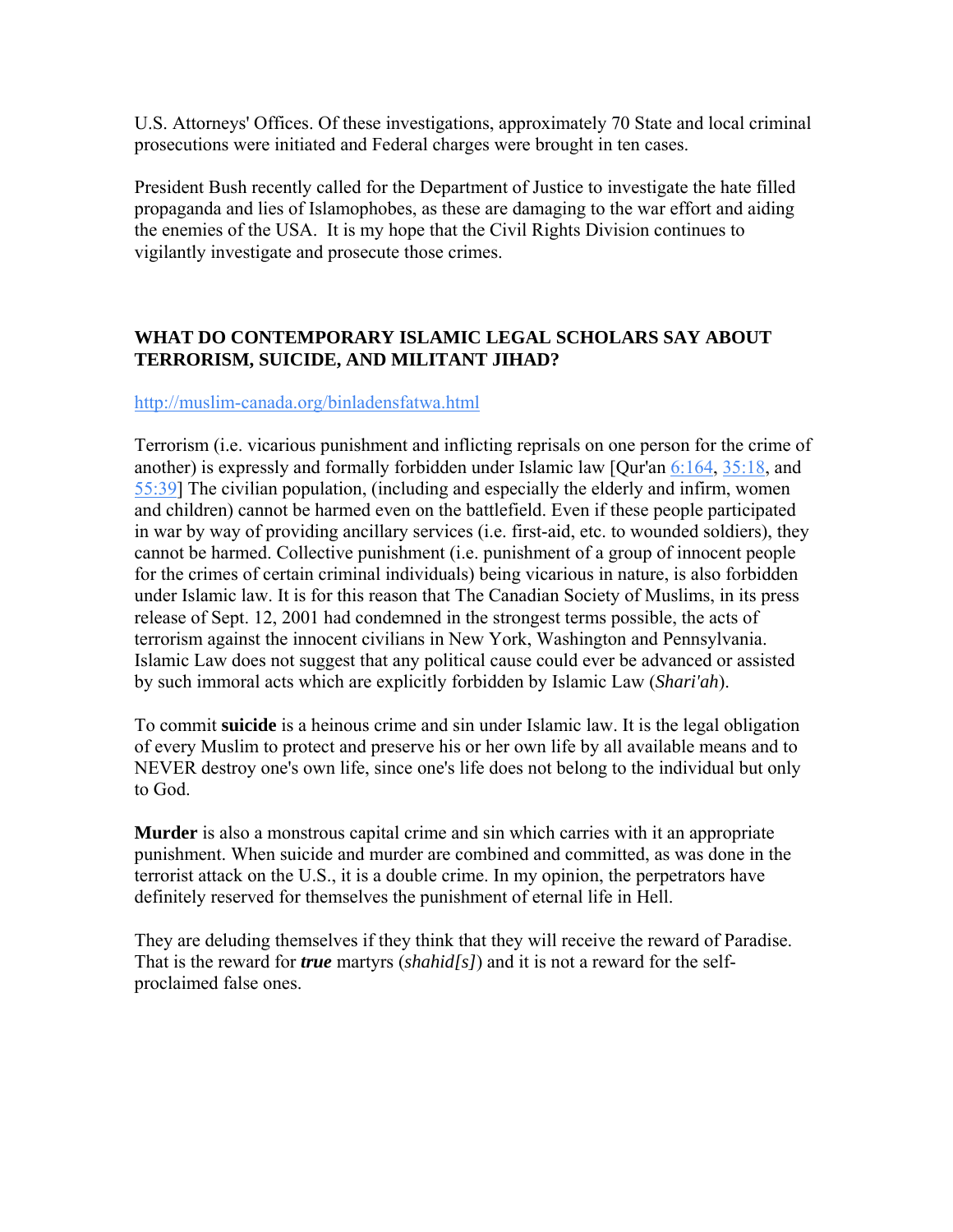### **WHEN MUSLIM LEADERS SAY THIS:**

#### [Islam Online- News Section](http://www.islamonline.net/English/News/2001-09/13/article25.shtml)

Sheikh Yusuf Al-Qaradawi Condemns Attacks Against Civilians: Forbidden in Islam DOHA, Qatar, Sept 13 (Islam Online & News Agencies) - Renowned Muslim scholar Sheikh Yusuf al-Qaradawi denounced the attacks against civilians in the U.S. Tuesday and encouraged Muslims to donate blood to the victims of the attack.

#### [Bin Laden's idea of 'jihad' is out of bounds, scholars say](http://seattlepi.nwsource.com/national/39887_islam22.shtml)

The concept of jihad has many shades of meaning, but the way Osama bin Laden has applied it to political violence has moved beyond the bounds of Islamic teaching on warfare, scholars say.

Muslims Condemn Terrorist Attacks Scholars' Statements Regarding The Attacks In The United States, by Shaykh Abdul-Aziz Aali-Shaykh, Grand Mufti of Saudi Arabia and President of the ... http://www.muhajabah.com/otherscondemn.php

### PUBLIC STATEMENTS BY SENIOR SAUDI OFFICIALS CONDEMNING EXTREMISM ...File Format: PDF/Adobe Acrobat – ON THE TERRORIST ATTACKS IN RIYADH. His Royal Highness Prince Bandar bin Sultan, Saudi Ambassador to the United States, issued the. following statement on ... http:// [www.saudiembassy.net/ReportLink/Report\\_Extremism\\_Oct03.pdf](http://www.saudiembassy.net/ReportLink/Report_Extremism_Oct03.pdf)

Scholars of Islam & the Tragedy of Sept. 11th Statements from leading Muslim leaders, condemning the terrorist attacks of ..... We, the undersigned, citizens and residents of the United States of ... <http://www.groups.colgate.edu/aarislam/response.htm>- 103k

[Scholars' Statements Regarding The Attacks In The United States,](http://www.alharamain.org/english/articles/scholars_on_attack.htm) by Shaykh Abdul-Aziz Aali-Shaykh, Grand Mufti of Saudi Arabia and President of the Committee of Senior Scholars, and Shaykh Saleh Al-Lehaydaan, Chief Justice Of The Saudi Arabian Judiciary, and Shaykh Dr. Saaleh Ibn Ghaanem As-Sadlaan, Pres. Higher Studies Dept. Al-Imaam Muhammd Ibn Saud Islamic University

<http://www.muhajabah.com/islamicblog/archives/veiled4allah/010050.php>

Saudi Arabia's highest religious authority on Wednesday condemned as a sin the deadly shootings at a U.S. Consulate, and local newspapers reported that one of the slain assailants was a former employee of the nation's religious police. The U.S. Embassy in Riyadh reopened Wednesday, two days after militants stormed into the inner courtyard of the U.S. Consulate in this port city, firing guns, grabbing human shields and killing five people. Four of the attackers also were killed.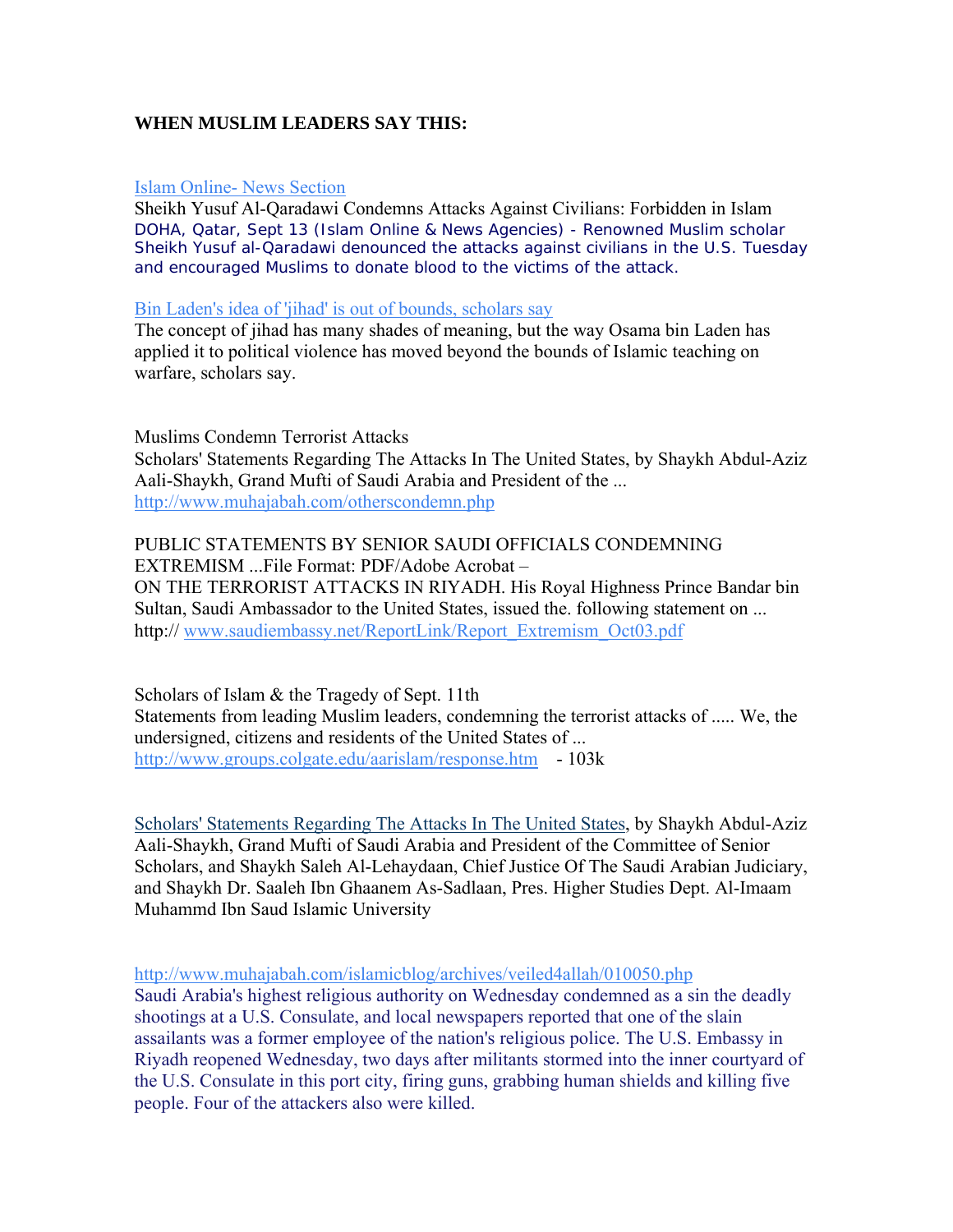Grand Mufti Abdul Aziz bin Abdullah al Sheik said in a statement that anyone who entered the kingdom with the permission of its leaders had a promise of security and should not be attacked.

"What happened on Monday regarding the storming of the U.S. Consulate in Jidda, using weapons and explosives, killing innocent souls, petrifying secure ones, and undermining security in the kingdom are all forbidden acts and grand sins," the mufti said. [emphasis added]

### [The True Islamic Morals](http://www.islamdenouncesterrorism.com/the_true_islamic_morals.html)

Some people who say they are acting in the name of religion may misunderstand their religion or practice it wrongly. For this reason, it is a mistake to form any idea of that religion from the activities of these people. The best way to understand Islam is through its holy source.

The holy source of Islam is the Qur'an; and the model of morality in the Qur'an is completely different from the image of it formed in the minds of some westerners. The Qur'an is based on the concepts of morality, love, compassion, mercy, modesty, selfsacrifice, tolerance and peace, and a Muslim who truly lives according to these moral precepts is highly refined, thoughtful, tolerant, trustworthy and accommodating. To those around him he gives love, respect, peace of mind and a sense of the joy of life.

### <http://muslim-canada.org/binladensfatwa.html>

On bin Laden's Fatwa calling the world's Muslims to jihad:

The Muslim community at large, particularly in Canada and the United States, is once again experiencing a nervous agitation in relation to the so-called *FATWA* (legal opinion) issued two days ago [Oct 7, 2001] by Mr. Osama bin Laden. As a consequence, we have received quite a few enquiries from people (both Muslims and non-Muslims) and organisations, (e.g.. CFRB, etc.) asking us as to what the Islamic legal position is. As a student of Islamic Law and a lawyer in Muslim Law (*Shari'ah/Fiqh*) and Muslim International Law, I would like to express my views and personal opinion very briefly as follows:

In view of the chaotic situation that prevails in Muslim countries, it would be prudent to say that only sovereign Muslim states/governments have the legal authority to declare *jihad* in any given circumstance. Mr. Osama bin Laden is *NOT* the head of any sovereign Muslim state and as such he has no legal authority or power to declare *jihad*. Surely, the law of Islam does not say that every Muslim is obliged to accept the declaration of war and respond to the call to take up arms without hesitation and start a world-wide war at the behest of every Tom, Dick or Harry (or Zaid, Omer and Bakr in the Muslim vernacular). It matters not how efficient and popular that individual may be as a brave warrior or a meticulous planner of unlawful and immoral schemes of hatred, terror and destruction.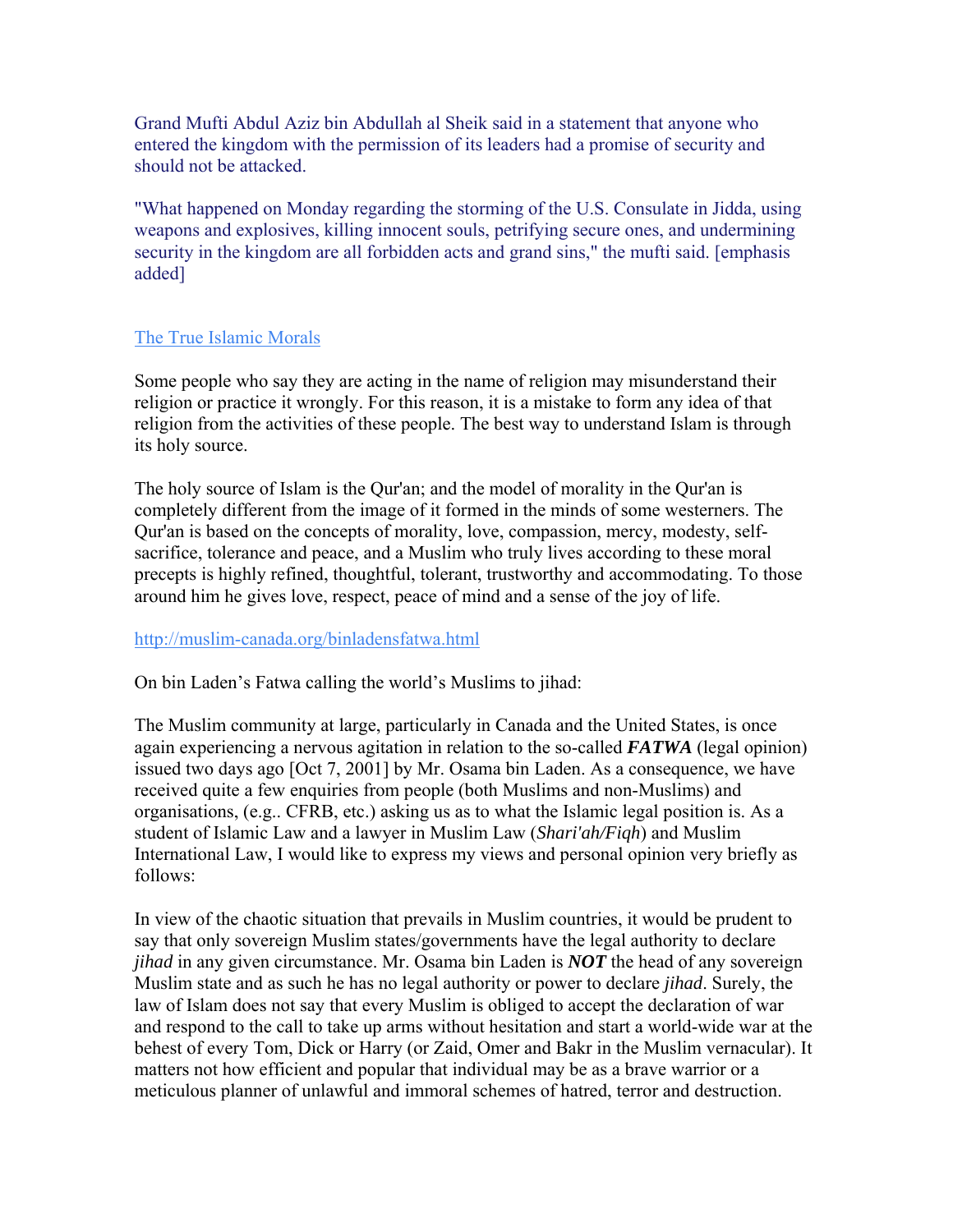Surely every Muslim in the world is not obliged to accept and immediately act upon the command of any Tom, Dick or Harry, no matter how highly regarded he may be, to take up arms and start a world-wide war! Only people who are properly qualified and trained, and hold a license from Muslim governmental authorities, have the authority to issue *fatwas*. Mr. bin Laden, to the best of my knowledge, does not qualify as a *Mufti* (a jurisconsult or scholar of law who has been given a license to issue *fatwas*.) The most that can be said about the so-called "*fatwa"* of Mr. bin Laden is that it is not worth the paper it is written on - if he ever rendered his ruling on paper at all. For this reason, it goes without saying that his so-called "*fatwa*" is no more than a personal opinion expressed by an ordinary, yet rich and biased person.

### [Islam not religion of anarchy: Imam-e-Kaaba](http://www.dailytimes.com.pk/default.asp?page=2007%5C05%5C31%5Cstory_31-5-2007_pg13_3)

Daily Times - Lahore,Pakistan

By following golden teachings of Islam, he said, the Muslims could obtain prosperity, peace and progress in the world. He observed that strength of Muslims ...

### [Islam Advocates Peace And Goodwill For Every One: Sheikh Sudais](http://www.bernama.com.my/bernama/v3/news.php?id=265065)

Bernama - Kuala Lumpur,Malaysia

"The remedy with Muslims is to strictly follow the teachings of Islam and get united," he added. Sheikh Al-Sudais said that Islam teaches moderation at all ...

### [Imam of Holiest Place in Islam Condemns Violence](http://www.ohmynews.com/articleview/article_view.asp?at_code=414039)

- South Korea

Muslims all over the world face Holy Kaaba (Mecca) for their prayers five times a day. In Pakistan the Imam of Holy Kaaba is kept in high esteem and people ...

[Memo to Binladen: Go to Hell!](http://www.ijtihad.org/BinladenII.htm)

Muqtedar Khan, Ph.D.

This article has so far been published in Washington Post (02.16.03), TheGlobalist (02.14.03), Outlook India (02.15.03) The Arab News (Saudi Arabia 02.18.03), The Age (Melbourne, Australia 02.22.03), Afghan Times (02.23.02) Times of Central Asia (02.22.03) Iran and World (02.22.03) Tampa Tribune (02.21.03), Euthanesia News (02.22.03) DestinyWalking (02.22.03), St. Petersburgh Times (02.21.03). This Memo was also read by the author on the Roy Green Show (Ontario, Canada 02.20.03).

*This is an American Muslim's response to the Tape recorded message dated February 11th, 2003 by fugitive-terrorist Osama Bin Laden. (*read the full article at the link*)*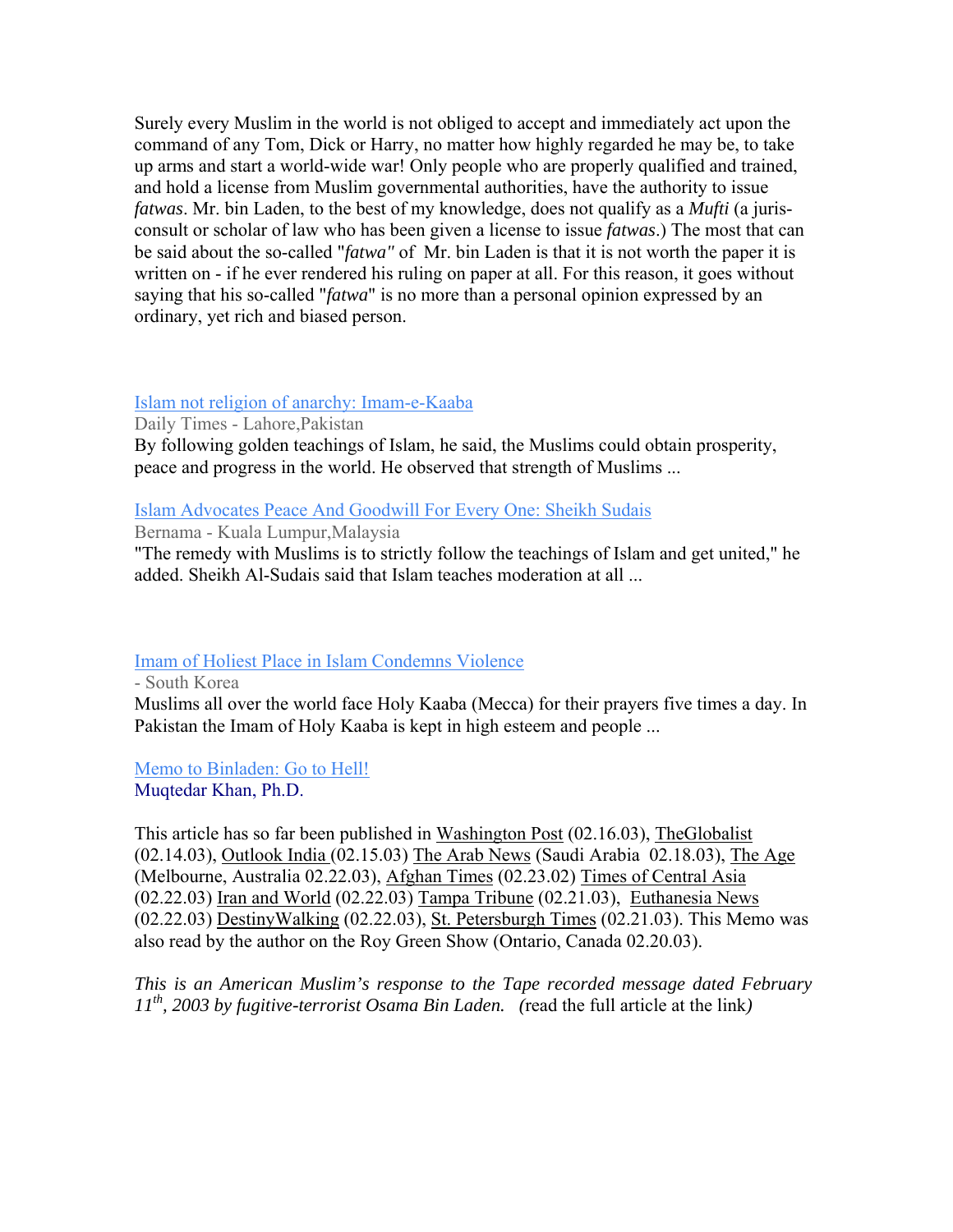**Also consider these condemnations from some of the world's leading Muslims:** 

**[A Message from the Council on American-Islamic Relations](http://www.cair-net.org/crisiscenter/html/cair_ad.html)**

**[American Muslim Leaders Condemn Attacks](http://islamicity.com/articles/Articles.asp?ref=AM0109-335)**

**[American Muslims and Scholars Denounce Terrorism on Anniversary of 9/11](http://www.islam-democracy.org/terrorism_statement.asp)**

**[Australian Muslims Condemn Terrorist Attack](http://www.muslimaffairs.com.au/News/PR-terror.htm)**

**[Bin Laden Distorts Islam, Islamic Scholars Say](http://www.themodernreligion.com/terror/wtc-distortion.html)**

**[Bin Laden's Idea of 'Jihad' is Out of Bounds, Islamic Scholars Say](http://seattlep-i.nwsource.com/national/39887_islam22.shtml)**

**[British Muslim leaders condemn terrorism](http://news.bbc.co.uk/1/hi/england/west_midlands/5111092.stm)**

**[British Muslims Condemn Terrorist Attacks](http://www.muslimnews.co.uk/news/news.php?article=1062)**

**[Canadian Muslims Condemn Terorist Attacks](http://muslim-canada.org/news09112001.html)**

**[Islamic Statements Against Terrorism in the Wake of the September 11 Mass](http://www.unc.edu/%7Ekurzman/terror.htm)  [Murders](http://www.unc.edu/%7Ekurzman/terror.htm)**

**[Islamic World Deplores U.S. Losses](http://news.bbc.co.uk/hi/english/world/americas/newsid_1544000/1544955.stm)**

**[Looking for Answers in Islam's Holy Book: What Islamic Scholars Have to Say](http://www.washingtonpost.com/ac2/wp-dyn/A43785-2001Sep29?language=printer)**

**[Muslim Reactions to Sept 11](http://www.crescentlife.com/heal%20the%20world/muslim_reactions_to_sept_11.htm)**

**[Muslim Voices Against Extremism & Terrorism - Part II - Statements by](http://theamericanmuslim.org/tam.php/features/articles/muslim_voices_against_extremism_terrorism_part_ii_statements_by_organizatio/0012210)  [Organizations](http://theamericanmuslim.org/tam.php/features/articles/muslim_voices_against_extremism_terrorism_part_ii_statements_by_organizatio/0012210)**

**[Muslim World Condemns Attacks on U.S.](http://www.islam-online.net/English/News/2001-09/13/article18.shtml)**

**[Muslim rulers condemn WTC attacks](http://muslimunity.net/condemn.htm)**

**[New Zealand Muslims Condemn Terrorism](http://www.angelfire.com/biz2/FIANZWEB16/PressRelease1.html)**

**[Organization of the Islamic Conference Foreign Ministers Condemn International](http://www.oic-oci.org/english/fm/11_extraordinary/declaration.htm)  [Terrorism](http://www.oic-oci.org/english/fm/11_extraordinary/declaration.htm)**

**[Quran a Book of Peace Not War, Islamic Scholars Say](http://news.nationalgeographic.com/news/2001/09/0925_TVkoran.html)**

**[Scholars of Islam Condemn Terrorism](http://groups.colgate.edu/aarislam/response.htm)**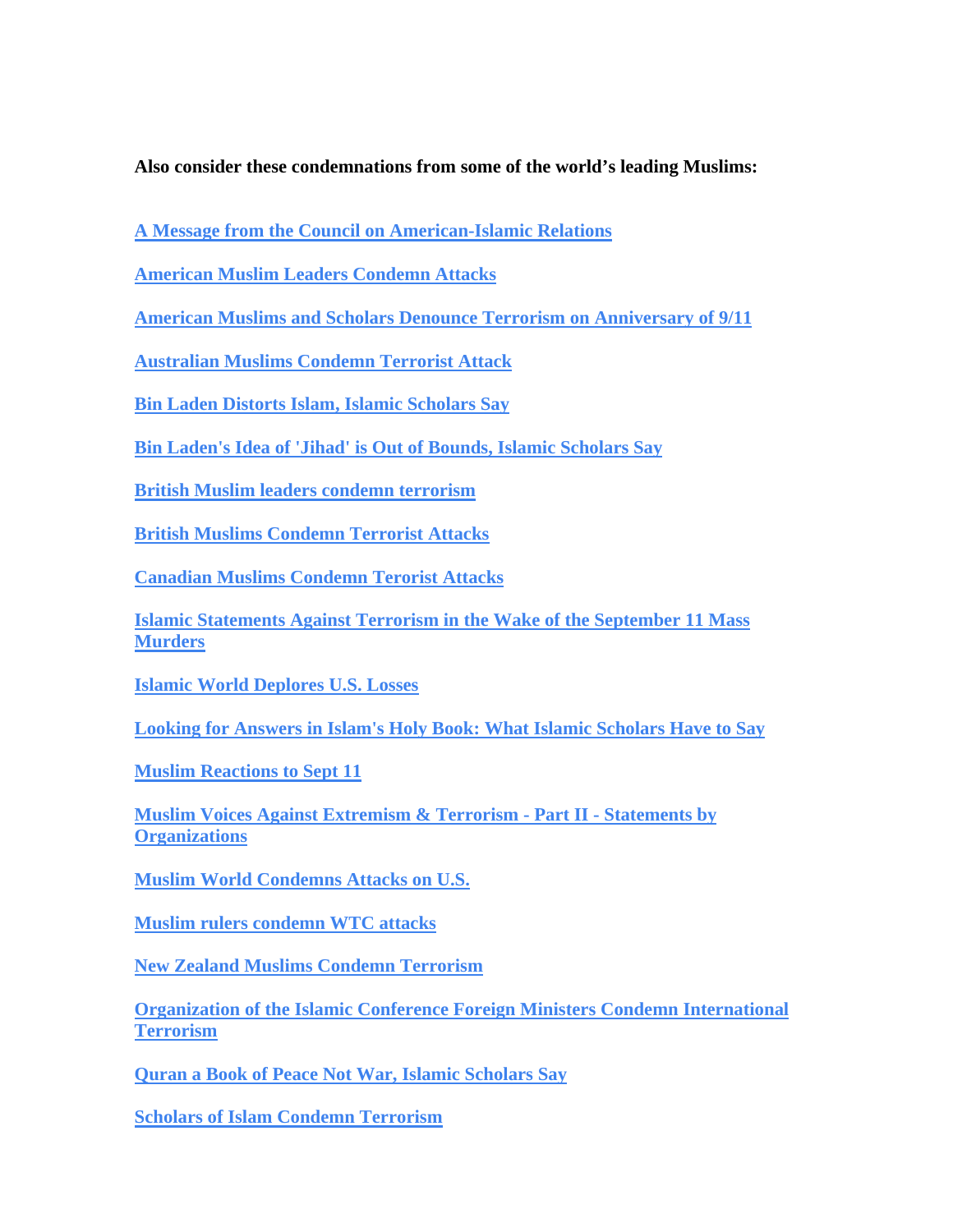**[Some American Muslims Take a Look at Their Communities' Shortcomings](http://www.washingtonpost.com/ac2/wp-dyn?pagename=articles&node=&contentID=A50342-2001Nov18)**

**[U.S. Muslim Scholars Condemn Attacks](http://www.islam-online.net/English/News/2001-09/13/article1.shtml)**

**[UK Muslim Leaders Condemn 'Lunatic Fringe'](http://news.bbc.co.uk/hi/english/uk/newsid_1554000/1554177.stm)**

**[When is jihad OK? Muslim Perspectives](http://seattletimes.nwsource.com/html/nationworld/134342698_jihad17.html)**

### **Specific Muslim Scholars**

**[Attacks on Civilians: Forbidden by Islam](http://www.islam-online.net/English/News/2001-09/13/article25.shtml), by Shaykh Yusuf Qaradawi** 

**[Ayatollah Muhammad Husain Fadlallah of Lebanon condemns Osama Bin Laden](http://www.sullivan-county.com/identity/bin_laden.html), by Ayatollah Muhammad Husain Fadlallah** 

**[Bin Laden's Violence is a Heresy Against Islam](http://www.themodernreligion.com/terror/wtc-heresy.html), by AbdulHakim Murad (Tim Winter)** 

**[Defending the Civilians \(a fatwa against terrorism\)](http://www.livingislam.org/k/dcmm_e.html), by Shaykh Muhammad Afifi al-Akiti** 

**[Expert Says Islam Prohibits Violence Against Innocents](http://www0.mercurycenter.com/local/center/isl0916.htm), by Shaykh Hamza Yusuf** 

**[Grand Sheikh of al-Azhar Condemns Suicide Bombings](http://news.bbc.co.uk/hi/english/world/middle_east/newsid_1690000/1690624.stm), by Shaykh Muhammad Sayyed Tantawi** 

**[High Mufti of Russian Muslims calls for Extradition of Bin Laden,](http://english.pravda.ru/world/2001/09/20/15781.html) by Russian Muslim leaders** 

**[Iran's Supreme Leader Condemns Attacks on U.S.,](http://news.bbc.co.uk/hi/english/world/middle_east/newsid_1549000/1549573.stm) by Ayatollah Ali Khamanei** 

**[Islam and the Question of Violence](http://www.al-islam.org/al-serat/IslamAndViolence.htm), by Seyyed Hossein Nasr, Iranian scholar** 

**[Jihad and the Modern World](http://users.tpg.com.au/dezhen/jihad_and_the_modern_world.html), by Dr. Sherman Jackson** 

**[Jihad: Its True Meaning and Purpose](http://www.isna.net/Library/khutbahs/Jihad.asp), by Muzammil H. Siddiqui** 

**[Most Prominent Sunni Muslim Scholar Condemns Killing of Civilians](http://www.islam-online.net/English/News/2001-09/15/article2.shtml), by Shaykh Muhammad Sayyed Tantawi, Grand Imam of Al-Azhar University** 

**[Muslim Attitudes about Violence](http://www.islamqa.com/index.php?ref=21757&ln=eng), by Shaykh Muhammad al-Munajjid** 

**[Muslim Voices Against Extremism and Terrorism - Part I - Fatwas,](http://theamericanmuslim.org/tam.php/features/articles/muslim_voices_against_extremism_and_terrorism_part_i_fatwas/0012209) by various scholars**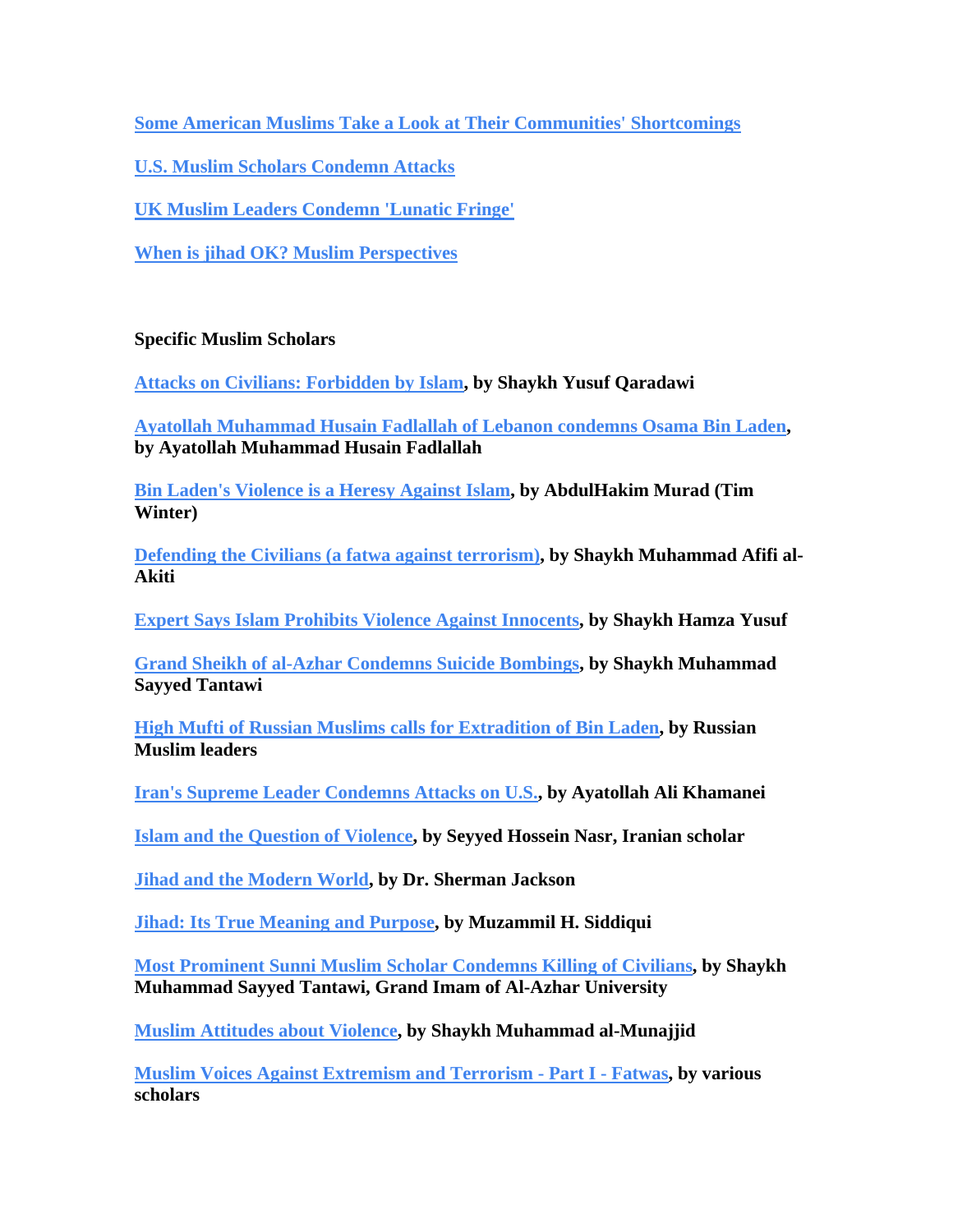**[Muslim Voices Against Extremism and Terrorism - Part IV A few Quotes](http://theamericanmuslim.org/tam.php/features/articles/muslim_voices_against_extremism_and_terrorism_a_few_quotes/0012273), by various scholars** 

**[On the Terrorist Attacks](http://www.themodernreligion.com/terror/wtc-imamzaid.html), by Imam Zaid Shakir** 

**[Prominent Pakistani Cleric Tahir ul Qadri condemns Bin Laden](http://www.newsmax.com/archives/articles/2001/10/17/195606.shtml), by Tahir ul Qadri** 

**[Reclaiming Islam from the Terrorists](http://www.themodernreligion.com/terror/wtc-murad.html), by AbdulHakim Murad, British scholar** 

**[Reflections on the National Horror of September 11, 2001](http://www.isna.net/Library/khutbahs/IslamandtheMuslimsofAmerica.asp), by Muzammil H. Siddiqui** 

**[Refutation of Bin Laden's Defense of Terrorism](http://www.understanding-islam.com/related/questions.jsp?point=3&id=1007), by Moiz Amjad, Pakistani scholar** 

**[Response to a Question about Islam and Terrorism](http://www.understanding-islam.com/related/questions.jsp?point=3&id=955), by Moiz Amjad, Pakistani scholar** 

**[Saudi Clerics Condemn Terrorism](http://www.iviews.com/scripts/news/stories/default.cfm?id=670835), by Sheikh Abderrahman al-Sudayes** 

**[Saudi Grand Mufti Condemns Terrorist Attacks in U.S.,](http://saudiembassy.net/press_release/01-spa/09-15-Islam.htm) by Shaikh Abdulaziz Al-Ashaikh** 

**[Spanish Muslim Clerical authorities Issue Fatwa against Osamah Bin Laden](http://www.geocities.com/Paris/Rue/4637/terr42a.html), by Spanish Muslim leaders** 

**[Terrorism Is at Odds With Islamic Tradition](http://groups.yahoo.com/group/open-archive/message/10), by Khaled Abou El Fadl** 

**[Terrorism: Not a doorway to heaven](http://archives.seattletimes.nwsource.com/cgi-bin/texis/web/vortex/display?slug=satrdr22&date=20010922), by Jamil Abdul Razzak Hajoo, of Idriss Mosque, Seattle** 

**[The Myth of Islamic Terrorism Exploded,](http://www.theclearpath.com/old/articles/theclearpath/20.html) by Shaykh Abdul Azeez bin Abdullah bin Baaz and Shaykh Muhammad Bin Saalih al Uthaymeen** 

**[The worst enemies of Islam are from within](http://www.islamfortoday.com/hamza01.htm), by Hamza Yusuf** 

**[Top Saudi Cleric Says Attacks on U.S. a Terrible Crime in Islam](http://www.iviews.com/scripts/news/stories/default.cfm?id=647305), by Shaykh Salah al-Lahidan, head of the Islamic Judiciary of Saudi Arabia** 

**[Violence Against Innocents Violates Islamic Law,](http://www.themodernreligion.com/terror/imam-wahhaj.html) by Imam Siraj Wahhaj** 

**[What is jihad? What is terrorism?,](http://www.religioscope.com/info/doc/jihad/2002_scholars_definition.htm) by Statement by Muslim scholars**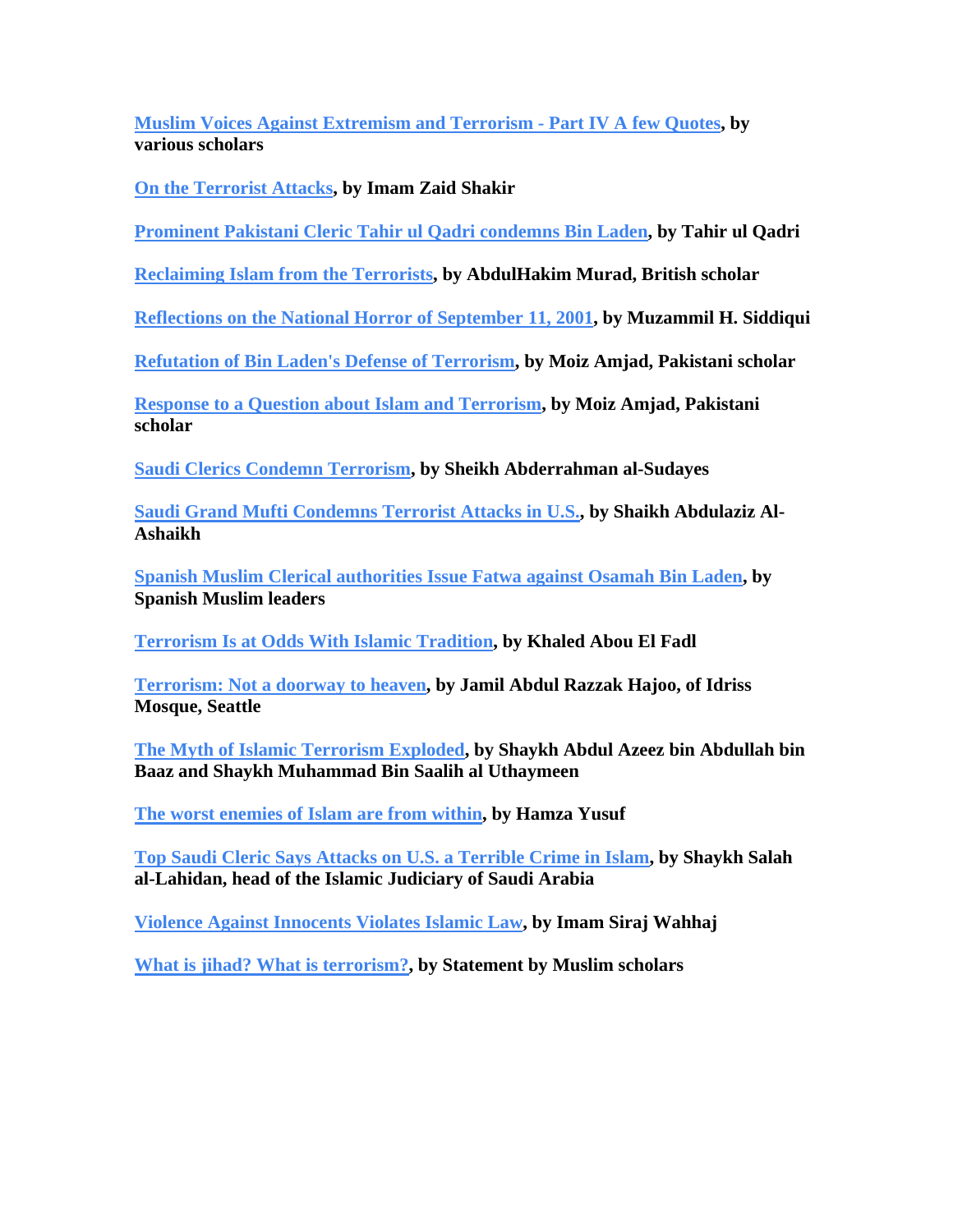### **SPENCER RESPONDS WITH THIS:**

In a message dated 6/3/2007 5:31:06 P.M. Eastern Daylight Time, director@jihadwatch.org writes:

*You are assuming that all the people you mentioned after the 4,200 scholars are acting in all cases and in all ways on Islamic grounds. There is no reason for this to be the case, any more than all Christians always and in all cases act on Christian grounds.* 

*As for the scholars, and AQ, you have never produced even one scrap of evidence of any school of Islamic law or any orthodox Islamic sect that rejects violent jihad. This has nothing to do with AQ, actually. It is a much larger issue. And you, when you ignore, deny, and excuse every bit of evidence that doesn't fit your theory, are the one in serious denial.* 

*Of course I'm giving you the arguments extremists give you. That's exactly what I'm trying to do -- show what the extremists are doing to make recruits, and ask peaceful Muslims not just to write whitewashes and denials, but to refute those extremist arguments directly.* 

In a message dated 6/2/2007 11:36:48 P.M. Eastern Daylight Time, director@jihadwatch.org writes:

*They aren't clear and verifiable facts. They are distortions, and whitewashes. I explained how and why in some detail, but you can't bear to face the truth* 

Spencer frequently cites Sayyid Qutb, of the Egyptian Muslim Brotherhood, a prolific writer who is well respected by Islamist terrorists. Qutb was imprisoned several times and finally hung in 1966 for his extremism. Many Muslim scholars condemn Qutb for taking Qur'anic verses out of context in order to justify his point. Some examples are:

"You shall destroy all the peoples ... showing them no pity." (7: 16)

"... All the people present there shall serve you as forced labour." (20:12)

"... You shall put all its males to the sword. You may, however, take as your booty the women, the children, the livestock, and everything in the town -- all its spoil -- and enjoy the use of the spoil of your enemy which the LORD your God gives you." (20:14-15) "... You shall not let a soul remain alive." (20:17)

OOPS, my mistake, those are from the Old Testament in the Bible. I guess anything can be made to look bad when it's taken out of context. Qutb used the same technique with the Qur'an.

Getting back to Qutb, in claiming that Qutb is considered close to infallible by Muslims in general, Spencer completely overlooks the glut of criticism of Qutb's works. Here's an article citing the many Islamic jurists and scholars, including Ibn Taymia, Imam Malik, Ahmed, and Abu Hanifah, who have in fact completely condemned Qutb's call for jihad, with the most important fact being explained in some detail, that the Islamic highest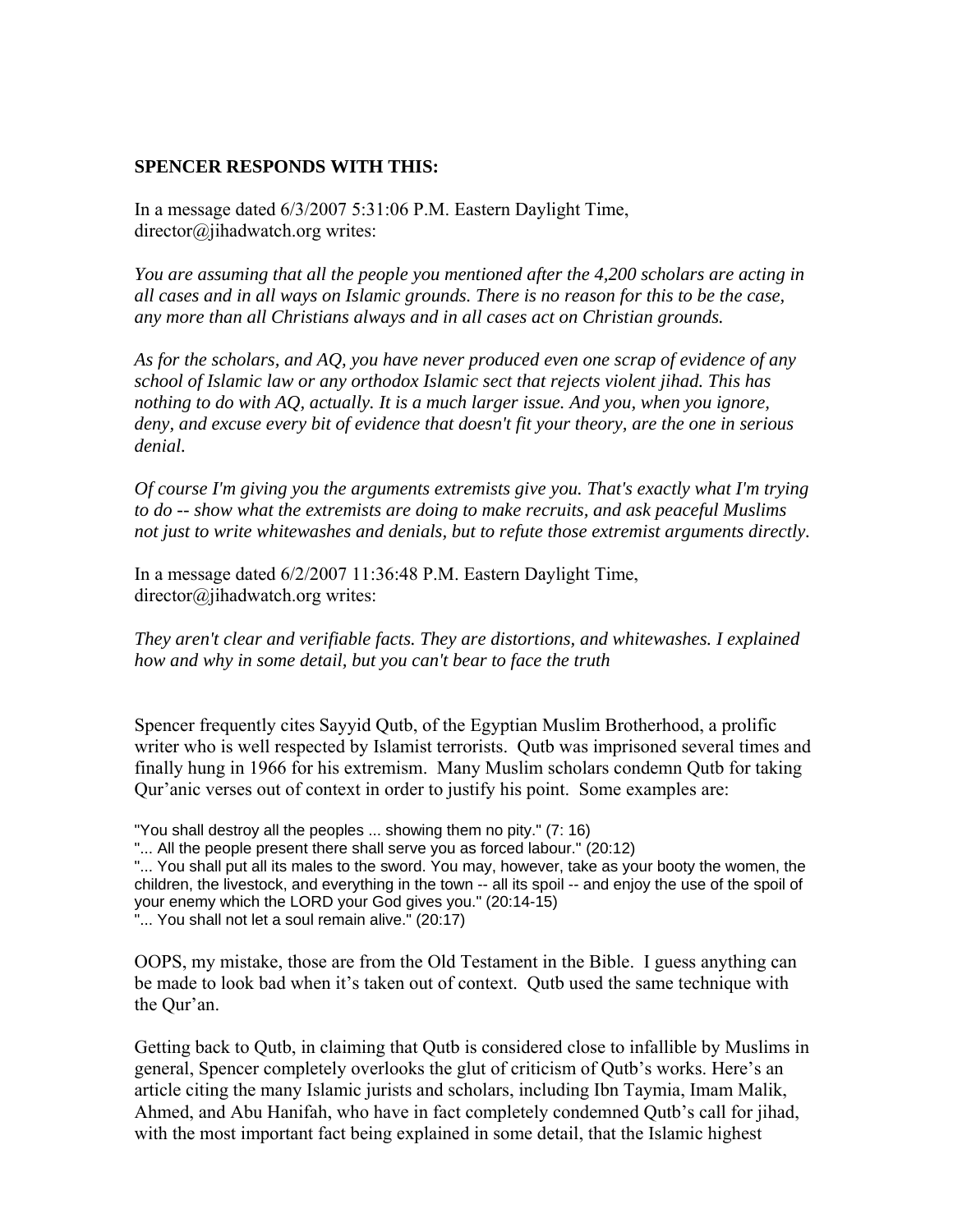authority, the Qur'an, completely forbids anything other than self-defense against an invading army. <http://muslim-canada.org/elmasry.html>

Here's another article completely refuting Qutb and exposing how he perverted Islam to make his claims. [http://www.allaahuakbar.net/jamaat-e](http://www.allaahuakbar.net/jamaat-e-islaami/qutb/mistakes_and_innovations_of_sayyid_qutb.htm)[islaami/qutb/mistakes\\_and\\_innovations\\_of\\_sayyid\\_qutb.htm](http://www.allaahuakbar.net/jamaat-e-islaami/qutb/mistakes_and_innovations_of_sayyid_qutb.htm) 

WHEN I CITED our President and Congressional leadership, who are united in their statements that we are not at war with Islam, that we are only at war with the extremists who embrace an ideology of terror and violence, Spencer responds thusly:

In a message dated 6/2/2007 10:37:02 P.M. Eastern Daylight Time, director@jihadwatch.org writes:

*You are no longer succeeding in masking your arrogance and prejudice.* 

*The President and Congressional leadership have political reasons (chiefly Saudi ones) for saying what they're saying. What experts on Islam have they cited? Esposito, who is in Saudi pay.* 

*There are war profiteers. You are missing the real ones.* 

NO, ROBERT, I haven't missed the real ones, this article is about one of the worst.

Anyone who thinks that the condemnations listed above, let alone the 4,200 some Muslim leaders refuting terrorism at [http://facts-not-fear.blogspot.com](http://facts-not-fear.blogspot.com/) are "not acting on Islamic grounds" or "have not rejected violent jihad", or that these are "whitewashes" that do not specifically refute Islamist extremists, then I strongly suggest you read each and every one again, because you missed about 99% of what is written. Spencer, in claiming that these scholars do not present clear and verifiable facts, that they are distortions and whitewashes, claims his evidence of such are the writings of Islamic jurists from 1,200 years ago and the rantings of bin Laden.

### **THE FAULTS WITH SPENCER'S LOGIC:**

The primary fault with Spencer's logic is that he does not seem to understand the difference between Theology and Law, and he has astonishingly little knowledge of either subject. The former deals with spiritual and philosophical matters generally concerning God, the latter with temporal matters concerning society's rules.

Another major fault with Spencer's logic is that he completely misses the fact that there are religious Muslims and there are secular Muslims, the same as in other religions. Religious Muslims are supposed to live their lives according to the following level of authorities – listed from most important and authoritative to the least: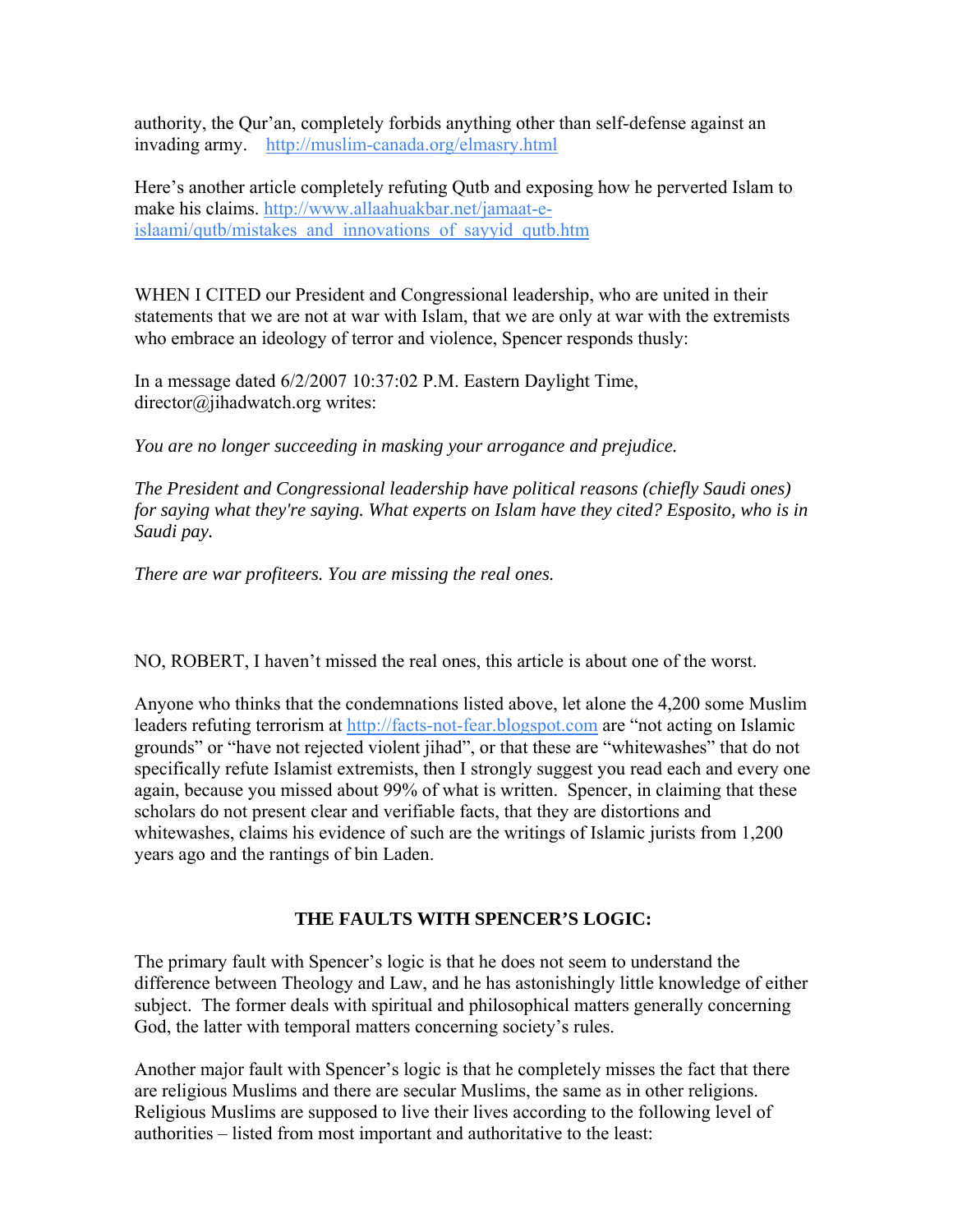- 1) Allah
- 2) The Qur'an
- 3) The Hadiths
- 4) The Schools of Jurisprudence (Sharia)

Since Allah ('God" in Arabic) spoke through the Qur'an, that pretty well combines #1 and #2 into the strongest level of authority. When a subject is addressed, for example, by any of the four Schools of Jurisprudence, and the schools say one thing, and the same subject is addressed by the Qur'an which says something different, then a Muslim is to follow the highest authority, which is the Qur'an.

Yet another major fault with Spencer's logic is that he bases the vast majority of his arguments on legal rulings from Muslim jurists from the  $7<sup>th</sup>$  Century! Most people understand that this is the  $21<sup>st</sup>$  Century, and that as time goes by, man evolves, the rules of society evolve, and even man's understanding of his religions evolve. Unfortunately, Spencer shows his lack of knowledge of legal customs and systems, of statutes and case law, and of the supremacy of current case law over ancient case law. If you're in a courtroom, the judge is not going to look at legal rulings from the  $7<sup>th</sup>$  Century, he's going to look at the latest and most current legal rulings, because on almost all subjects, a new ruling supersedes (replaces and updates) old rulings. In some cases, the judge may look at the law that was in effect at the time of the alleged offense, however, as best I am aware, there is no one alive who is 1,400 years old.

Spencer is absolutely adamant that these 1,400 year old rulings apply just as much today as they did in the  $7<sup>th</sup>$  Century.

In a message dated 6/2/2007 7:05:00 P.M. Eastern Daylight Time, director@jihadwatch.org writes:

*1. The 7th century irrelevant jurists are not irrelevant. The gates of ijtihad are closed, and there is ijma on jihad. That means the 7th century jurists (and Ibn Khaldun et al ain't 7th century) are quite relevant. Also, the jihadists cite them, and gain recruits thereby. Why, if they're irrelevant?* 

One of the many problems with this claim by Spencer is that since current, living Muslim legal scholars still debate the conditions of and types of jihad, there is no ijma (agreement of the entire community) on jihad. Therefore, the "gates of jihad are" *not* "closed" (if they were closed, there would be no disagreement, all the rules, etc., would be "set in stone for all time."

YET ANOTHER FAULT in Spencer's logic relates to this lack of legal understandings along with a lack of understanding of Muslim customs. *Muslim legal jurisprudence (Shar'ia law) is only applicable for Muslim residents of a Muslim country governed completely under pure Shar'ia law.*

The *only* country in today's world that operates under pure Shar'ia law is Iran. Saudi Arabia operates under a mix of Constitutional law, English common law, and Shar'ia law; Pakistan is the same, a mixture of constitutional law, Shar'ia law (mostly in the tribal areas, but it is dying off there), and English common law. A few other countries are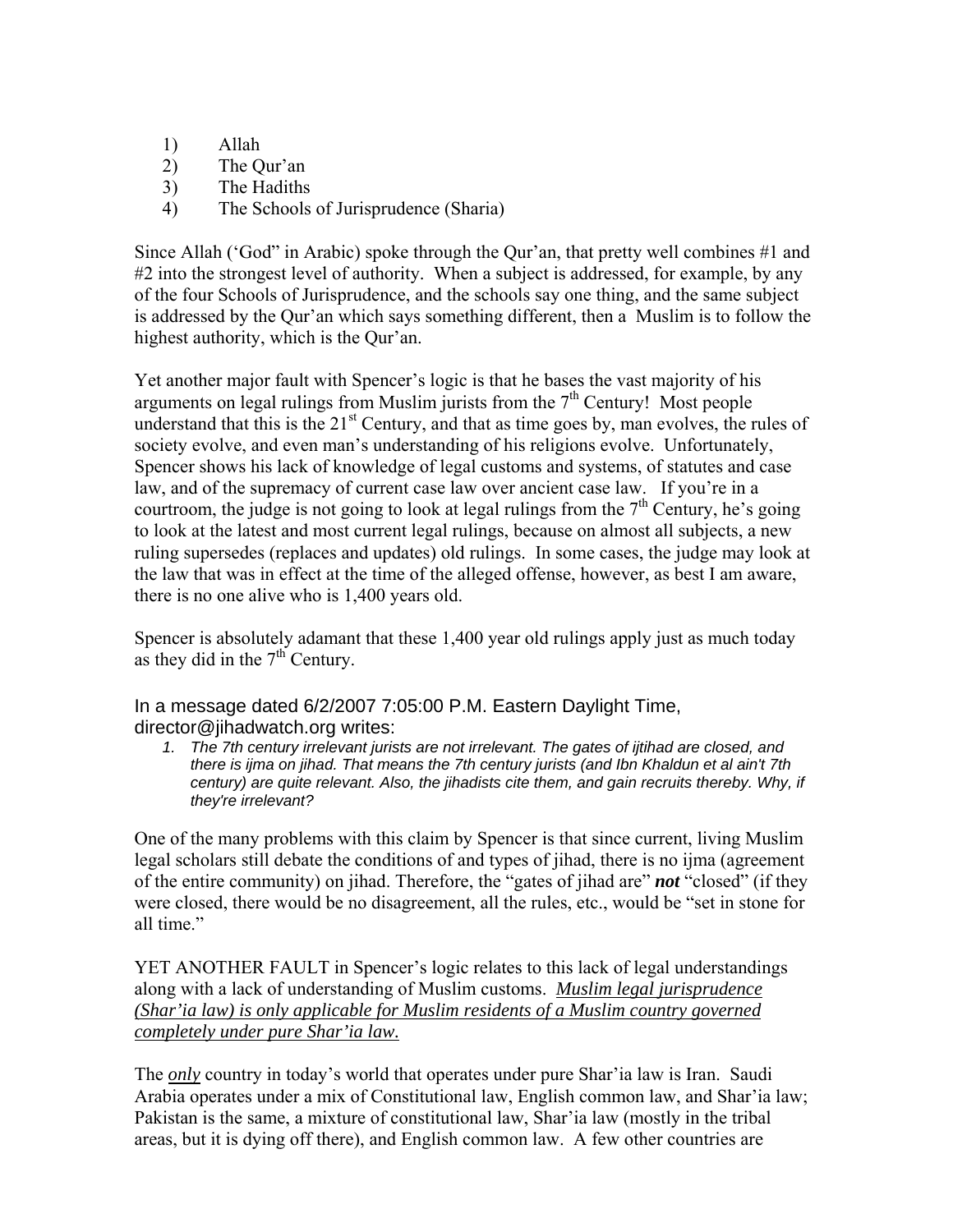considering allowing modern (note the use of the word "modern") Shar'ia courts to be established to handle only matters of divorce or contract disputes among Muslims. People of any other faith would not be at all affected by these small community-based religious courts, and even Muslims would only submit to these courts on a voluntary basis for the very specific matters on which they would be consulted. This is quite comparable to the small Jewish courts found around the world today, even in the USA, that decide on religious matters including divorce, or the Christian "common law" courts that decide on civil disputes.

The only extremists who are making the claim that these ancient rulings are in effect today are Usama bin Laden, Robert Spencer, and an imprisoned Jordanian terrorist who is said to be bin Laden's philosophical successor, Isam Mohammad Tahir al-Barqawi (also known as Abu Muhammad Asem al-Maqdisi). I cited multiple Muslim scholars on this subject who thoroughly refuted these claims (see above), Spencer's response was that they were lying. When I raised a question about lawsuits in general, Spencer responded in a way that shows he has zero knowledge of even the American legal system. Yet he is also a self-annointed "legal scholar."

Granted, some few mainstream Muslims may, of their own volition, believe in some of the writings of ancient jurists. People are free to believe what they want, as long as it doesn't interfere with the rights of others. However, the only place that these ancient jurists are strongly believed, or followed, is in Iran, and in Spencer's, Barqawi's and UBL's preachings, and of course by the tiny minority who are foolish enough, gullible enough, to follow the preachings of these extremists.

### **MORE FAULTS IN SPENCER'S LOGIC:**

Spencer argues that the Qur'an is immutable, that it is accepted by all Muslims as, wordfor-word, completely accurate and as binding today as the time it was written, that changes in society, culture, laws and governments do not change one single thing in the Qur'an, and that all Muslims must interpret it as such or else they're not real Muslims.

Spencer claims that Islam is uniquely impervious to reformation because its adherents regard all of its dictates as the absolute word of God, beyond human interpretation or reinterpretation, that these words can never be changed.

Yet at the same time Spencer (and Usama bin Laden) claim that the verses about making peace, about honoring Jews and Christians, about never being the aggressor in war, about no compulsion in religion are abrogated (repealed) by the verses about subjugating anyone who isn't Muslim. If the Qur'an is uniquely impervious to reformation, and is indeed beyond interpretation or reinterpretation, then the peaceful verses cannot be abrogated by the violent verses. Spencer is contradicting his own argument with these competing claims.

Spencer cites proponents (supporters) of his position – Islamic legal scholars who have been dead for over a thousand years, a very few current and past Islamist extremists (most of whom are dead or imprisoned such as Qutb), and Usama bin Laden. (Why would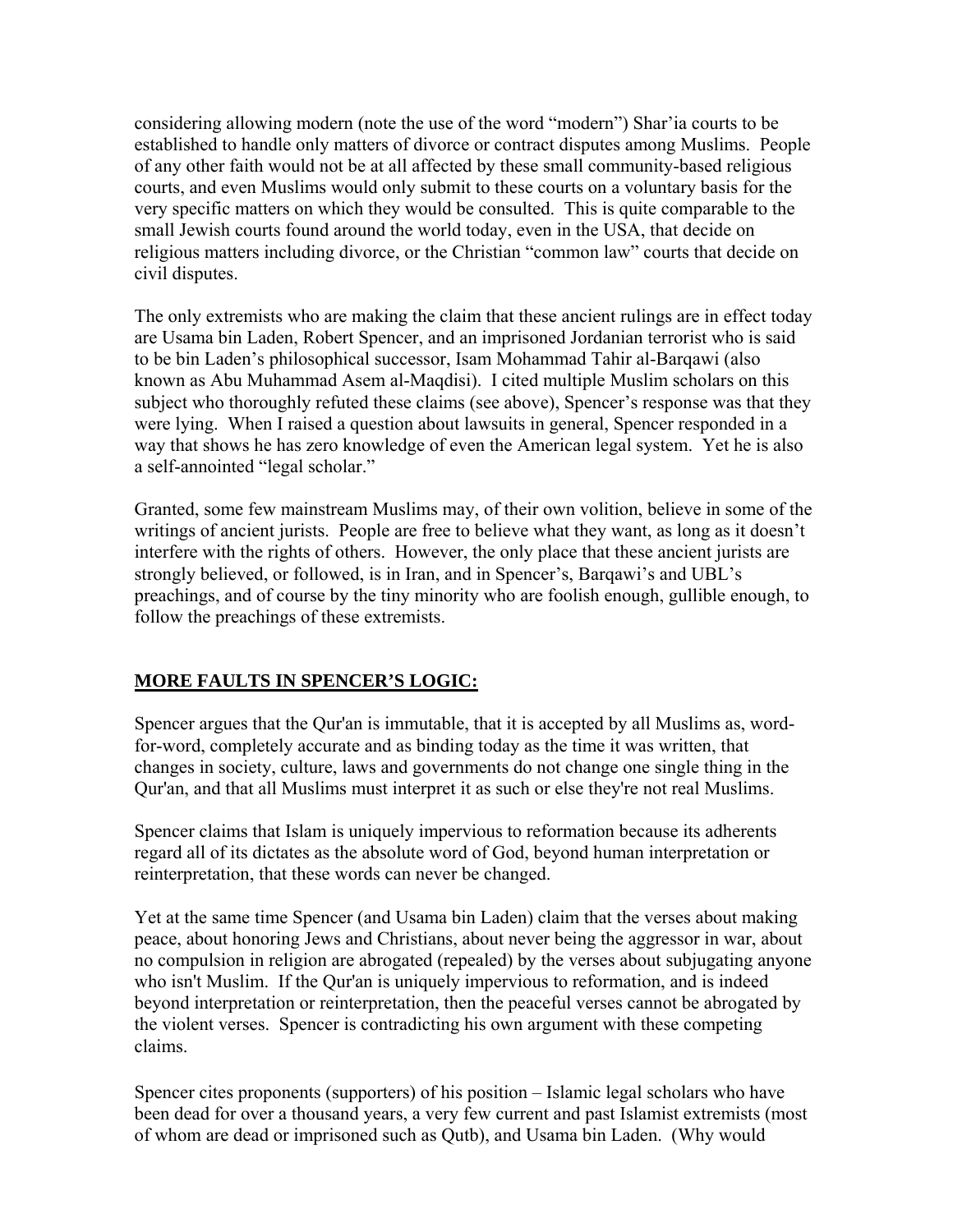someone who claims to condemn Islamist extremism cite the most violent of Islamist extremists as supporters of his position, and also claim to support their positions?)

We see Spencer, in using these arguments, utilizing several of the Logical Fallacies, (faults of logic that are often used for deception, distraction, or lies) such as the Appeal to Fear, Biased Sample, Misleading Vividness, Questionable Cause, False Dilemma, Guilt by Association, Red Herring, Strawman, No True Scotsman, Ad Hominem, and Non-Sequitors. If you click on each blue link here you will find an explanation of each of these logical fallacies. The problem with logical fallacies is that, as fallacies, they "fail on their face", in other words, in a discussion or debate, they fail as soon as they are used. The other party doesn't need to refute them, logical fallacies are so outlandish, so poorly constructed, that they act like a house of cards in a hurricane. You can find definitions and examples, including examples of Spencer's use of Logical Fallacies at the end of the article, in the Appendix.

# **SPENCER'S HYPOCRICY**

Spencer complains, as do others, that Muslim leaders fail to speak out, to condemn terrorism, violence, suicide bombings or militant jihad. In response, I showed Spencer approximately 4,200 Muslim political leaders, religious leaders, scholars, theologians, philosophers, writers, Muslim experts on Islamic jurisprudence, Muslim journalists, and Muslim leaders of major associations for advocacy, education, religious rights; all of whom without reservation clearly condemned the extremists who pervert Islam to justify their terrorism, violence, suicide bombings and militant jihad. These leaders have issued fatwas (religious/legal rulings) against UBL, they have issued fatwas against any Muslim engaging in terrorism, they have reminded Muslims that anyone engaged in terrorism will never see Paradise (Heaven), they have gone into great detail to refute the perversions of the Qur'an, the myths, the lies, the out of context verses, the 1,400 year old legal rulings that don't apply to anyone outside of Iran, and to carefully and completely refute what Osama and Spencer are preaching.

*Anyone would think that Spencer would be ecstatic that so many Muslim leaders, from around the world, are issuing these condemnations. However, Spencer dismisses them, claiming:* 

- 1) These Muslim leaders are lying
- 2) These Muslim leaders are using deception in time of war
- 3) These Muslim leaders don't understand Islam
- 4) These Muslim leaders don't matter
- 5) These Muslim condemnations weren't specific enough

Spencer also completely dismisses the 80,000 American-Muslims who are in the US Army and US Marine Corps, putting their lives at risk every day in defense of our country and in their hunt for terrorists. Likewise, Spencer dismisses the anti-terrorist military and law enforcement efforts of our Muslim allies, such as Pakistan, Egypt, Saudi Arabia,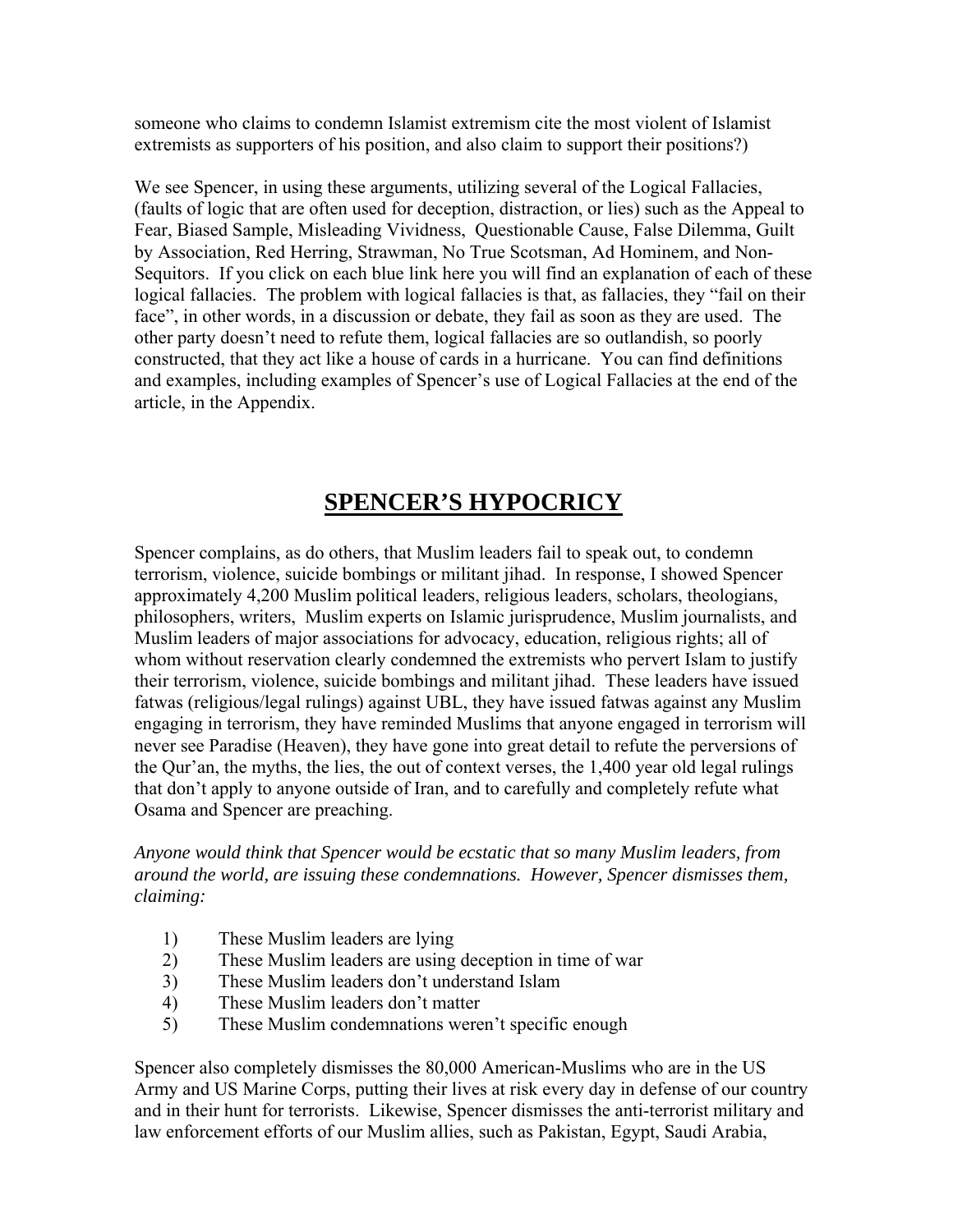Oman, the UAE, Azerbayzan, Kuwait, Bahrain, and Afghanistan. He is absolutely adamant that every Muslim in the world must obey the 1,400 jurist rulings about making war on the enemy. Of course, he "forgets" to include the primary conditions of militant jihad (aka the "lesser jihad") that are required before any Muslim can even consider this: The jihad cannot be started with Muslim aggression, ever. The jihad must be to repel invaders from the Muslim land. And the jihad must be declared by the Caliph of all Islam. So even is someone is so incredibly naïve as to believe 1,400 year old legal rulings would still apply today, there is the huge obstacle to overcome in that there has been no Caliph since 1914, so there is no one authorized to declare jihad.

Here :<http://frontpagemagazine.com/Articles/ReadArticle.asp?ID=28417>Spencer claims that Muslim leaders are wrong about their own religion, and that the extremist interpretation by Usama and Spencer is the only correct interpretation. Of course, the fact that it is based on out-of-context verses from the Qur'an, deliberately misquoted verses from the Our'an, and those infamous  $7<sup>th</sup>$  Century Islamic jurists is absolutely ridiculous to the vast majority of Muslims and to anyone with a working brain cell, but Spencer insists otherwise.

Spencer keeps citing the Qur'an verse 2:193, which states: PICKTHAL: *And fight them until persecution is no more, and religion is for Allah. But if they desist, then let there be no hostility except against wrong-doers.* 

However, he cites this completely out of context, which should include 2:190, PICKTHAL: *Fight in the way of Allah against those who fight against you, but begin not hostilities. Lo! Allah loveth not aggressors.* 

This section of the Qur'an lists some of the rules above, that Muslims are never to be the aggressors in war, they are only allowed to defend themselves if invaded, and even then (this is where 2:193 contextually belongs) as soon as the invaders stop fighting, the Muslims must also stop fighting.

Another trick of Spencer's, seen at the same site as the above link, is to cite 9:29 of the Qur'an, which says: YUSUFALI: *Fight those who believe not in Allah nor the Last Day, nor hold that forbidden which hath been forbidden by Allah and His Messenger, nor acknowledge the religion of Truth, (even if they are) of the People of the Book, until they pay the Jizya with willing submission, and feel themselves subdued.* 

Spencer claims this means to fight Christians and Jews. However, as usual, he picks and chooses his verses out of context. The verse immediately proceeding 9:29 explains who is being "fought" here: YUSUFALI*: "O ye who believe! Truly the Pagans are unclean; so let them not, after this year of theirs, approach the Sacred Mosque. And if ye fear poverty, soon will Allah enrich you, if He wills, out of His bounty, for Allah is All-knowing, Allwise."* 

This verse discusses the Pagans, (at that time consisting of animists, polytheists, and Jews and Christians who had forsaken their religion to join the Pagan armies, who were savagely making war on Muslim tribes, ravaging Muslim villages and destroying the land.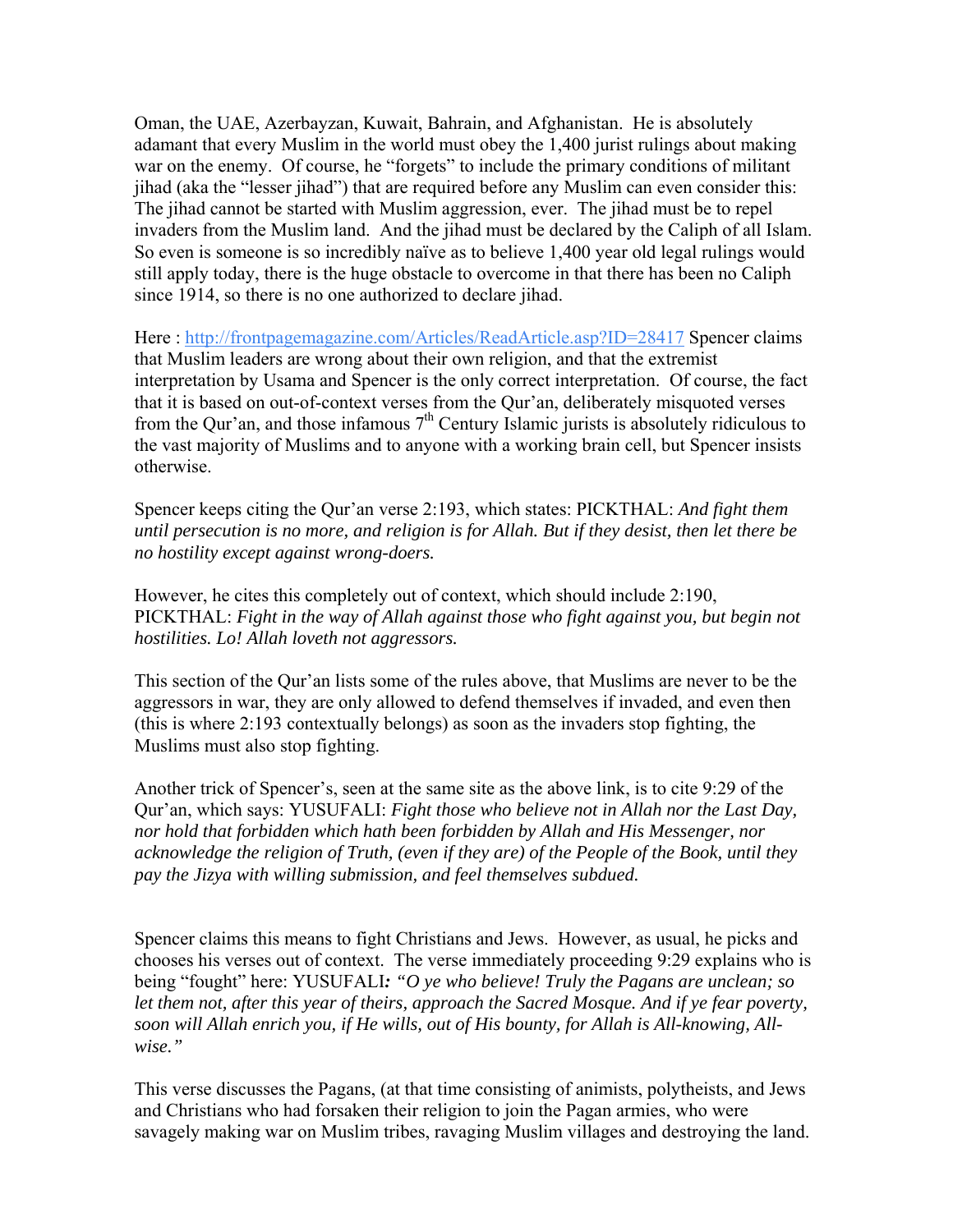At that point in time, almost all of the Arabian Peninsula was at war, with the various tribes fighting each other. This verse – in context – clearly states to give the Pagans a year's notice, then to not let them near the Sacred Mosque. This is Spencer's claim that the Qur'an justifies Muslims making offensive warfare, where Muslims can – without being attacked first – attack and kill innocents. I know, we need waders and shovels, Spencer's writings are starting to really stack up like a pile of bovine excrement. Reading these is how I originally came to the opinion that perhaps Spencer was just incredibly ignorant. But now I know he has an economic motive and perhaps an additional motive, far worse than economics – perhaps that of treason, as we will see here.

ANOTHER MAJOR POINT OF SPENCER'S HYPOCRISY is that he denies that any other form of terrorism exists in today's world other than Islamist. I presented him with statements and statistics from the Southern Poverty Law Center, the ADL, the FBI, the BATF, and the Terrorism Information Center in Oklahoma City, proving that Christian terrorists are quite active and dangerous in the USA. These include groups such as neo-Nazis, the Army of God, the World Church of the Creator, White Supremacists, the Armagedonite Movement, the Christian Identity Movement and many others. The FBI estimates that there are at least 10,000,000 of these domestic terrorists and extremists in the USA today, and that they are well funded. In his testimony to Congress in 2005, Director Mueller of the FBI stated that THESE terrorist groups were the most imminent domestic danger to the United States today. The FBI takes this threat so seriously that they have assigned 5,000 of their 15,000 agents to work fulltime on domestic terrorists. Yet Spencer routinely denies that there is any danger from Christian terrorist groups, he's even writing a book "proving this danger doesn't exist." See **<http://www.jihadwatch.org/archives/016966.php>.**

Domestic terrorist groups, including Christian terrorist groups, are such as: (clicking on blue links will lead you to details about each organization):

**[1st Mechanical Kansas Militia](http://www.tkb.org/Group.jsp?groupID=3418) [3rd Continental Congress](http://www.tkb.org/Group.jsp?groupID=3419) [American Front](http://www.tkb.org/Group.jsp?groupID=3416) [Animal Liberation Front \(ALF\)](http://www.tkb.org/Group.jsp?groupID=14) [Arizona Patriots \(AP\)](http://www.tkb.org/Group.jsp?groupID=3225) [Armed Forces of National Liberation](http://www.tkb.org/Group.jsp?groupID=3229) [Armenian Revolutionary Army](http://www.tkb.org/Group.jsp?groupID=264) [Army of God](http://www.tkb.org/Group.jsp?groupID=28) [Aryan Nations \(AN\)](http://www.tkb.org/Group.jsp?groupID=29) [Aryan Republican Army \(ARA\)](http://www.tkb.org/Group.jsp?groupID=3412) [Aum Shinrikyo / Aleph](http://www.tkb.org/Group.jsp?groupID=3956) [Black Liberation Army](http://www.tkb.org/Group.jsp?groupID=3708) [Black Panthers](http://www.tkb.org/Group.jsp?groupID=3969) [Black Revolutionary Assault Team](http://www.tkb.org/Group.jsp?groupID=3970) [Cambodian Freedom Fighters \(CFF\)](http://www.tkb.org/Group.jsp?groupID=3529) [Coalition to Save the Preserves \(CSP\)](http://www.tkb.org/Group.jsp?groupID=3976) [Colorado 1st Light Infantry](http://www.tkb.org/Group.jsp?groupID=3417) [Covenant Sword and Arm of the Lord \(CSA\)](http://www.tkb.org/Group.jsp?groupID=3226)**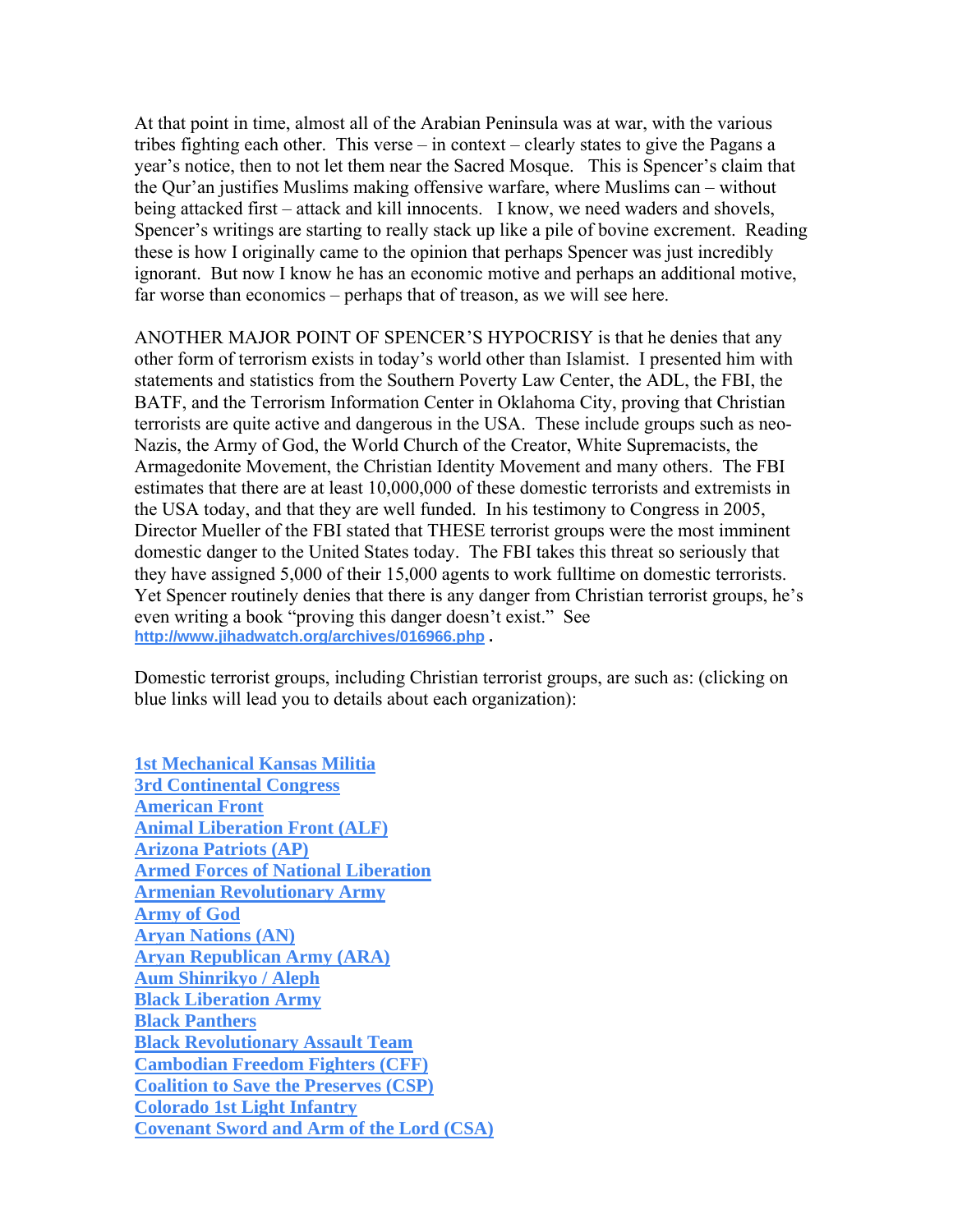**[Croatian Freedom Fighters \(CFF\)](http://www.tkb.org/Group.jsp?groupID=4003) [Earth Liberation Front \(ELF\)](http://www.tkb.org/Group.jsp?groupID=41) [El Rukn](http://www.tkb.org/Group.jsp?groupID=3230) [Evan Mecham Eco-Terrorist International Conspiracy \(EMETIC\)](http://www.tkb.org/Group.jsp?groupID=3239) [Fourth Reich Skinheads](http://www.tkb.org/Group.jsp?groupID=3421) [Free Vietnam Revolutionary Group](http://www.tkb.org/Group.jsp?groupID=3598) [Freemen \(based in WA\)](http://www.tkb.org/Group.jsp?groupID=3247) [Hammerskin Nation](http://www.tkb.org/Group.jsp?groupID=3483) [Hector Riobe Brigade](http://www.tkb.org/Group.jsp?groupID=4048) [Independent Armed Revolutionary Movement \(MIRA\)](http://www.tkb.org/Group.jsp?groupID=3713) [Islamic Salvation Front](http://www.tkb.org/Group.jsp?groupID=288) [Jewish Defense League \(JDL\)](http://www.tkb.org/Group.jsp?groupID=183) [Justice Commandos for the Armenian Genocide](http://www.tkb.org/Group.jsp?groupID=265) [Ku Klux Klan \(KKK\)](http://www.tkb.org/Group.jsp?groupID=62) [Mara Salvatruchas](http://www.tkb.org/Group.jsp?groupID=4486) [May 19 Communist Order](http://www.tkb.org/Group.jsp?groupID=3234) [Montana Freemen](http://www.tkb.org/Group.jsp?groupID=3406) [Mountaineer Militia](http://www.tkb.org/Group.jsp?groupID=3408) [Nation of Yahweh](http://www.tkb.org/Group.jsp?groupID=3415) [New Order](http://www.tkb.org/Group.jsp?groupID=3422) [Oklahoma Constitutional Militia](http://www.tkb.org/Group.jsp?groupID=3243) [Omega-7](http://www.tkb.org/Group.jsp?groupID=3236) [Order II](http://www.tkb.org/Group.jsp?groupID=3228) [Order, The](http://www.tkb.org/Group.jsp?groupID=120) [Patriots Council](http://www.tkb.org/Group.jsp?groupID=3414) [Phineas Priests](http://www.tkb.org/Group.jsp?groupID=3244) [Puerto Rican Resistance Movement](http://www.tkb.org/Group.jsp?groupID=4218) [Republic of New Africa](http://www.tkb.org/Group.jsp?groupID=4226) [Republic of Texas \(RoT\)](http://www.tkb.org/Group.jsp?groupID=95) [Revolutionary Action Party](http://www.tkb.org/Group.jsp?groupID=4229) [Revolutionary Cells Animal Liberation Brigade](http://www.tkb.org/Group.jsp?groupID=4234) [Revolutionary Force Seven](http://www.tkb.org/Group.jsp?groupID=4237) [San Joaquin Militia](http://www.tkb.org/Group.jsp?groupID=4335) [Secret Army Organization](http://www.tkb.org/Group.jsp?groupID=4258) [Secret Organization Zero](http://www.tkb.org/Group.jsp?groupID=4259) [Sheriff's Posse Comitatus](http://www.tkb.org/Group.jsp?groupID=110) [Southeast States Alliance](http://www.tkb.org/Group.jsp?groupID=4336) [Southern California IRA](http://www.tkb.org/Group.jsp?groupID=4273) [United Freedom Front \(UFF\)](http://www.tkb.org/Group.jsp?groupID=3232) [Up the IRS, INC.](http://www.tkb.org/Group.jsp?groupID=3420) [Washington State Militia](http://www.tkb.org/Group.jsp?groupID=3246) [Weather Underground Organization \(WUO\) / Weathermen](http://www.tkb.org/Group.jsp?groupID=4312) [White Order of Thule](http://www.tkb.org/Group.jsp?groupID=4334) [White Patriot Party \(WPP\)](http://www.tkb.org/Group.jsp?groupID=127) [World United Formosans for Independence](http://www.tkb.org/Group.jsp?groupID=4317)**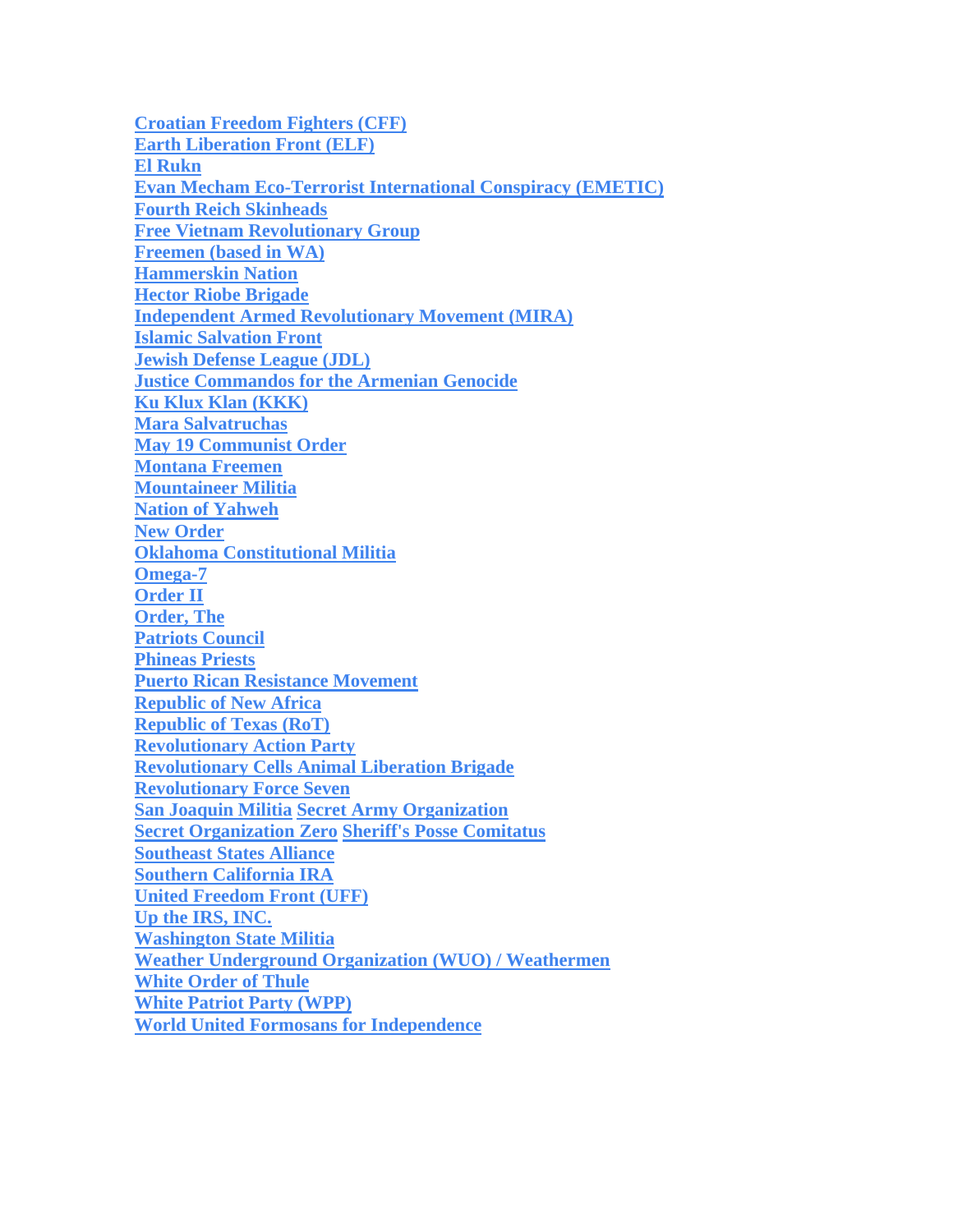### **These groups have been responsible for:**

546 terrorist incidents 4,170 injuries 3,228 fatalities

(note these figures do NOT include casualties from the 9/11 attacks.)

You can find more information on these terrorist groups at [www.splcenter.org,](http://www.splcenter.org/) [www.adl.org](http://www.adl.org/), [www.rickross.com,](http://www.rickross.com/) [www.fbi.gov,](http://www.fbi.gov/) and of course by checking the index on the Hatewatch Hall of Shame blog, along the left hand margin.

I asked Spencer is he understood that his ignoring or denying the wealth of information about Christian and other terrorist groups and sole focus on Islamist terrorists, was minimizing the other dangers in our world? In response, he wrote:

In a message dated 6/2/2007 7:05:00 P.M. Eastern Daylight Time, director@jihadwatch.org writes:

*Minimizing other forms of terrorism because they are minimum. A couple of Christian nuts is not equivalent to the worldwide jihad.* 

In a message dated 5/31/2007 1:51:35 P.M. Eastern Daylight Time, director@jihadwatch.org writes:

*I've written a book refuting the Christian theocracy threat. It will be out in August.* 

I BELIEVE that the widows, widowers and orphans of the Oklahoma City bombing, of the assassinated abortion doctors, of the murdered abortion clinic workers, of the 1996 Atlanta Olympics bombing, and of the many hundreds of domestic terrorist events carried out by Christian terrorist groups would strongly disagree with Mr. Spencer. For some reason, Spencer insists on being blind to American history and domestic problems, and even to the terrorist groups of other ideologies around the world, be they Marxist, Communist, Catholic, Christian, Jewish, Hindu, Buddhist, Socialist, Atheist or any other ideology.

*Islamist extremist terrorism must be dealt with and eliminated. But so must every other form of terrorism, every other group of terrorists. It would be monstrously foolish and extremely dangerous to ignore (for example) 99 threats to concentrate on one, when they are – for the most part – all just as dangerous to the freedom of peace-loving people in the world.*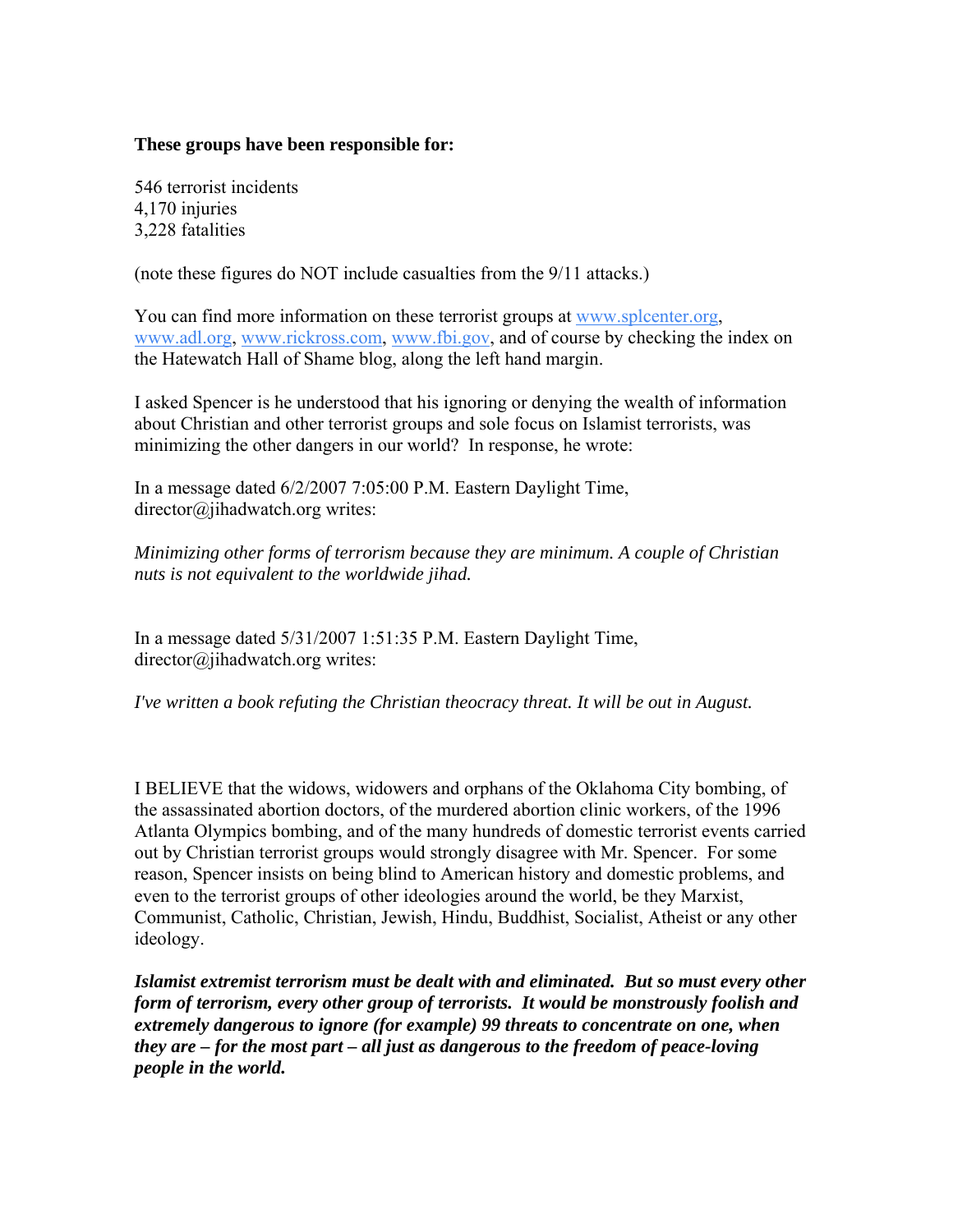#### **WHY DOES SPENCER IGNORE AND EVEN DENY OTHER TERRORIST**

**THREATS?** Why does he work to draw attention away from other forms of terrorism, all of which the USA is fighting? The FBI, BATF and DHS estimate there are approximately 10,000,000 such in the USA alone. That is far more than "a couple of Christian nuts". FBI Director Mueller testified to Congress that these domestic terrorist groups present the most dangerous and imminent domestic threat to the homeland. 5,000 FBI agents assigned to nothing other than these groups. The Southern Poverty Law Center has a massive listing of violent incidents from these groups. Bombings, arson, kidnappings, assassinations, assault, hijacking, and plans to take over the government of the USA. The Memorial Institute for the Prevention of Terrorism in Oklahoma City has a very lengthy list of the terrorist incidents by these groups. Every major terrorism research center and law enforcement agency in the US is working on this very serious threat. WHEN SPENCER MINIMIZES ALL OTHER FORMS OF TERRORISM, then he can make Islamist terrorism look like the *only* threat. (Note: Christian terrorists are far from the only other form of terrorism. See [Worldwide Terrorism](http://hatewatchhallofshame.blogspot.com/2007/04/worldwide-terrorism.html) . )

### **SPENCER WANTS US LAW ENFORCEMENT AGENCIES TO USE ILLEGAL PROFILING AGAINST ARABS:**

**<http://www.frontpagemagazine.com/Articles/ReadArticle.asp?ID=23910> WHY We MUST Profile By [Robert Spencer](http://www.frontpagemagazine.com/Articles/authors.asp?ID=1240)** FrontPageMagazine.com | August 17, 2006 *To profile or not to profile? Some recent suspicious incidents involving mass purchase of cell phones by Middle Eastern men have given this debate a new urgency.* 

The problem with profiling, aside from its being illegal, is that we would miss a great number of terrorists. It didn't take bin Laden long after 9/11 to realize that he had to recruit people who were not Arabic, and he has. Look at the Europeans, Americans, Canadians and South Americans he has recruited. The problems with profiling are explained in more detail (including who we would have missed) at [The Controversy Over](http://hatewatchhallofshame.blogspot.com/2007/01/by-rev.html)  [Profiling](http://hatewatchhallofshame.blogspot.com/2007/01/by-rev.html) [\(http://hatewatchhallofshame.blogspot.com/2007/01/by-rev.html](http://hatewatchhallofshame.blogspot.com/2007/01/by-rev.html)) *Why would Spencer push for a program that would cause law enforcement to miss terrorists? Also, why would Spencer push to use a tactic that would, in the event of catching a terrorist, quite likely cause the case to be thrown out and the terrorist set free?* 

I tried explaining to Spencer his tunnel vision is similar to knowing that a group of assassins are at your front door, a different group at your back door, another different group at your side door, and yet another group is climbing in your basement windows. You grab your gun and defend yourself and your family by only watching the front door. The result? You and your family will die by ignoring the other threats.

This is one area where Spencer's lack of any military and/or law enforcement training is glaringly obvious. All military and law enforcement personnel are thoroughly trained to keep 360 degree awareness, to always be fully aware of one's environment, to watch for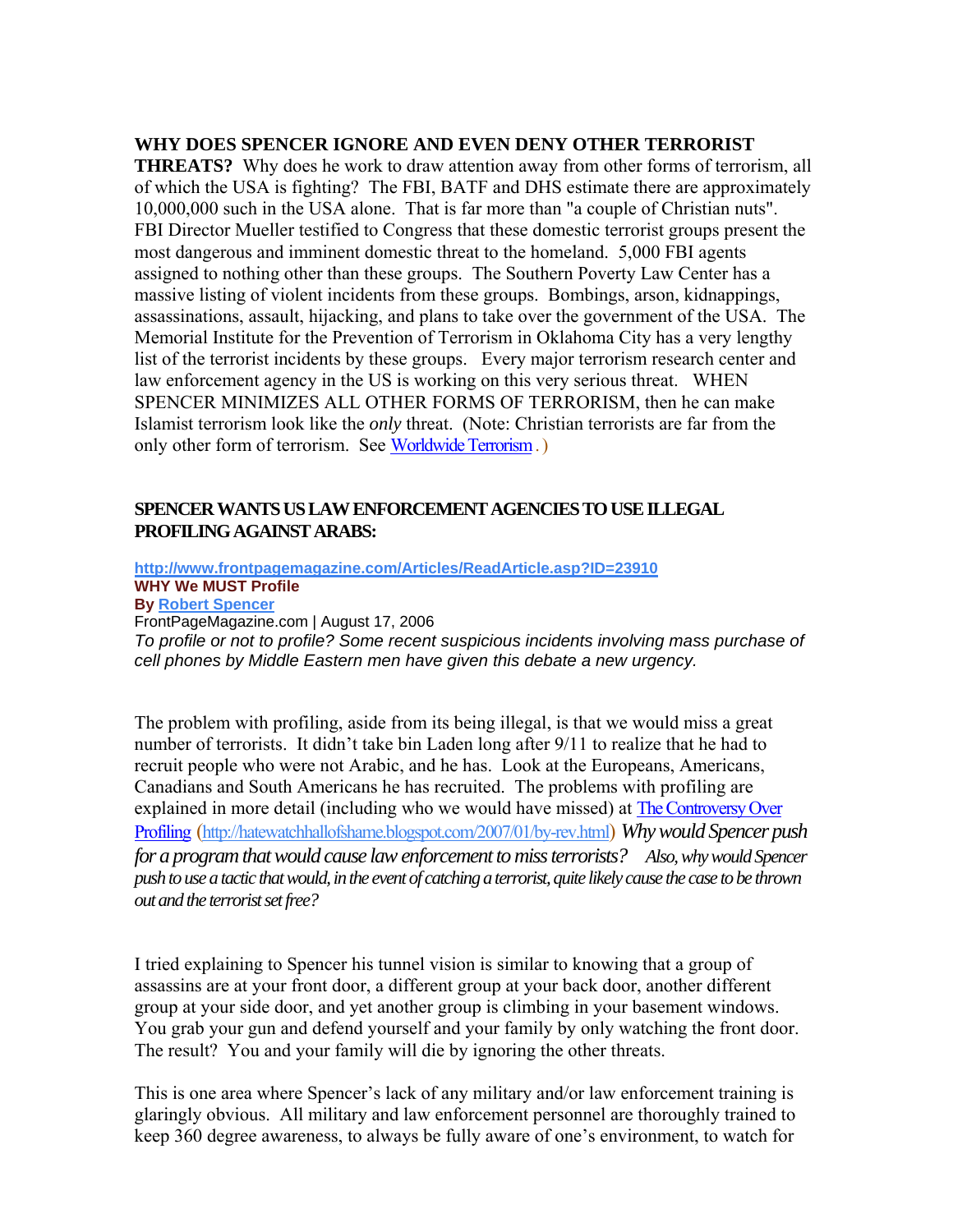*all threats*, not just one. Focusing on just one is known as "tunnel vision", and Spencer has a very serious case of tunnel vision. Focusing on just one threat gets you a free trip home in a body bag.

### **SPENCER'S SPECIFIC RESPONSES TO MUSLIMS WHO CONDEMN TERRORISM:**

[Jihad Watch: Florida doctor admits support for armed jihad](http://www.jihadwatch.org/archives/016408.php)

### **May 12, 2007**

### **Florida doctor admits support for armed jihad**

Rafiq Abdus Sabir believes that it is his religious responsibility to wage armed jihad. In response, no shortage of Muslim spokesmen can be found who will say, no, he has gotten it all wrong, jihad is an interior spiritual struggle. That's great, but it's time that mainstream media types started asking a couple of follow-up questions: if Islam really teaches peace, how did Rafiq Abdus Sabir and so many others get it all so terribly wrong? [Jim's comment: Maybe they've been reading too many of Spencer's columns?]

**<http://www.jihadwatch.org/dhimmiwatch/archives/016448.php>**"Expose every single one of the tricks of Muslim apologists and undercut them, including these:"

**Immediately below is a world leader rejecting Islamist extremism and terrorism! This should be a cause for joy, a cause to praise the Pakistani PM.** 

[Attempts to Equate Islam with Terrorism must be Rejected: Pakistan PM](http://www.pakistantimes.net/2007/06/05/top4.htm) Pakistan Times - Islamabad,Pakistan

"The actions of a few should not influence perceptions about Islam and Muslims, the majority of whom are peace loving, responsible citizens across the ...

**What is Spencer's reaction to this? He condemns the PM's speech as "platitudes" and says Islamophobes are only that way because Islamic extremists engage in terrorism - basically, the "blame someone else" argument for bigotry, very similar to the argument of Joseph Goebbels - (not that terrorist are comparable to the innocent Jews in WWII, just that it's the same argument.)**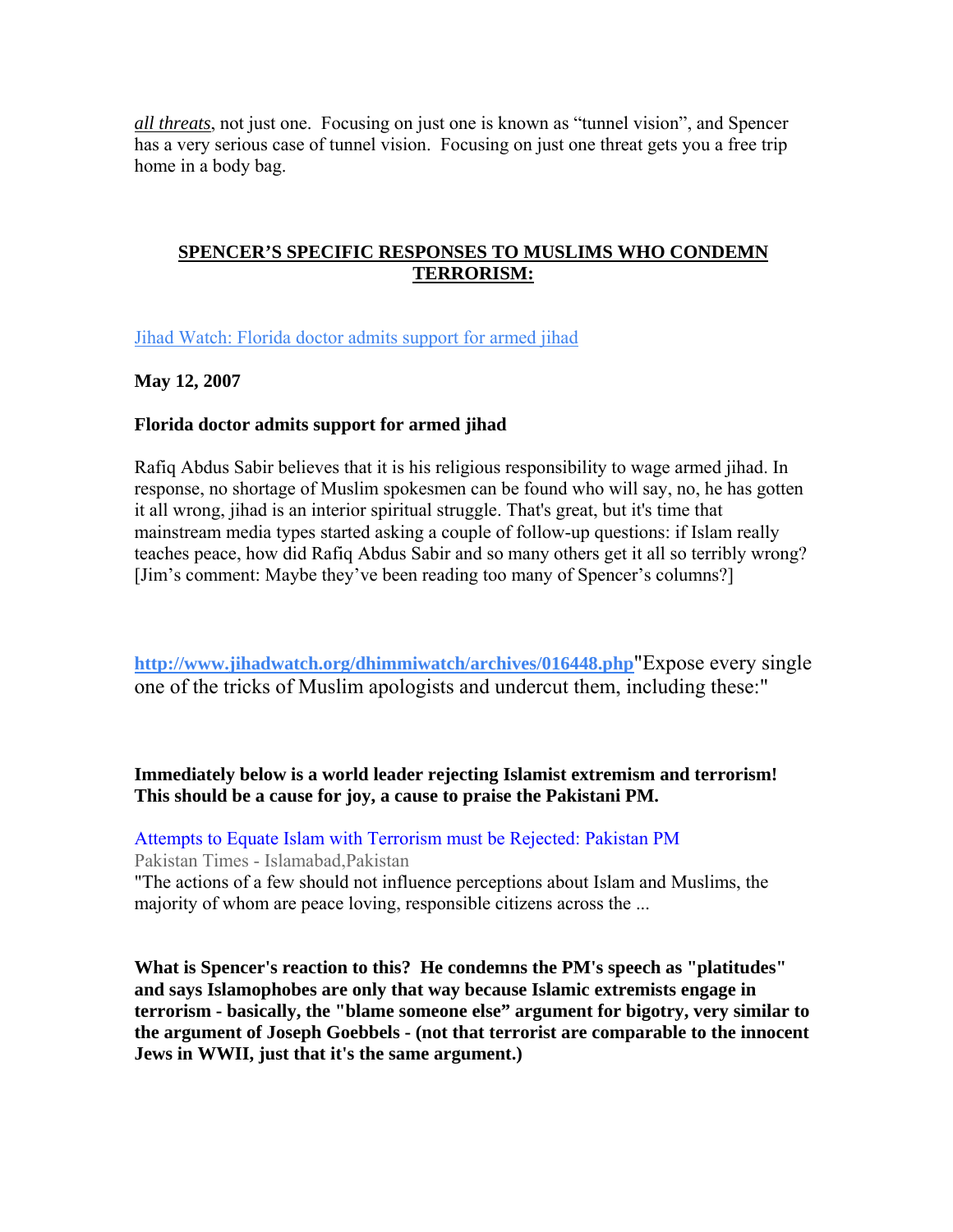[Click here: Jihad Watch: Pakistani PM: Attempts to equate Islam with terrorism must be](http://www.jihadwatch.org/archives/016762.php)  [rejected](http://www.jihadwatch.org/archives/016762.php)

 "*Here Shaukat Aziz repeats platitudes we have heard many times before, and yet again pretends that the problem of Islamic terrorism stems from "Islamophobia," while never acknowledging or confronting the fact that the "few" who are committing terrorist acts are the ones who are making the equation between Islam and terrorism. If they would stop equating Islam and terrorism, non-Muslims would stop making the association also.*"

### **And here, another leading Pakistani Muslim leader, rejecting terrorism, also rejecting the false image where some try to portray all of Islam as violent.**

**[Islam categorically negates extremism, intolerance: Khalid Maqbool](http://www.app.com.pk/en/index.php?option=com_content&task=view&id=10388&Itemid=2)**

**Associated Press of Pakistan - Pakistan**

... dire need of the hour for the Muslims to reconcile their acts and deeds following the real teachings of Prophet Hazrat Muhammad (Peace Be Upon Him). **...** 

### **Again, what is Spencer's reaction? He condemns the statement and once again, blames bigotry and Islamophobia on Muslims.**

[Click here: Jihad Watch: "Islam is the religion of peace, promotes respect and](http://www.jihadwatch.org/archives/016814.php)  [categorically negates tendency of extremism and](http://www.jihadwatch.org/archives/016814.php) 

"*Whew! Glad he cleared that up. Gotta be ever vigilant against those "conspiracies against the Muslims in the world to dub as terrorists with bad intentions to dent the integrity of Islam and its followers." Here again, as ever, the blame is all on non-Muslims. No Muslims appear to be responsible for making people think that Islam has anything to do with "terrorists with bad intentions to dent the integrity of Islam and its followers*."

**WHEN I REFUTED SPENCER'S CLAIMS, his final responses were ad hominems, which are known as the tool of those who are desperate because they cannot refute facts. Not that it's unusual for someone to respond to my factual refutations with ad hominems, I am quite used to seeing these from my work against neo-Nazis, white separatists, anti-Semites, and plain old racists. It is clear that Spencer's focus is on antilocution and inflammatory speech to whip up any sympathy he can find from other hate mongers.** 

In a message dated 6/3/2007 5:33:39 P.M. Eastern Daylight Time, director@jihadwatch.org writes: *Yes. I see now fully what you are, and the immense evil you are doing.*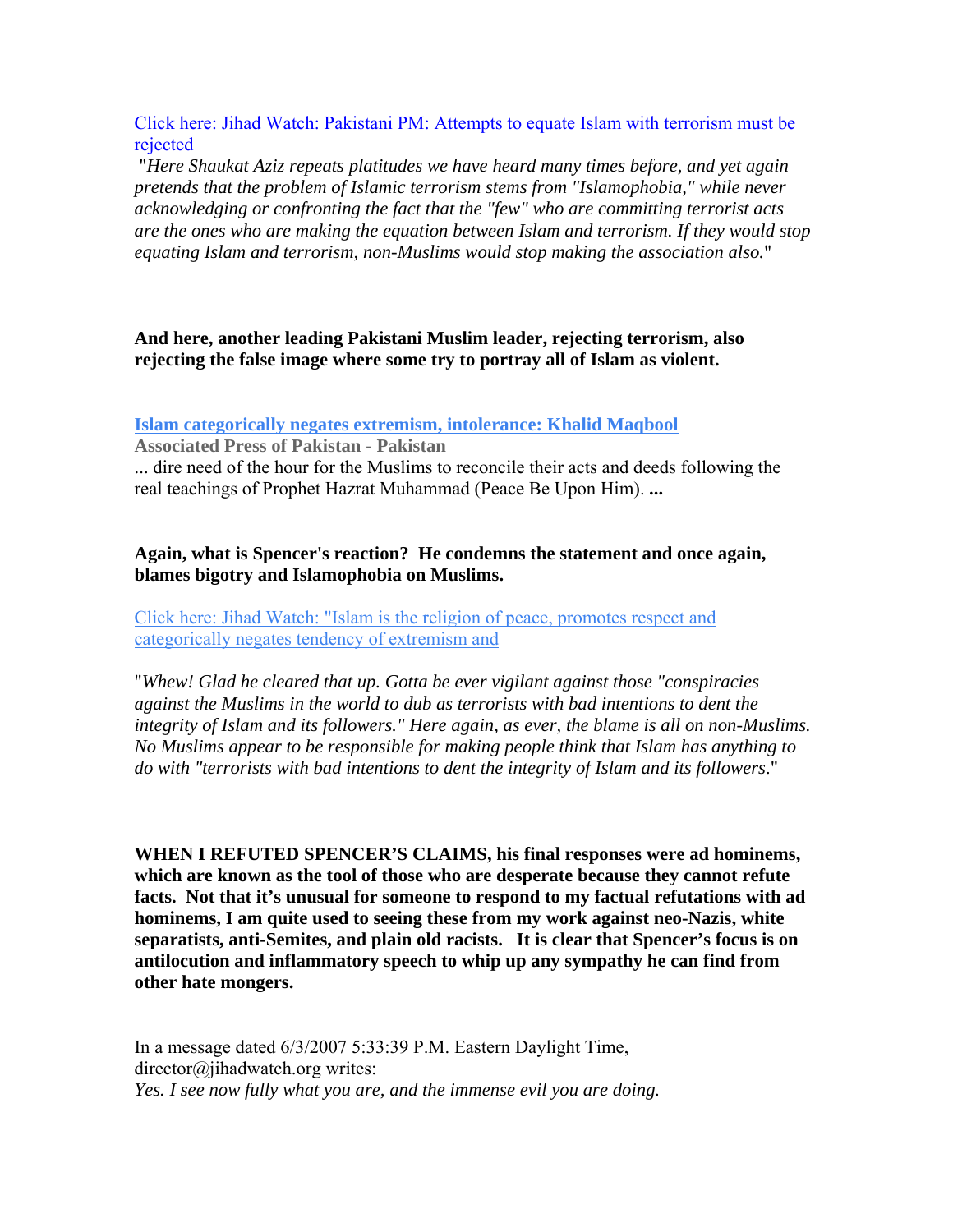In a message dated 6/3/2007 6:01:28 P.M. Eastern Daylight Time, director@jihadwatch.org writes: *You are so inflated with your own conceit and admiration for your own powers of* 

*discernment that you are jumping to conclusions without doing even BASIC research.* 

In a message dated 6/3/2007 5:31:06 P.M. Eastern Daylight Time, director@jihadwatch.org writes:

*I hope some day you will awaken to the damage you are doing to the cause of human dignity and freedom, to how thoroughly you have been gulled, and to your puffed-up arrogance and narcissism. In the meantime, you are not going to waste any more of my time.* 

### **SPENCER'S "MISTAKES" ABOUT ISLAM**

Below are some of Spencer's typical mistakes about Islamic culture, jurisprudence, the Qur'an and the ahadiths. Where possible, I will try to show Spencer's specific claim, the authoritative refutation, and Spencer's response to the authoritative refutation. Note that throughout 240 emails, even when presented with authoritative, absolutely irrefutable evidence that his interpretation of Islam was incorrect, he adamantly insisted that he was right and all the evidence, including that of 4,200 Islamic leaders and scholars, was wrong.

Spencer's most constant theme, and most frequent mistake, is that he constantly quotes Islamic jurists' rulings from the  $7<sup>th</sup>$  Century. We already know that Islamic extremists are stuck in  $7<sup>th</sup>$  Century interpretations and use these to fool gullible followers, you'll have to read further into this article to find Spencer's motives. What Islamist extremists and Spencer have most in common is that they both lie when they cite  $7<sup>th</sup>$  Century jurists as if they were relevant to and binding on the contemporary world – all Muslims everywhere, in today's society.

The other major faulty premise on which Spencer bases many of his arguments is the call for jihad, by these  $7<sup>th</sup>$  Century scholars. In Islam, there are two basic types of jihad, the lesser jihad – which is (defensive only) fighting off an invader of a Muslim country, and the greater jihad, which is the struggle within yourself to be humble, to not be greedy, to live a good, charitable, and gentle life. The greater jihad is taken originally from a hadith which quotes Muhammad talking about how it is more important than the lesser jihad.

Spencer says**:** THE "GREATER JIHAD" HADITH IS WEAK. IT DOESN'T APPEAR IN ANY OF THE SIX MOST ACCEPTED HADITH COLLECTIONS.]>

However, while Spencer is correct in pointing out that this Hadiths authenticity is somewhat controversial, he completely fails to mention that while considered "weak, it is not ignored, it is widely accepted because it was confirmed by the renowned thirteenth century Sufi scholar, Jalal al-Din Rumi articulated such an understanding of jihad when he wrote:

*"The prophets and saints do not avoid spiritual struggle. The first spiritual struggle they undertake is the killing of the ego and the abandonment of personal wishes and sensual desires. This is the greater jihad"(Chittick 1983: 151).*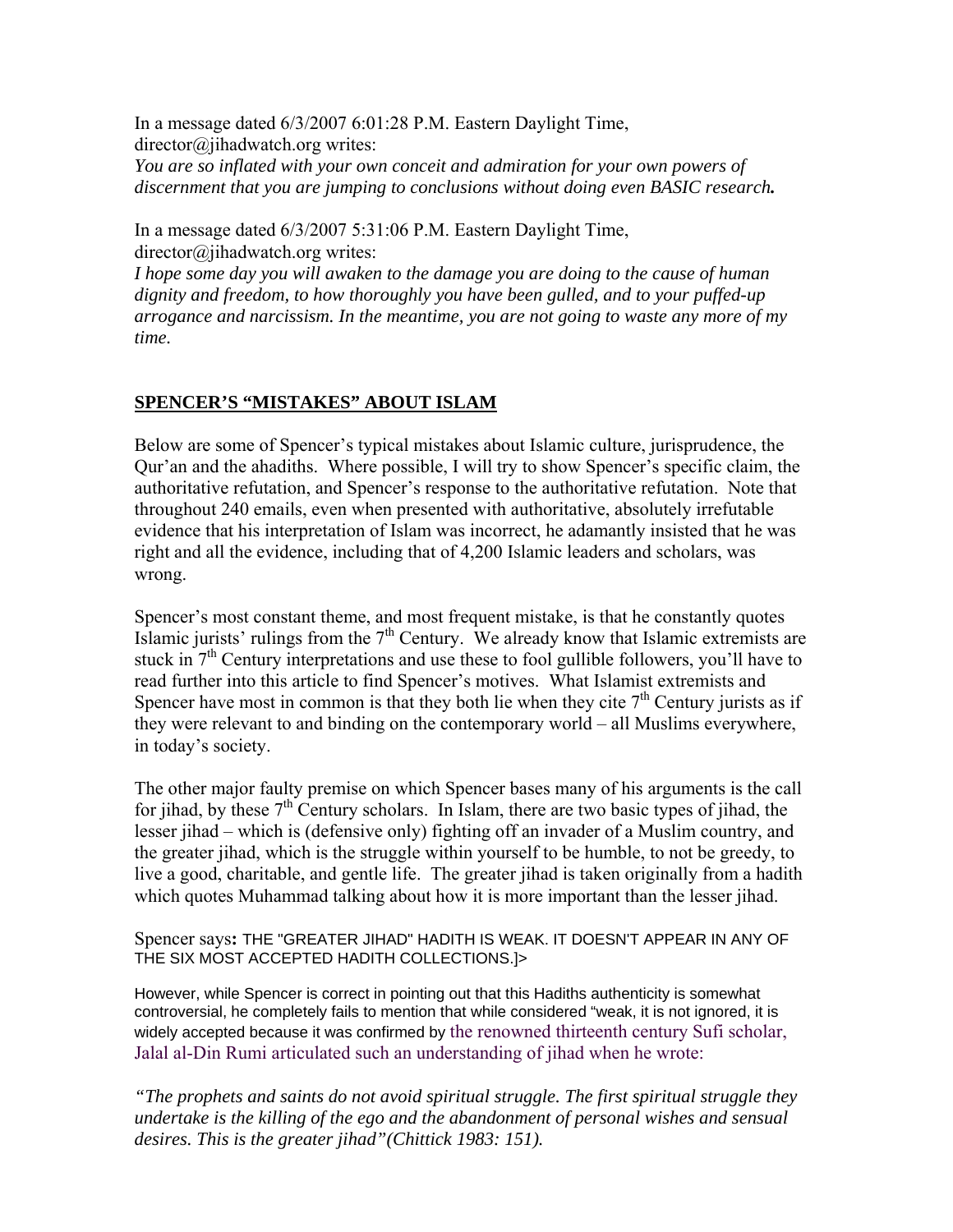Spencer also frequently claims that "Islam has never been a pacifist creed", as if that is some sort of indictment. Since the definition of "pacifist" means to not engage in any fighting, even in self defense, even in the most extreme circumstances, then it can equally and accurately be said that only one or two religions are pacifist (Quakers, Amish, Mennonites and Jainism are the only religions that are complete pacifists). Christianity, Hinduism, Judaism, Buddhism, none of these are pacifist religions, so to claim that Islam is not pacifist in an attempt to indict, is not only false, it is deceptive and insulting to Spencer's readers that he would think they are so ignorant as to accept that statement at face value.

The rest of the world, including the vast majority of Muslims, reject claims from Usama bin Laden, Spencer, and other extremists, and have evolved in the intervening 1,400 years since Islamic jurist made these claims, but Usama and Spencer are stuck in time. Can Spencer possibly be this ignorant?

"*Ignorance is not innocence, but sin.*" - [Robert Browning](http://www.answers.com/topic/robert-browning)

"*The sage awakes to light in the night of all creatures. That which the world calls day is the night of ignorance to the wise.*" - Bhagavad-Gita

"*If you think education is expensive, try ignorance.*" - [Derek Bok](http://www.answers.com/topic/derek-bok)

"*I do not believe in the collective wisdom of individual ignorance.*" - [Thomas Carlyle](http://www.answers.com/topic/thomas-carlyle)

"*Unintelligent people always look for a scapegoat.*" - [Ernest Bevin](http://www.answers.com/topic/ernest-bevin)

"*To be ignorant of one's ignorance is the malady of the ignorant.*" - [Amos Bronson Alcott](http://www.answers.com/topic/amos-bronson-alcott)

### **DECEIPT ON SPENCER'S PART**

This is a typical example of how Spencer takes good news and uses deceit, creative interpretation and outright lies, to turn it into a "sky is falling" story falsely indicting Muslims. First the facts:

Recently, Pew Forum conducted a poll of 1,054 American Muslims.

[http://pewresearch.org/assets/pdf/muslim-americans.pdf#](http://pewresearch.org/assets/pdf/muslim-americans.pdf) They found that the majority, 78% have assimilated very well into American society, are middle class and loyal to America first, Islam second. They condemn terrorism and violence. But the poll did find that out of 317 Muslims between the ages of 18 and 29, primarily consisting of Nation of Islam members, 1% agreed that suicide bombings were often justified in fighting off an invader, 7% felt that suicide bombings were sometimes justified, and 5% felt suicide bombings could rarely be justified, totaling 13% of these 317 youths. Now, there was no country mentioned, and not a single one of these young Muslims mentioned America. It is felt by the people at Pew Forum that they were probably thinking of the Palestinians.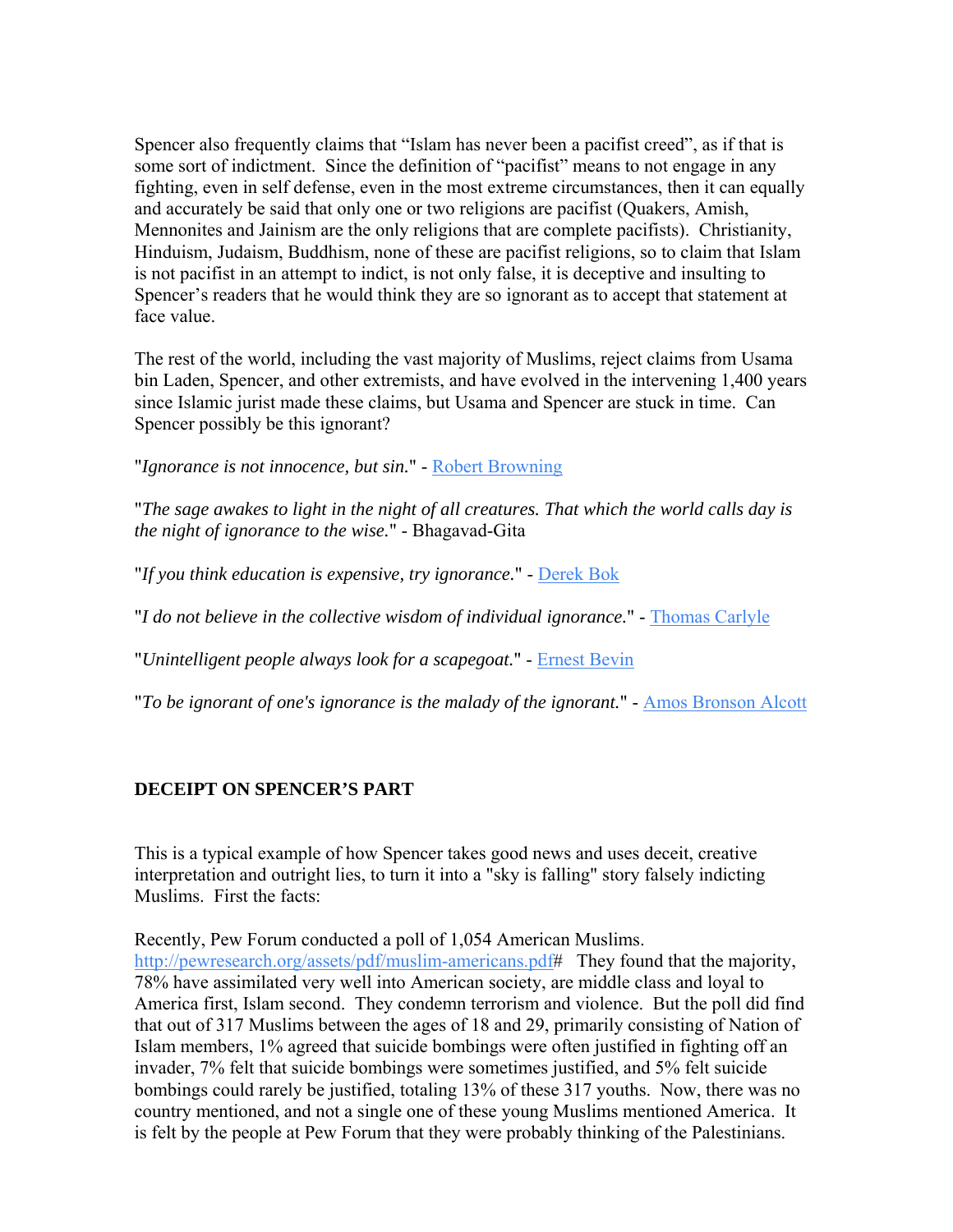So in particular detail, only 1% agreed that suicide bombings were justified, that equals 3 young members of the Nation of Islam. It should also be considered here that this particular demographic usually consists of disaffected, unemployed (50% unemployment rate), marginalized, angry-at-society young men who grow up in a very violent culture of gangs and drugs. Even so, keep in mind the poll yielded only 3 young men who would agree with suicide bombing, and they said not a word about America! Even if we extrapolate this out to the entire US Muslim population, using the same formula as the poll of taking 30% of American Muslims as being in the proper age group (1,200,000 American Muslims x  $30\% = 360,000$  and then taking 1% of those are agreeing that suicide bombings were justifiable, we would get 3,600 who would so agree. Note, though, that Pew did not extrapolate this out to the general Muslim population.

How did Mr. Spencer report this poll? Did he report that only 3 young men endorsed suicide bombing (most likely in the Palestinian Territories) to repel invaders, or that at worst – extrapolated out to the entire US Muslim population, this 1% of disaffected youths would equal 3,600? His article is below. The 3 young men all of a sudden became 300,000 in Spencer's mind (and apparently poor math skills)! He multiplied Pew's results by 100,000 in order to twist and pervert this very positive finding into another of his multitude of "we all must panic!" stories. How did he report on the overall 13% who thought that perhaps suicide bombings could be used in rare circumstances? He doubled it - to 26%, although he contradicts himself in the very next sentence (one problem with lies, it's difficult to keep them straight or consistent.)

### A STATEMENT FROM THE POLLING ORGANIZATION:

### **Among the conclusions of this poll, according to Pew Forum:**

<http://pewforum.org/events/?EventID=146>

This is mostly a middle class and mostly mainstream public. We draw that conclusion from half-hour interviews. We find the Muslim Americans we interviewed largely assimilated. They're happy with their lives. They're moderate on many of the issues that sharply divide Muslims and Westerners around the world.

We have quite a perspective, using questions in this survey comparable to questions we've used in these international polls in the [Global Attitudes project](http://pewglobal.org/); clearly this public comes across as much more moderate than Muslim publics in much of the world.

This is a highly diverse public. Two-thirds of the people we interviewed were foreignborn. Arabs, Pakistanis and other South Asians make up the largest percentage of the foreign-born population. Native-born Muslims are 35 percent of the public, and they are mostly converts. They weren't born as Muslims. African Americans make up 20 percent of the Muslim American public, and two-thirds of the native-born public. So the nativeborn public is dominated by African Americans.

More generally, the poll finds that Muslim Americans, even though they are largely foreign-born – and if you take into account first and second generation, overwhelmingly newcomers to the United States – nonetheless they're decidedly American in outlook. Seventy-two percent of them take the very American point of view that with hard work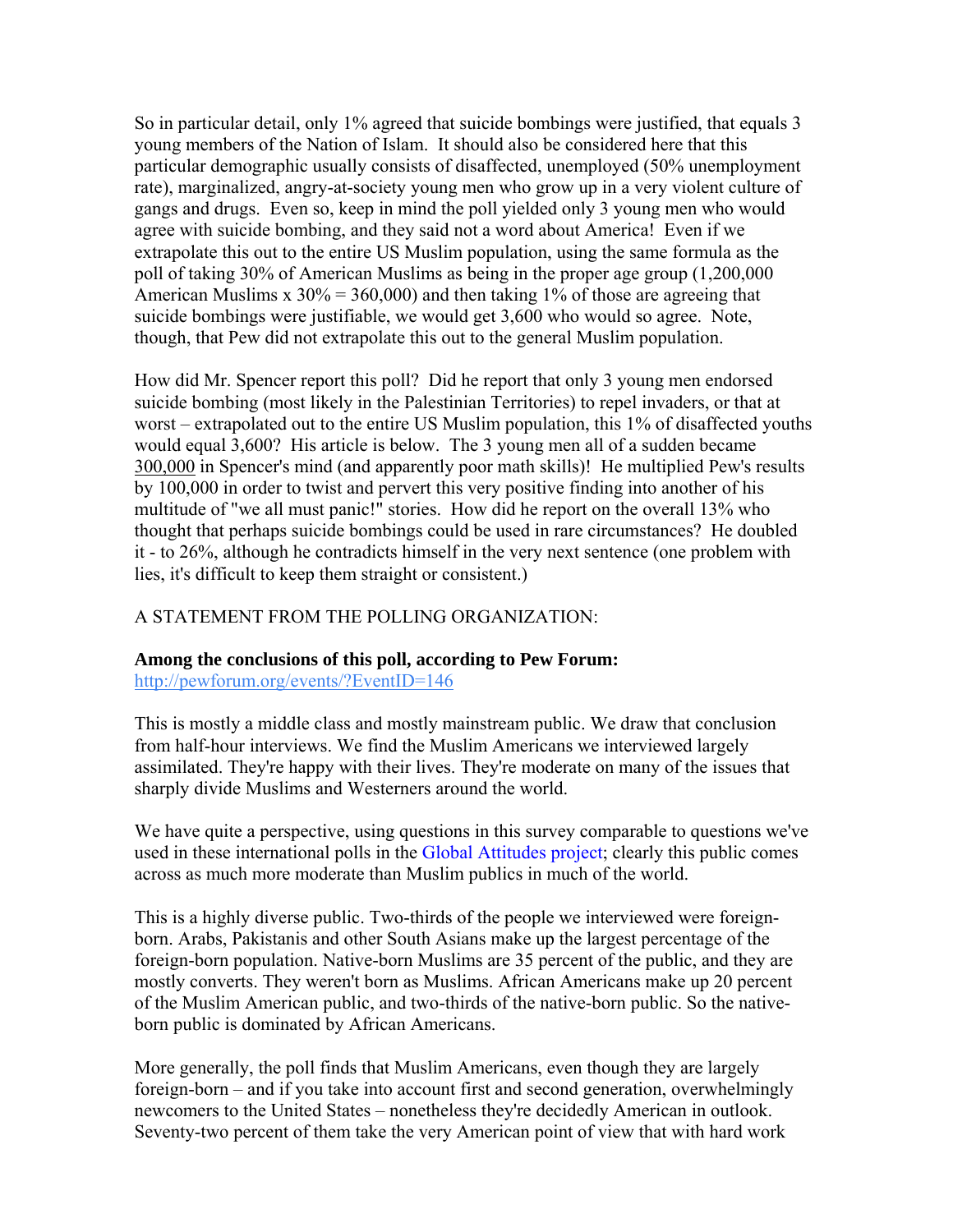you can get ahead and succeed in this society. That's an even larger percentage than the general public. Consequently, the income levels and education levels of Muslim Americans are at the national mean. Unlike Western Europe, they are not a small minority who are less well off and frustrated with economic opportunities and, to some extent, socially isolated.

This is a group that is living as most Americans are – we find Muslim Americans to be highly assimilated. Most report that the largest proportion of their friends is non Muslim. On balance they believe Muslims who come to the United States should try to assimilate and adopt American customs rather than trying to remain distinct, or they feel they should do a little bit of both. Most do not see a conflict between being a devout Muslim and living in a modern society. So another one of the major findings is this is an assimilated group or a group that at least aspires to assimilation.

Muslims in the United States reject Islamic extremism to an even greater extent than do Muslims in Western Europe, and to a much greater extent than Muslims living in the Middle East and Asia. Compared to Muslims elsewhere, very few believe that suicide bombings that target civilians in defense of Islam can be justified.

#### **Now the anti-Islamic Spencer spin:**

<http://www.humanevents.com/article.php?id=20882>

300,000 U.S. Muslims Back Suicide Bombing by Robert Spencer Posted: 05/29/2007

Some of the results of the Pew Research Center poll of Muslims in America were startling: 26% of Muslims between the ages of 18 and 29 affirmed that there could be justification in some (unspecified) circumstances for suicide bombing, and five percent of all the Muslims surveyed said that they had a favorable view of Al-Qaeda. Given the Pew Center's estimate of 2.35 million Muslims in America, and the total of thirteen percent that avowed a belief that suicide bombings could ever be justified, that's over 300,000 supporters of suicide attacks. And 117,500 supporters of Al-Qaeda.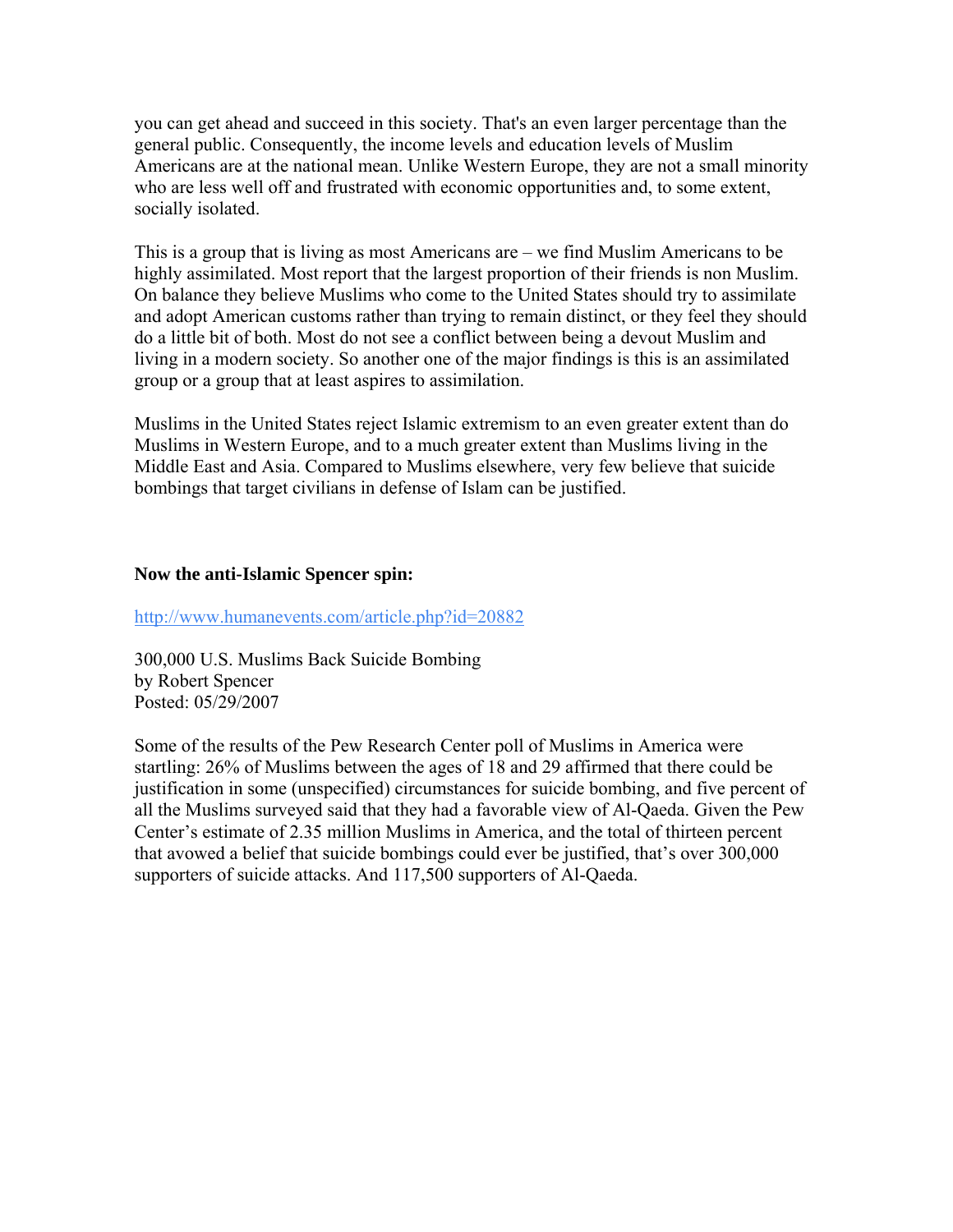### **MORE DECEIPT**

#### ROBERT SPENCER AS HUGH FITZGERALD?

Spencer's blog contains articles written by a Hugh Fitzgerald, who does give any information about himself and who gives no email or contact information. Fitzgerald uses an address of 405 Waltham St. #196, Lexington MA 02421, which is actually a UPS Store which offers anonymous remailing service. A clerk at that particular UPS store informed me that the mailbox was rented by Robert Spencer. I searched the telephone directories, the voter registration records, the local courts, property records, and business records to no avail – there is no listing for any Hugh Fitzgerald living in or around Lexington, MA. There is speculation by some that Fitzgerald is just a fake name being used by Spencer. Why? Perhaps because Fitzgerald advocates ethnic cleansing, and incarceration of American Muslims in concentration camps (both of which are war crimes and crimes against humanity). Spencer, as Spencer, offers very weak denials of supporting these actions, and sometimes outright supports them. But Spencer, as Fitzgerald, is gung ho to gather up every American citizen who is a Muslim and lock them up or ship them off to some other country, seize the oilfields of our Muslim allies, stop all further Muslim immigration to the USA, and somehow magically read the minds of all Muslim immigrants who are already here, to see if they are loyal to the USA. Spencer and Fitzgerald both write to indicate that there is no such thing as a "moderate Muslim", that all Muslims, everywhere, are terrorists and want to kill Americans. Both are lying, if indeed there is a "both"

#### **Some of "Fitzgerald's ideas:**

**<http://www.jihadwatch.org/archives/007241.php>** 

Deterrent measures that could be undertaken in the event of a chemical or nuclear attack, *but without waiting in some cases for any further attacks* (although further attacks will help to justify the more far-reaching among them) might include, but not be limited to:

A complete ban on Muslim migration to the Western world (which needs to be undertaken in any case), and limits put on any contact between Muslims living in the West, who may already have obtained ciizenship and -- unless they are native-born converts -- their countries of origin.

…. No, there is another way, or many other ways. And the first way is to put a complete stop to Muslim immigration, and to find creative ways to deport all Muslim non-citizens. These two measures would be accompanied by the creation of an environment where the practice of Islam is made not easy but difficult. (Jim: See "ethnic cleansing" in the Appendix definitions) (See Ethnic Cleansing in the Appendix definitions at the end of this article.)

…. An end to all outward and visible signs of rhetorical "respect" for Islam, including the studied refusal to mention "Islamic terrorism" or "Muslim terrorism" which has gone on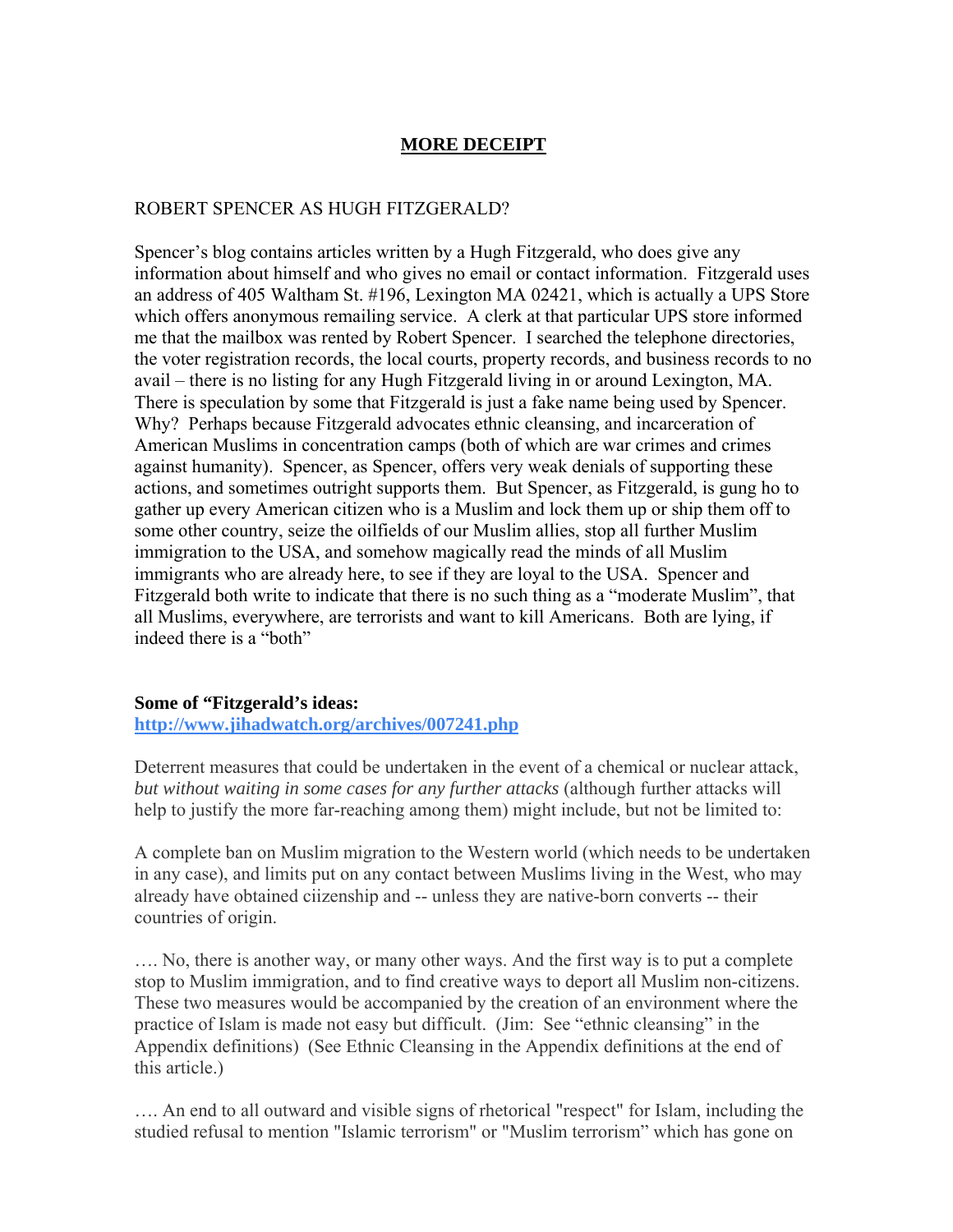for too long. Use these adjectives; never let them go. Use the word "jihad." Stop all attempts at verbal escamotage, where the listener is left, puzzled, dissatisfied with the deliberate vagueness.

…. End the jizyah of Infidel aid to Muslim states, such as Egypt, Pakistan, Jordan, and whatever the latest political instrument of the shock troops of the Jihad against Israel, the "Palestinians," may be called. Call attention to the \$10 trillion that has already been recdeived by the Muslim members of OPEC in the last 1/3 century, and continue to advise those Pakistanis, Egyptians, Jordanians and "Palestinians" to ask for that aid no longer from the Infidels, who suddenly have to pay higher prices for oil and hundreds of billions more for security all over the Western world, but to those Arab and Muslim states that, not coincidentally, are receiving those hundreds of billions more in oil revenues each year.

…. Careful review of how citizenship is obtained, and what oaths of loyalty are administered, and if those oaths can possibly have been meant by those whose sole loyalty, by the very tenets of their belief-system, can only be to Islam and the Community of Believers, the umma al-islamiyya. (shh! No one tell "Fitzgerald" that we cannot read minds, he might get even more upset.)

### **<http://www.jihadwatch.org/archives/016467.php>**

*"...the rush to the gates of the embassies and consulates of the Western nations with requests for visas in order to reside permanently in those countries..." -- from [this article](http://www.israelnationalnews.com/News/News.aspx/122455)* 

*"They must not be allowed in. For the safety of our own citizens in the West, we can't take any more Muslims, and certainly not the most dangerous of all, the Shock Troops of the Lesser Jihad, the local Arabs who were carefully renamed the "Palestinians." They have proven to be at the center of many terrorist plots and schemes. And then they are suddenly identified demurely, so often, as having been "born in Jordan" or "born in Israel" -- and the word "Palestinian" that they always emphasize so often, suddenly disappears."* 

### **Let's seize all of our allies' oil fields – another Spencer/Fitzgerald idea!**

#### <http://www.jihadwatch.org/archives/016833.php>

The Americans can always seize, and without much difficulty, in case of absolute necessity, the natural gas fields of Qatar, the oilfields of tiny Kuwait and the Emirates, and of course the fields in the Eastern Province of Saudi Arabia -- could do it, and in case of need, not American need (remember that oil is fungible) but the need of all oil-consuming nations, would certainly do so, and a great many countries would be relieved, and applaud the act.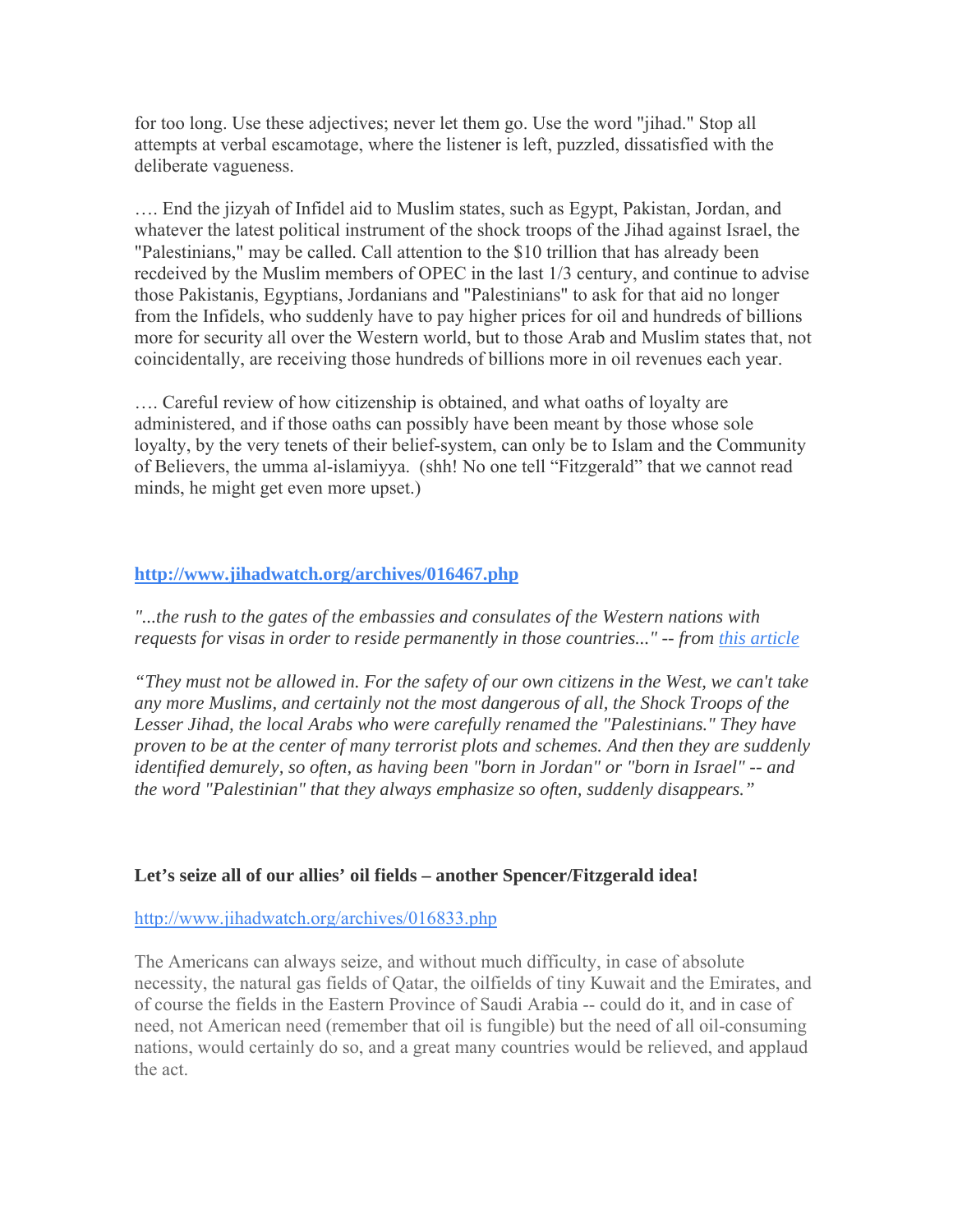**And last but not least, "Fitzgerald's" well known rant about there being no Muslim moderates, and if there are moderates, they are all lying, found at [http://www.newenglishreview.org/custpage.cfm?frm=6566&sec\\_id=6566](http://www.newenglishreview.org/custpage.cfm?frm=6566&sec_id=6566)** 

## **A "SCHOLAR"?**

Remember, a scholar is supposed to be an expert in his specific field, and exhibit a fair knowledge in all basic fields. Read the following, and decide for yourself if this "scholar" is deceitful, exaggerating, or just plain stupid? In the article <http://www.jihadwatch.org/archives/016983.php> , Spencer publishes the claim that *"Now that Hamas has complete control of Gaza, Israel finds itself surrounded by three Iranian proxies: Syria, Hizballah and Hamas. Syrian President Assad finds himself in the strongest position he has ever been in. But does he know how to play his hand now in his ongoing quest for the Golan Heights?"*

**If we look at a map of Israel, we can see that in the real world, Israel borders on Egypt (with whom they have a peace treaty), Jordan (with whom they have a peace treaty), the West Bank (under control of the moderate Abbas and his Fatah party), Syria and Lebanon. Either Mr. Spencer needs a dictionary to understand the word "surround" (See Appendix Definitions) or he needs to learn to read a map. Or he is deliberately lying or exaggerating to pretend there is a much larger threat than there already is in Israel.** 

### **MOTIVATIONS**

Obviously, without continuing to play on people's fears and echoing the propaganda of UBL, Spencer wouldn't have the opportunity to spread lies in his blog while holding out his hand for donations, or to give public speeches for a considerable fee, or to make money from his books (which should all be moved to the Fiction section of the few libraries that haven't banned them). How much money is Spencer's hate mongering and fear mongering generating? According to the IRS Form 990 for his "non-profit" corporation Jihad Watch (just one of his sources of income from hate mongering) found here [http://www.guidestar.org/FinDocuments/2005/200/699/2005-200699967-024da7f8-](http://www.guidestar.org/FinDocuments/2005/200/699/2005-200699967-024da7f8-9.pdf) [9.pdf](http://www.guidestar.org/FinDocuments/2005/200/699/2005-200699967-024da7f8-9.pdf) he is paid \$80,000 dollars a year by his own non-profit corporation, where he is listed as the only employee. The form lists no other employees of the corporation, none at all. (It does, on the very last page, list five unpaid members of its "Board of Directors", one of whom may not exist, another – Rebecca Bynum – is a partner of well known hate monger Joe Kaufman. See info on Kaufman here

[http://hatewatchhallofshame.blogspot.com/search/label/Kaufman.](http://hatewatchhallofshame.blogspot.com/search/label/Kaufman)

Add to the \$80,000 per year the income from his numerous books and his frequent speaking engagements, usually at right-wing gatherings, his frequent articles on wellknown hate sites such as World Net Daily, Little Green Footballs, Townhall.com, and other right-wing extremist rags, and Spencer is making quite an income off of hatred, most likely well into six figures. Spencer also directly solicits on Amazon.com. While he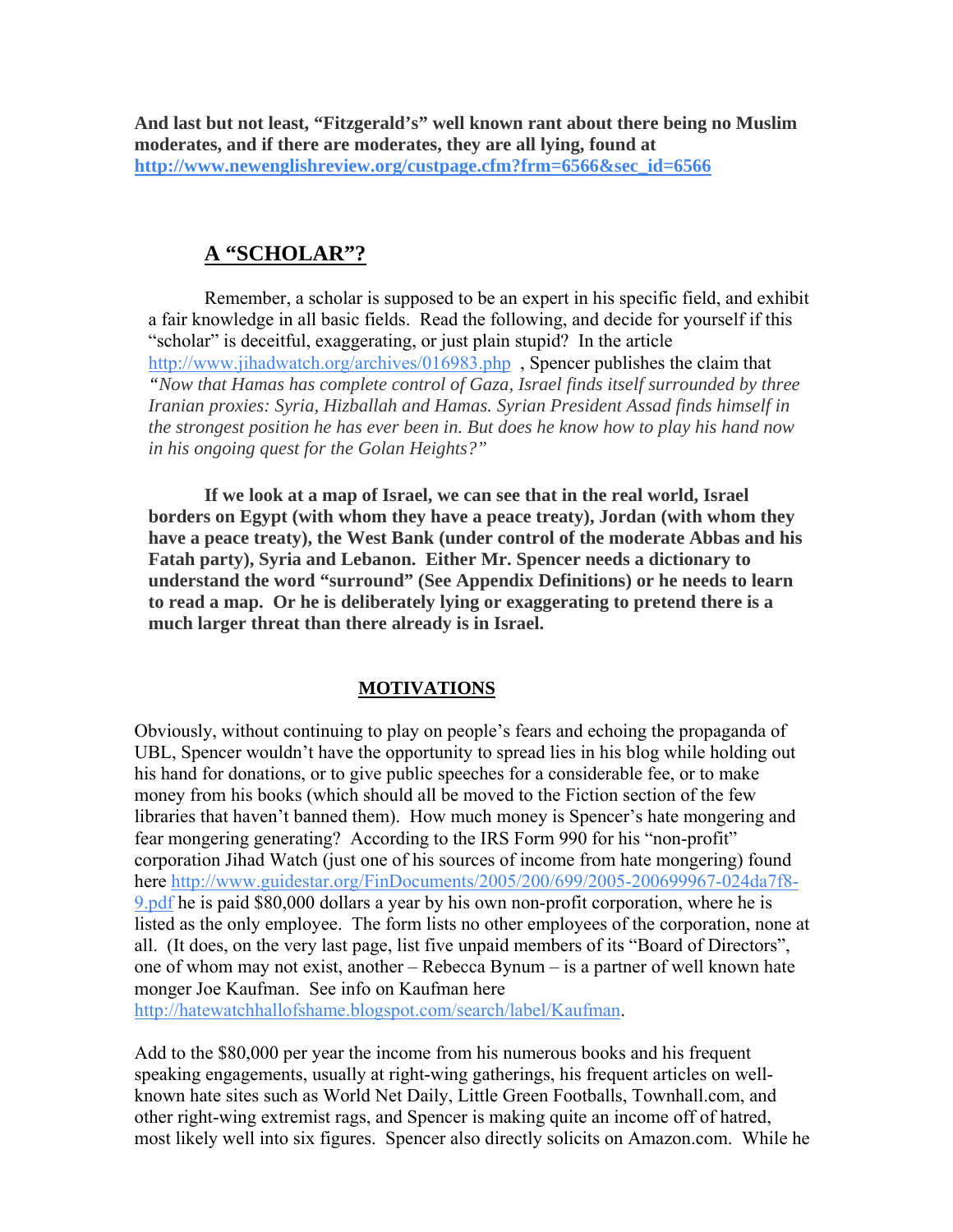also sells his books (which have been banned in Muslim countries and even some US libraries), this is an outright appeal for donations. See <http://zme.amazon.com/exec/varzea/pay/T1XGJSUCZ0FRA8/058-9819273-6638005>

During WWII, actions like these were called "war profiteering" and were punishable as a federal crime.

I want to be clear, I have no problem whatsoever with someone being creative and showing the entrepreneurial spirit that made our country great, and earning a decent income. However, I have a big problem with someone earning a decent income on the basis of lies, deception, spreading enemy propaganda, supporting the enemy, and playing on the fears of Americans.

Another, or perhaps an additional motivation, is far darker, far more sinister.

The average American understands that after the 9/11 attacks, the United States is at war with terrorists, including extremist Islamist terrorists such as Usama bin Laden, who, despite being weakened, is still leading the main efforts against the United States. So far, UBL's army of extremist Muslims only consists of bout 4 to 5 percent of the world's Muslims. However, UBL is waging a very well funded propaganda campaign to convince the world's mainstream Muslims that the Western world is out to eliminate Islam, and that they are required, under 1,400 year old legal decisions in Islamic jurisprudence, to defend Islam and join his militant jihad on the "unbelievers" (Americans, British, etc.) Mainstream Muslim leaders are issuing thousands of condemnations to show the mainstream Muslims that UBL is very wrong in the perverted version of Islam that he teaches.

However, Robert Spencer states, time and again, that UBL's preachings are the correct ones, and mainstream Muslims worldwide are required to follow these and make war on the Western world. Aside from the issue of greed and war profiteering, which we have already discussed, why would any American be very publicly claiming that these perverted teachings, calling for Muslim war on America, are the correct teachings of Islam? There seem to be only three possibilities:

- 1) Extraordinary ignorance, perhaps even willful ignorance.
- 2) Some sort of mental health issue, to the point of psychosis
- 3) A desire to aid and abet the enemy of the United States and see more Americans murdered

After reviewing all the facts presented in this article, carefully consider these three choices, and make your own decision. Then ask yourself an important question: Should Americans continue to fund Spencer's efforts by buying his books, attending **his** speeches, and contributing to his website? Isn't there something better for you to do with your money than indirectly fund those who want to murder Americans?

For those who will read this article, stay in denial, and label me a "terrorist lover", "an Islamist supporter", "anti-American" or whatever, keep in mind that if you make it all the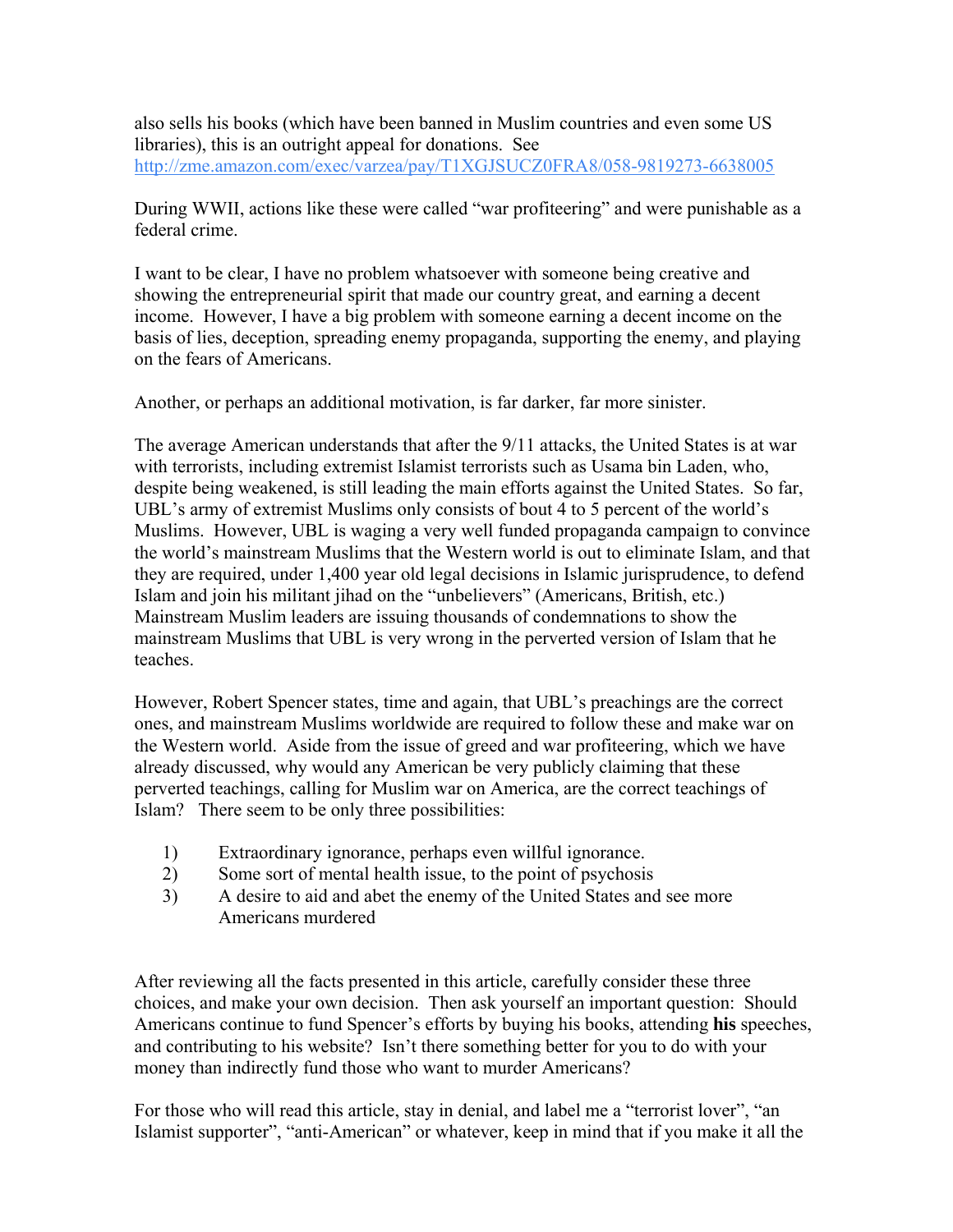way to the end of this article, and consider the evidence presented with an open mind, you will see that Robert Spencer deserves to be exposed and condemned, as do all who engage in racism, bigotry, hate speech and working against the interests of the United States. Unlike Spencer, I already have done my years in the military, and I have no problems whatsoever with offering a little "9x19" therapy to anyone who is a terrorist. But unlike Spencer, I have no desire to spread enemy propaganda.

### **SOME GOVERNMENT PLANS THAT COULD INTERFERE WITH SPENCER:**

### From **: <http://www.whitehouse.gov/nsc/nsct/2006/sectionV.html>**

*Cyber safehavens.* The Internet provides an inexpensive, anonymous, geographically unbounded, and largely unregulated virtual haven for terrorists. Our enemies use the Internet to develop and disseminate propaganda, recruit new members, raise and transfer funds, train members on weapons use and tactics, and plan operations. Terrorist organizations can use virtual safehavens based anywhere in the world, regardless of where their members or operatives are located. Use of the Internet, however, creates opportunities for us to exploit. To counter terrorist use of the Internet as a virtual sanctuary, we will discredit terrorist propaganda by promoting truthful and peaceful messages. We will seek ultimately to deny the Internet to the terrorists as an effective safehaven for their propaganda, proselytizing, recruitment, fund-raising, training, and operational planning.

### **<http://www.wired.com/techbiz/media/news/2002/11/56294>**

The Council of Europe has adopted a measure that would criminalize Internet hate speech, including hyperlinks to pages that contain offensive content.

The [provision](http://www.coe.int/T/E/Communication_and_Research/Press/Events/3.-Committee_of_ministers_Sessions/2002-11_Strasbourg/CP_554.asp#TopOfPage), which was passed by the council's decision-making body (the Committee of Ministers), updates the European [Convention on Cybercrime.](http://conventions.coe.int/Treaty/EN/CadreListeTraites.htm)

Specifically, the amendment bans "any written material, any image or any other representation of ideas or theories, which advocates, promotes or incites hatred, discrimination or violence, against any individual or group of individuals, based on race, colour, descent or national or ethnic origin, as well as religion if used as pretext for any of these factors." (also: [http://www.ncjrs.gov/App/Publications/abstract.aspx?ID=201401\)](http://www.ncjrs.gov/App/Publications/abstract.aspx?ID=201401)

Landmark cases include -

**Zundel** - the 2002 [ruling](http://www.chrt-tcdp.gc.ca/decisions/docs/citron-e.htm) by the Canadian Human Rights Tribunal under the Canadian Human Rights Act that the Holocaust denial site hosted in the US but maintained in Canada by Ernst Zundel is unlawful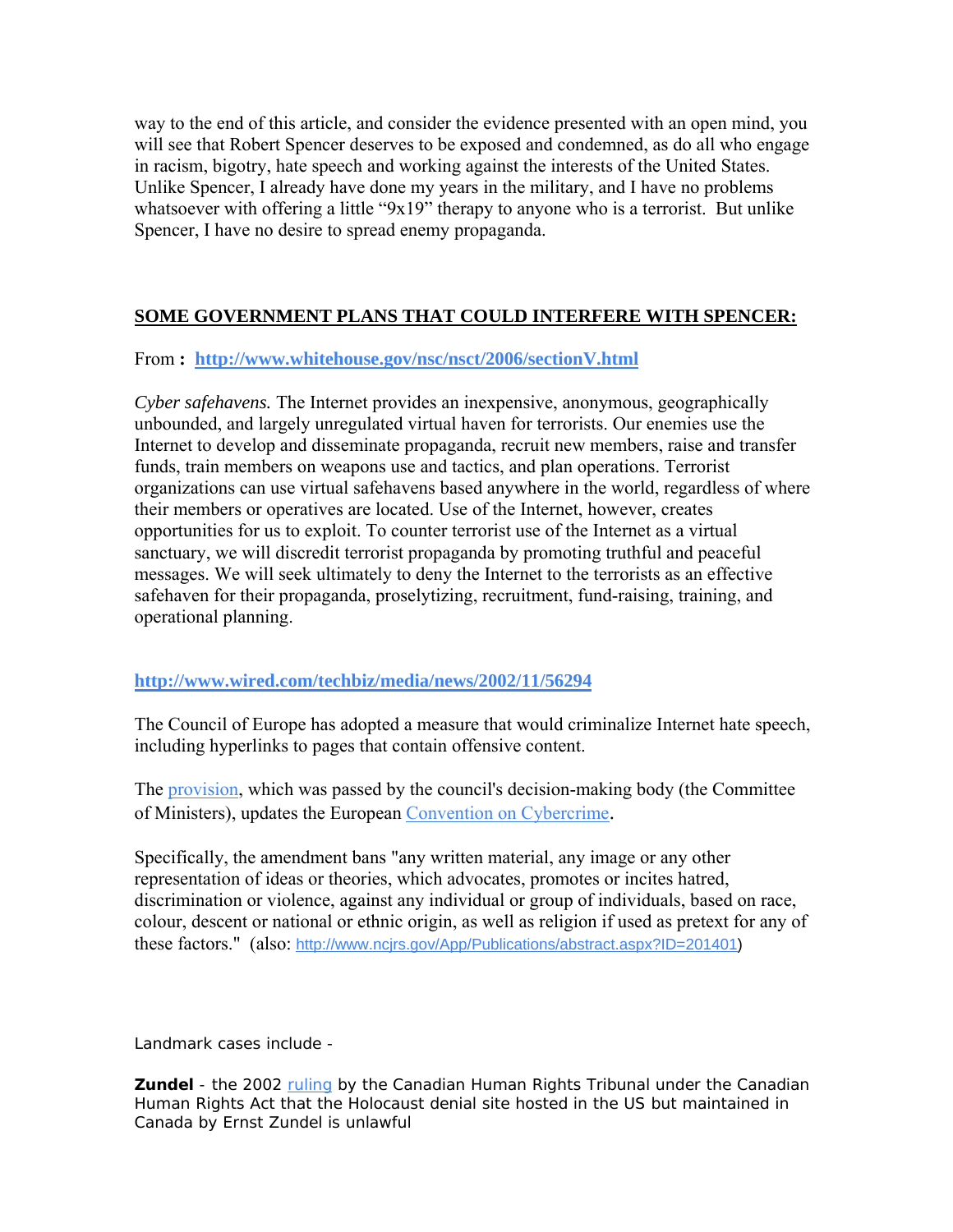**Toben** - the 2000 ruling by the Australian Human Rights & Equal Opportunity Commission that Frederick Toben breached the Racial Discrimination Act and should [remove](http://www.hreoc.gov.au/media_releases/2000/00_33.html) Holocaust denial content from his site

**Yahoo France** - action by anti-racist groups under French vilification law against Yahoo and French ISPs for alleged "complicity in making available" Nazi propaganda from US sites such as **Front14** and enabling online auctions of Nazi memorabilia.

In addition to the Penfold paper noted above Yaman Akdeniz's *Case Analysis of the League Against Racism & Antisemitism (LICRA), French Union of Jewish Students, v Yahoo! Inc. (USA), Yahoo France* [\(PDF\)](http://www.cyber-rights.org/documents/yahoo_ya.pdf), Joel Reidenberg's 2001 *The Yahoo Case & the International Democratization of the Internet* ([here](http://papers.ssrn.com/sol3/papers.cfm?abstract_id=267148)), Benoît Frydman & Isabelle Rorive's 2002 [keynote](http://pcmlp.socleg.ox.ac.uk/YahooConference/) *Fighting Nazi and Anti-Semitic Material on the Internet: the Yahoo! Case & its Global Implications* and the snappy '*[iBrief](http://www.law.duke.edu/journals/dltr/articles/2001dltr0012.html)'* on the *Duke University Law Journal* site offer an introduction.

**Nuremberg Files** - litigation over a stridently anti-abortion [site](http://www.ru486registry.com/atrocity/) that has been seen by some as inciting violence against doctors, health workers and others offering services not the liking of the site's owners. The site operator is appealing against a damages ruling of around US\$107 million.

Internet Service Providers and Search engines who are becoming aggressive at enforcing their Terms of Service / Authorized Use Policy to block hate speech sites:

AOL, Earthlink, Google, Google News, Yahoo, SBC Global, AT&T, Prodigy, American Airlines, The US Navy, The US Marines, Navy Cyber Defense Operations Command, Navy Marine Corps Internet, MySpace.

**I'll leave you with a legal definition to ponder, and then the Appendix:** 

**From the US Constitution,<http://caselaw.lp.findlaw.com/data/constitution/article03/>** 

#### **U.S. Constitution: Article III**

Article. III. **[ [Annotations](http://caselaw.lp.findlaw.com/data/constitution/article03/article3/) ]** 

#### **Section 3.**

Treason against the United States, shall consist only in levying War against them, or in adhering to their Enemies, giving them Aid and Comfort. No Person shall be convicted of Treason unless on the Testimony of two Witnesses to the same overt Act, or on Confession in open Court.

The Congress shall have Power to declare the Punishment of Treason, but no Attainder of Treason shall work Corruption of Blood, or Forfeiture except during the Life of the Person attainted.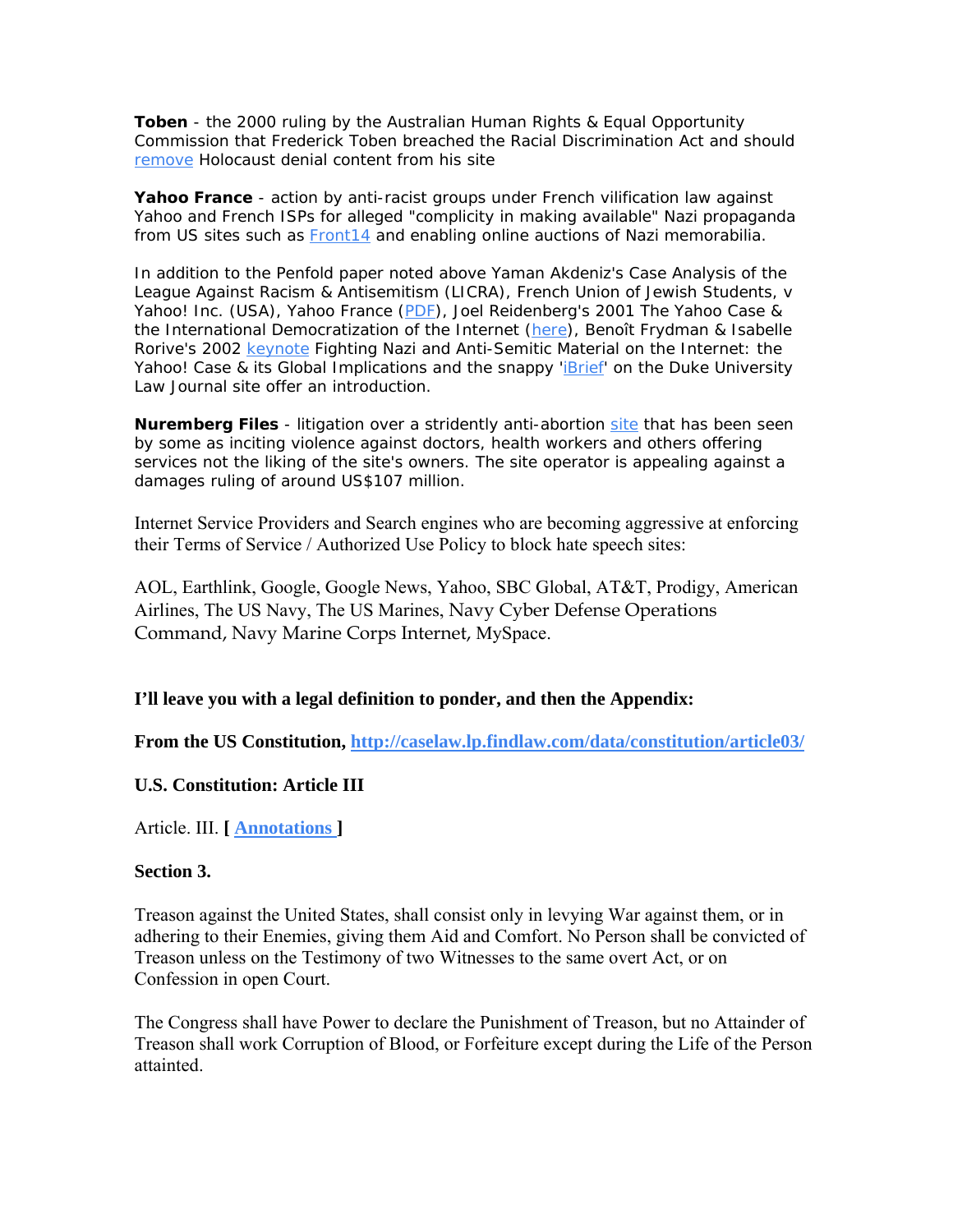# **APPENDIX (definitions & statutes):**

*- First, Logical Fallacy definitions, then general definitions -* 

# **LOGICAL FALLACIES INFORMATION:**

**<http://www.nizkor.org/features/fallacies/appeal-to-fear.html>** 

Fallacy: Appeal to Fear

Also Known as: Scare Tactics, Appeal to Force, Ad Baculum

### **Description of Appeal to Fear**

The Appeal to Fear is a fallacy with the following pattern:

- **1. Y is presented (a claim that is intended to produce fear).**
- **2. Therefore claim X is true (a claim that is generally, but need not be, related to Y in some manner).**

This line of "reasoning" is fallacious because creating fear in people does not constitute evidence for a claim.

**<http://www.nizkor.org/features/fallacies/biased-sample.html>** 

### **Description of Biased Sample**

This fallacy is committed when a person draws a conclusion about a population based on a sample that is biased or prejudiced in some manner. It has the following form:

- **1. Sample S, which is biased, is taken from population P.**
- **2. Conclusion C is drawn about Population P based on S.**

The person committing the fallacy is misusing the following type of reasoning, which is known variously as Inductive Generalization, Generalization, and Statistical Generalization:

- **1. X% of all observed A's are B''s.**
- **2. Therefore X% of all A's are Bs.**

The fallacy is committed when the sample of A's is likely to be biased in some manner. A sample is biased or loaded when the method used to take the sample is likely to result in a sample that does not adequately represent the population from which it is drawn.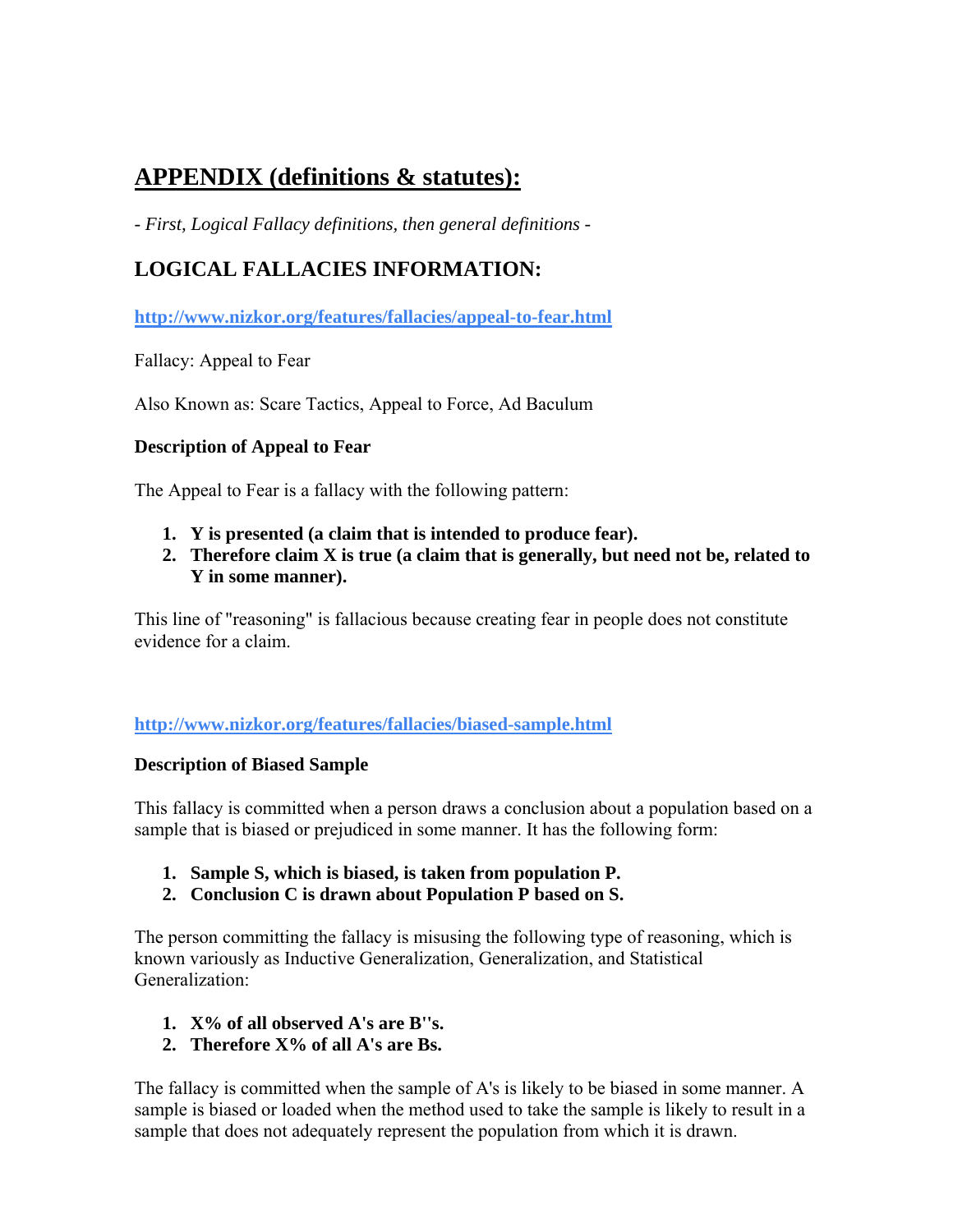### **<http://www.nizkor.org/features/fallacies/false-dilemma.html>**

### **Description of False Dilemma**

A False Dilemma is a fallacy in which a person uses the following pattern of "reasoning":

- **1. Either claim X is true or claim Y is true (when X and Y could both be false).**
- **2. Claim Y is false.**
- **3. Therefore claim X is true.**

This line of "reasoning" is fallacious because if both claims could be false, then it cannot be inferred that one is true because the other is false.

Example: Spencer claims that Muslims must obey the 1,200 year old jurists and make war to take over the world, or else they are not true Muslims and will be killed for their apostasy.

**<http://www.nizkor.org/features/fallacies/guilt-by-association.html>**

### **Description of Guilt By Association**

Guilt by Association is a fallacy in which a person rejects a claim simply because it is pointed out that people she dislikes accept the claim. This sort of "reasoning" has the following form:

**1. It is pointed out that people person A does not like accept claim P.** 

### **2. Therefore P is false**

It is clear that sort of "reasoning" is fallacious. For example the following is obviously a case of poor "reasoning": "You think that 1+1=2. But, Adolf Hitler, Charles Manson, Joseph Stalin, and Ted Bundy all believed that 1+1=2. So, you shouldn't believe it."

Example: Spencer rejects an overwhelming number of Muslim leaders who condemn terrorism simply because Muslims (at least the vast majority) whom he condemns (as a class of people and as a religious people) accept the claim.

<http://www.nizkor.org/features/fallacies/questionable-cause.html>

### **Description of Questionable Cause**

This fallacy has the following general form: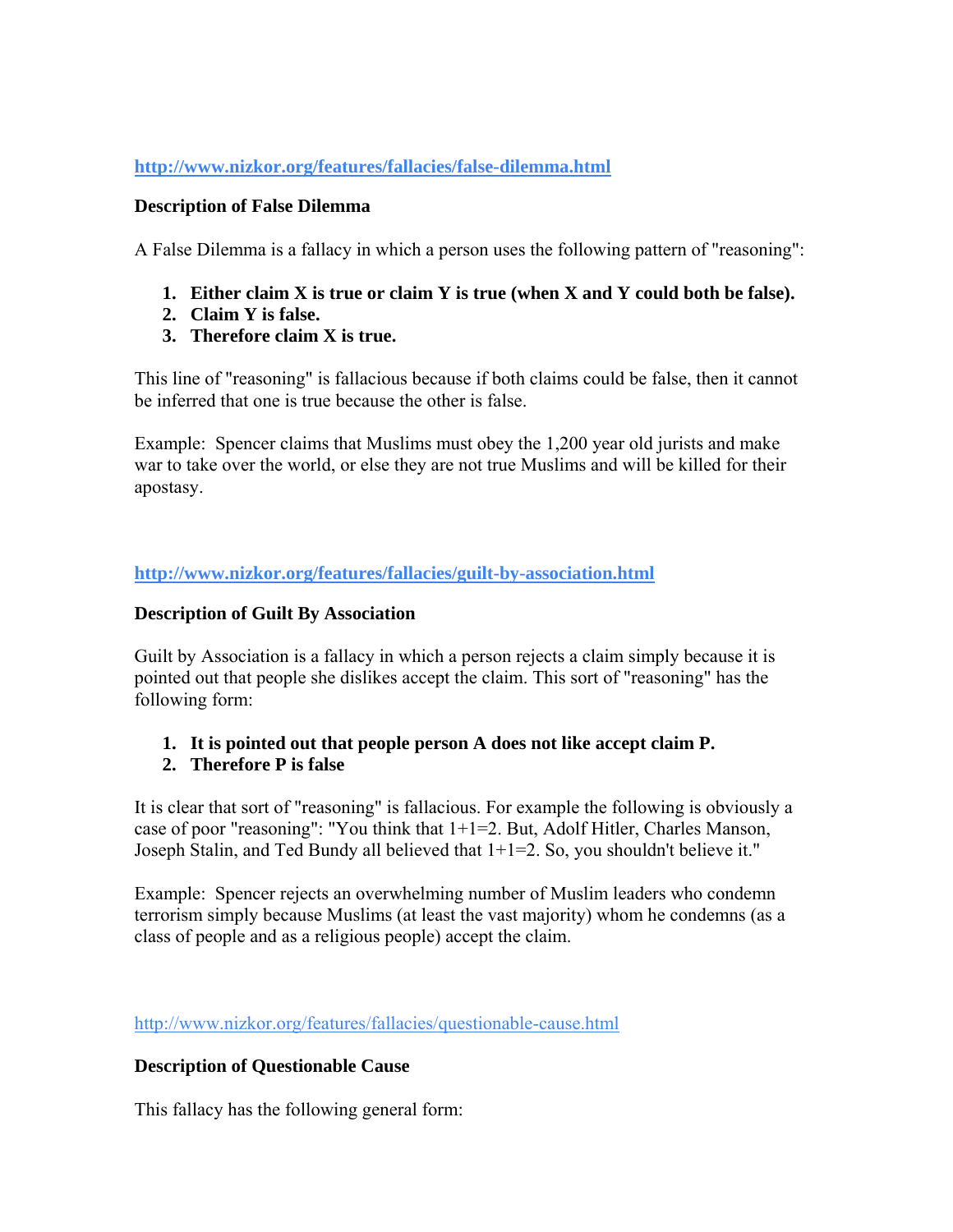- 1. A and B are associated on a regular basis.
- 2. Therefore A is the cause of B.

**The general idea behind this fallacy is that it is an error in reasoning to conclude that one thing causes another simply because the two are associated on a regular basis. More formally, this fallacy is committed when it is concluded that A is the cause of B simply because they are associated on a regular basis. The error being made is that a causal conclusion is being drawn from inadequate evidence.** 

Example: The media frequently mentions "Islamic" or "Islamist" or "Muslim" with news about terrorism, so Spencer assumes (incorrectly) that Islam is the cause of all terrorism.

### <http://www.nizkor.org/features/fallacies/misleading-vividness.html>

### Description of Misleading Vividness

Misleading Vividness is a fallacy in which a very small number of particularly dramatic events are taken to outweigh a significant amount of statistical evidence. This sort of "reasoning" has the following form:

- **1. Dramatic or vivid event X occurs (and is not in accord with the majority of the statistical evidence) .**
- **2. Therefore events of type X are likely to occur.**

This sort of "reasoning" is fallacious because the mere fact that an event is particularly vivid or dramatic does not make the event more likely to occur, especially in the face of significant statistical evidence.

Example: Spencer claims that all Muslims are out to attack anyone who is not Islamic, despite the fact that a very, very small percentage of worldwide Muslims are extremist terrorists, and the fact that the vast, overwhelming majority of Muslims condemn terrorism.

<http://www.nizkor.org/features/fallacies/straw-man.html>

### Description of Straw Man

The Straw Man fallacy is committed when a person simply ignores a person's actual position and substitutes a distorted, exaggerated or misrepresented version of that position. This sort of "reasoning" has the following pattern:

- **1. Person A has position X.**
- **2. Person B presents position Y (which is a distorted version of X).**
- **3. Person B attacks position Y.**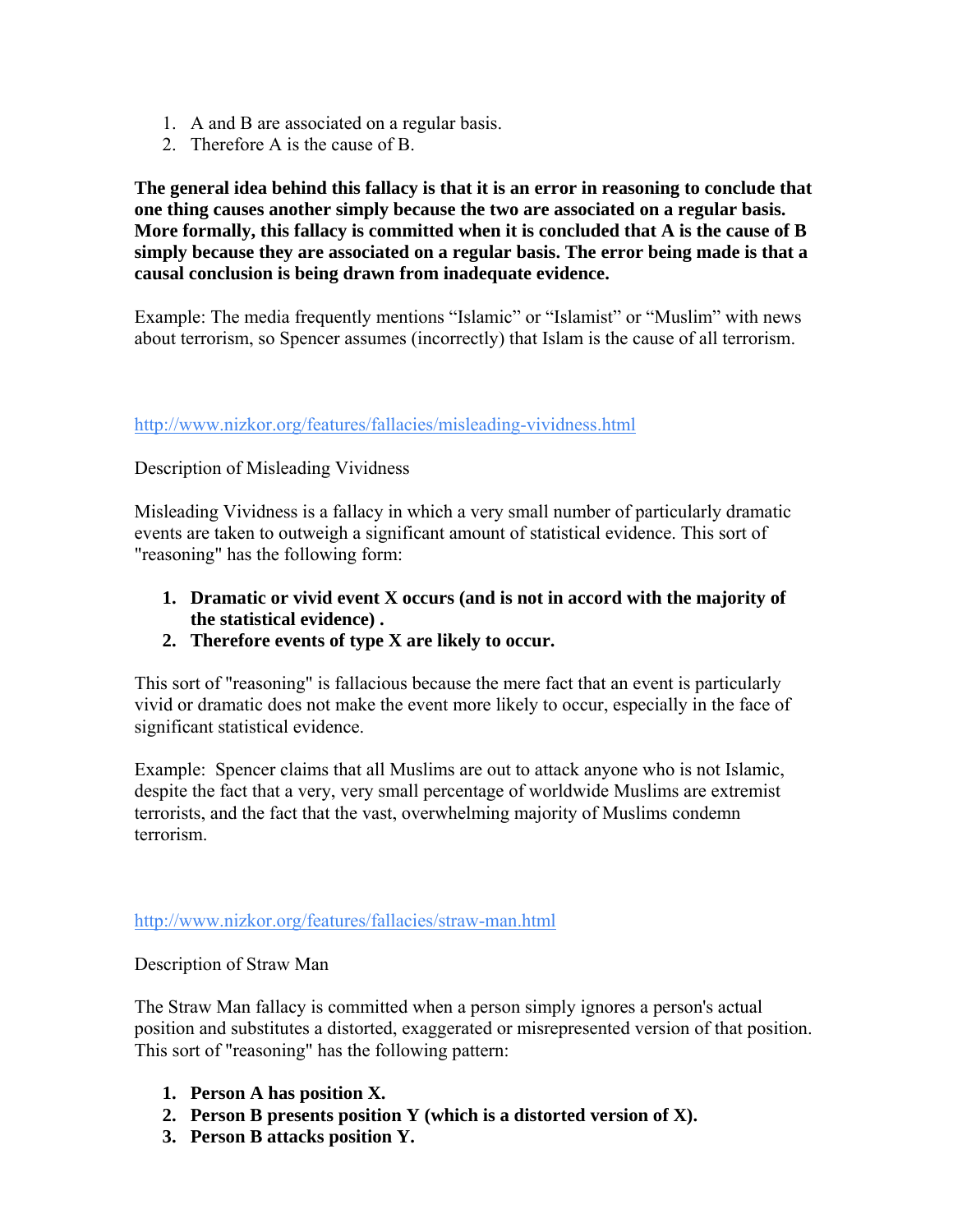### **4. Therefore X is false/incorrect/flawed.**

This sort of "reasoning" is fallacious because attacking a distorted version of a position simply does not constitute an attack on the position itself.

Example: Spencer is presented with an overwhelming number of condemnations of terrorism from current Muslim leaders, worldwide. In response, he uses a Strawman argument that Muslim jurists from 1,200 years ago said something else.

### <http://www.nizkor.org/features/fallacies/ad-hominem.html>

### **Description of Ad Hominem**

Translated from Latin to English, "Ad Hominem" means "against the man" or "against the person."

An Ad Hominem is a general category of fallacies in which a claim or argument is rejected on the basis of some irrelevant fact about the author of or the person presenting the claim or argument. Typically, this fallacy involves two steps. First, an attack against the character of person making the claim, her circumstances, or her actions is made (or the character, circumstances, or actions of the person reporting the claim). Second, this attack is taken to be evidence against the claim or argument the person in question is making (or presenting). This type of "argument" has the following form:

- **1. Person A makes claim X.**
- **2. Person B makes an attack on person A.**
- **3. Therefore A's claim is false.**

Example: Spencer is presented with an overwhelming amount of evidence that a large number of mainstream Muslim leaders condemn terrorism. In response, he uses ad hominems (insults) to try to focus attention on the messenger and distract from the evidence.

<http://www.logicalfallacies.info/redherring.html>

### **Red Herring**

### **Explanation**

The red herring is as much a debate tactic as it is a logical fallacy. It is a fallacy of distraction, and is committed when a listener attempts to divert an arguer from his argument by introducing another topic. This can be one of the most frustrating, and effective, fallacies to observe.

Example: When presented with current Muslim leaders who condemn terrorism, Spencer responds "This 1,200 year old Islamic legal ruling says all non-Muslims must die!"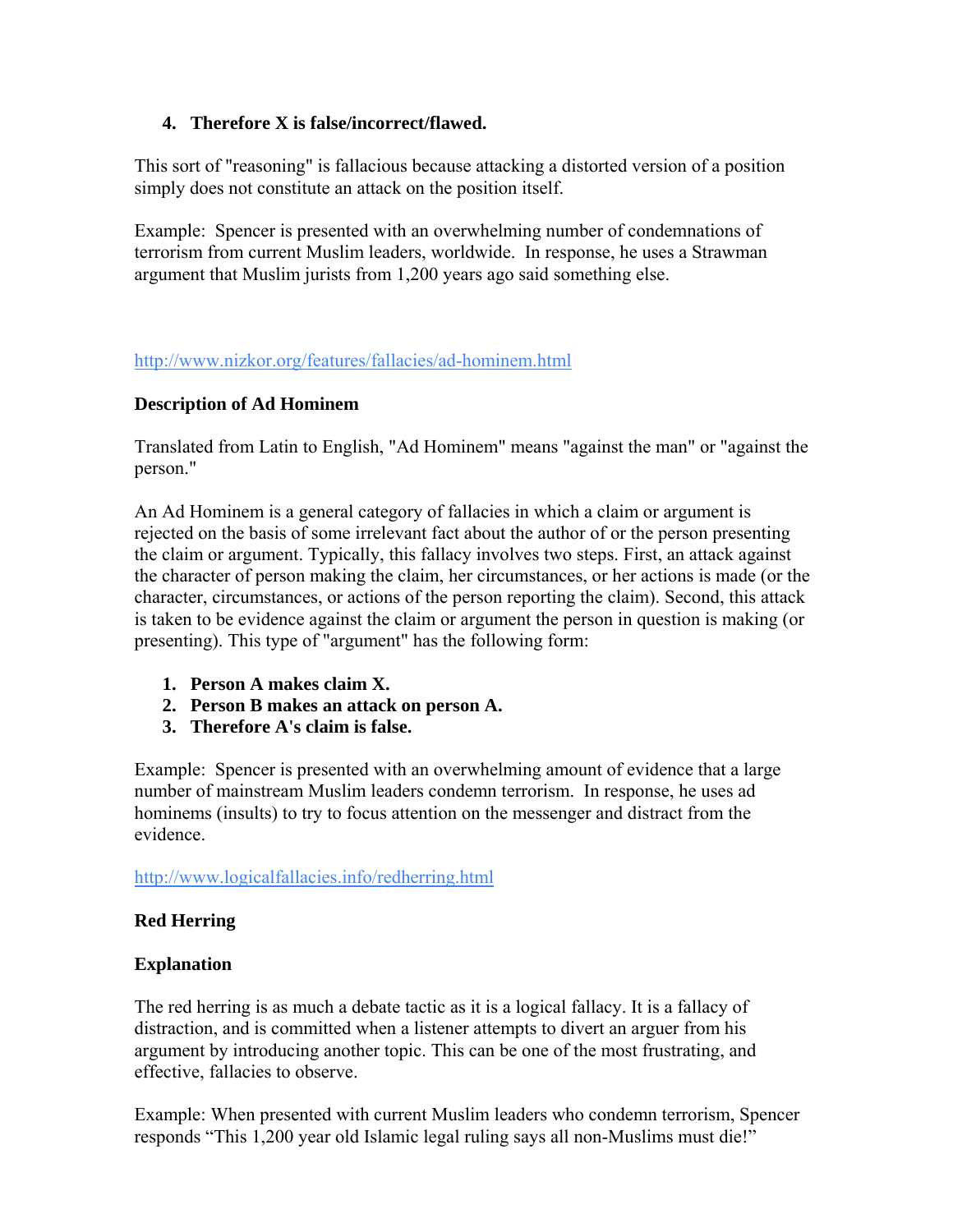### **<http://www.logicalfallacies.info/notruescotsman.html>**

### **'No True Scotsman'**

#### **Explanation**

The no true Scotsman fallacy is a way of reinterpreting evidence in order to prevent the refutation of one's position. Proposed counter-examples to a theory are dismissed as irrelevant solely because they are counter-examples, but purportedly because they are not what the theory is about.

### **Example**

If Angus, a Glaswegian, who puts sugar on his porridge, is proposed as a counter-example to the claim No Scotsman puts sugar on his porridge, the 'No true Scotsman' fallacy would run as follows:

(1) Angus puts sugar on his porridge.

(2) No (true) Scotsman puts sugar on his porridge.

Therefore:

(3) Angus is not a (true) Scotsman.

Therefore:

(4) Angus is not a counter-example to the claim that no Scotsman puts sugar on his porridge.

Example: The vast majority of the world's Muslims reject terrorism and militant jihad.

Spencer: Usama bin Laden and 1,200 year old Muslim jurists say that terrorism and militant jihad must be used.

Spencer: Therefore, Muslims who reject terrorism and militant jihad are not (true) Muslims.

<http://m-w.com/dictionary/non%20sequitur>

#### **non sequitur**

One entry found for **non se[quit](javascript:popWin()ur**. Main Entry: **non sequitur** Pronunciation: 'nän-'se-kw&-t&r *also* -"tur Function: *noun* Etymology: Latin, it does not follow **1 :** an inference that does not follow from the premises; *specifically* **:** a fallacy resulting from a simple conversion of a universal affirmative proposition or from the transposition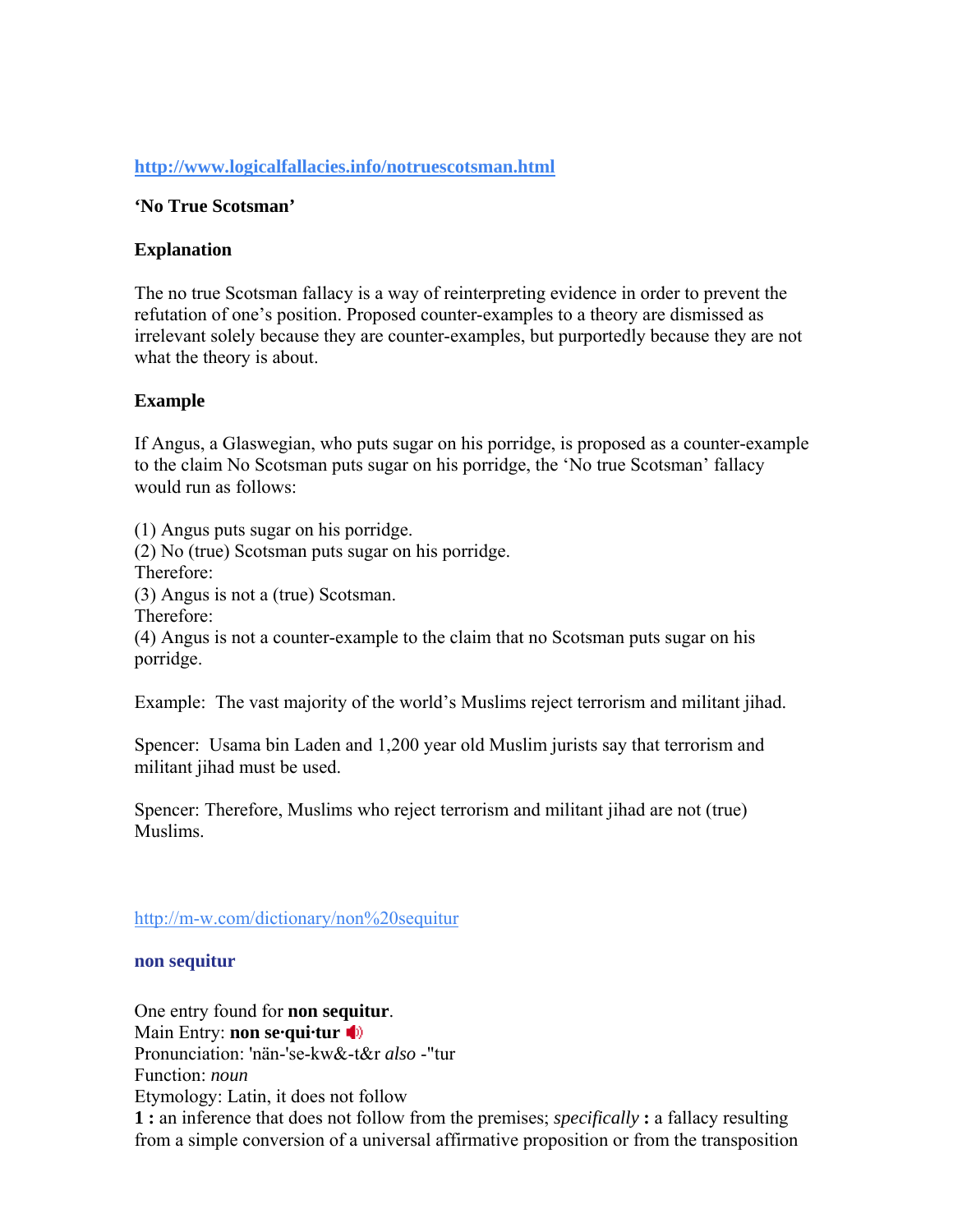of a condition and its consequent **2 :** a statement (as a response) that does not follow logically from or is not clearly related to anything previously said

Example: I explained to Spencer that all forms of terrorism must be identified and dealt with, no matter what the underlying ideology, religion or cause, that terrorism is terrorism, and all of it is wrong, all of it is dangerous, no matter who is involved in it.

Spencer: All doctors should be general practitioners. (Honest to God, he wrote that in an email response to the above.)

# *GENERAL DEFINITIONS:*

### **AIDING AND ABETTING:** Aiding and Abetting**[/Accessory - Findlaw for the Public -](http://criminal.findlaw.com/crimes/a-z/aiding_abetting_accessory.html)**

A criminal charge of aiding and abetting or accessory can usually be brought against anyone who helps in the commission of a crime, though legal distinctions vary by state. A person charged with aiding and abetting or accessory is usually not present when the crime itself is committed, but he or she has knowledge of the crime before or after the fact, and may assist in its commission through advice, actions, or financial support. Depending on the degree of involvement, the offender's participation in the crime may rise to the level of **[conspiracy](http://criminal.findlaw.com/crimes/a-z/conspiracy.html)**. **criminal.findlaw.com** 

## **ALLPORT'S SCALE**

**Allport's Scale** is a measure of the manifestation of prejudice in a society. It is also referred to as **Allport's Scale of Prejudice and Discrimination** or **Allport's Scale of Prejudice**. It was devised by psychologist Gordon Allport in *The Nature of Prejudice* (1954).

## **ANTILOCUTION**

**Antilocution** is a term defined by psychologist Gordon Allport in his book the *Nature of Prejudice*, 1954. Antilocution defines verbal remarks against a person, group or community, which are not addressed directly to the target. Generally referred to as "talking behind someone's back," the impact of this is often overlooked. However because antilocution creates an environment where discrimination is acceptable, it frequently progresses to other more damaging forms of prejudiced behavior. Its use is overshadowed by the more modern term "hate speech" which has almost the same meaning.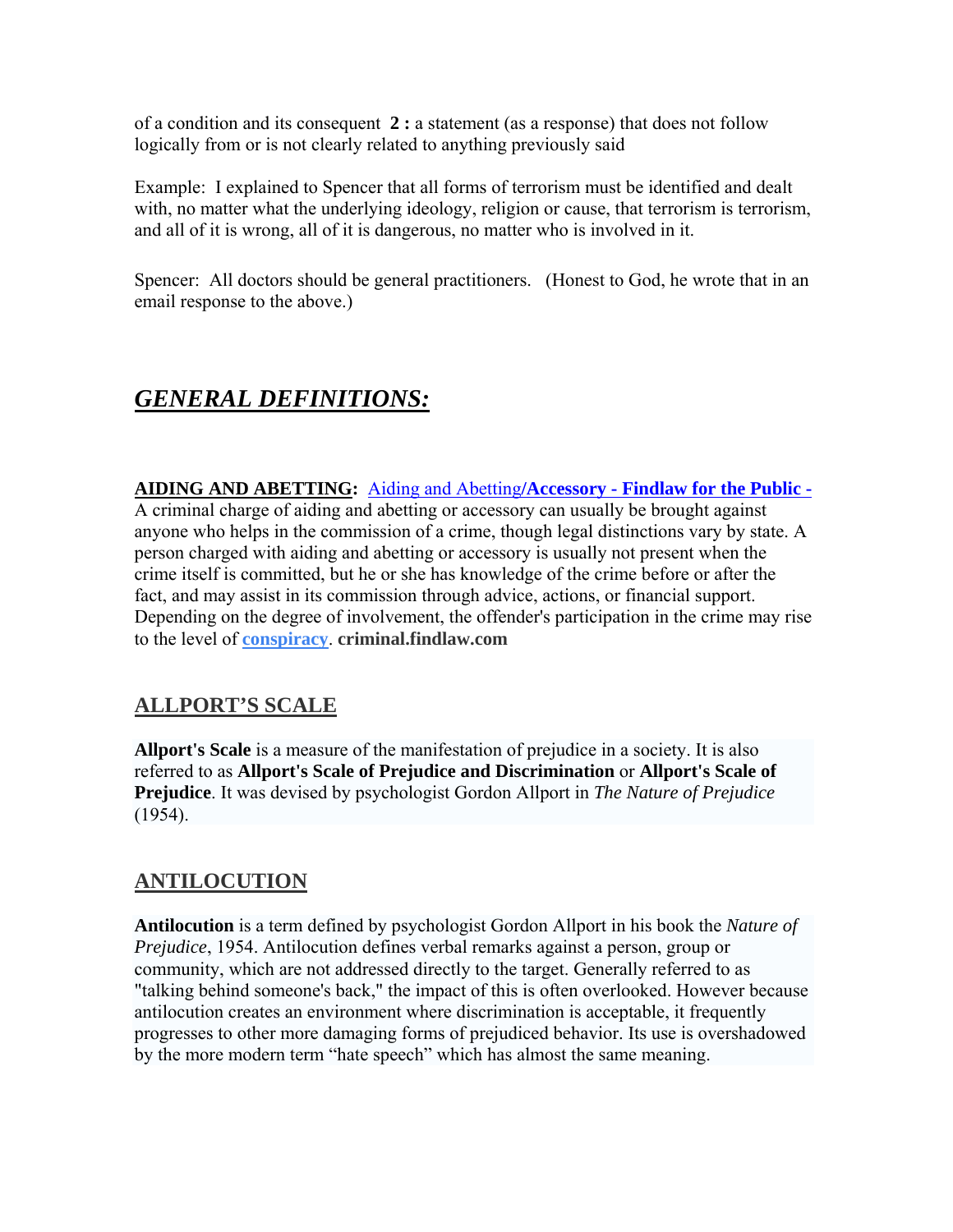**DOMESTIC EXTREMISTS:** Also known as Islamophobes, homophobes, racists, bigots, eco-terrorists, anarchists, neo-Nazis, white separatists, Christian Identity, Armagedonites, domestic terrorists, (also by the individual group names such as listed in the article above.) Persons or groups who claim various ideologies, causes and purposes, all of which target a specific group of people, or a specific government, with hate speech, hate crimes, and violence, sometimes to the point of terrorism. They frequently used twisted, perverted, out of context religious texts as justification for their own agenda, often being afraid that revealing their real agenda would expose them to ridicule. These individuals and groups often violate United States Code Title 18, Section 2331 (5), as follows:

**[http://caselaw.lp.findlaw.com/casecode/uscodes/18/parts/i/chapters/113b/sections/sect](http://caselaw.lp.findlaw.com/casecode/uscodes/18/parts/i/chapters/113b/sections/section_2331.html) [ion\\_2331.html](http://caselaw.lp.findlaw.com/casecode/uscodes/18/parts/i/chapters/113b/sections/section_2331.html)**

(5) the term "domestic terrorism" means activities that -

(A) involve acts dangerous to human life that are a violation

of the criminal laws of the United States or of any State;

(B) appear to be intended -

(i) to intimidate or coerce a civilian population;

(ii) to influence the policy of a government by

intimidation or coercion; or

 (iii) to affect the conduct of a government by mass destruction, assassination, or kidnapping; and

 (C) occur primarily within the territorial jurisdiction of the United States.

**ENEMY PROPAGANDA** is propaganda (as defined under Propaganda below) on behalf of the enemy or spread by the enemy, such as what bin Laden or Spencer spread. Of course, some would define what Spencer spreads as something else. See: Propaganda (below)

Propaganda minister of the Third Reich, Joseph Goebbels, said it in a famous quote that should be recited here in full lest we forget how the enemy thinks:

*'If you tell a lie big enough and keep repeating it, people will eventually come to believe it*.'

**From the White House: <http://www.whitehouse.gov/nsc/nsct/2006/sectionV.html>** 

*Propaganda operations*, which are used by terrorists to justify violent action as well as inspire individuals to support or join the movement. The ability of terrorists to exploit the Internet and 24/7 worldwide media coverage allows them to bolster their prominence as well as feed a steady diet of radical ideology, twisted images, and conspiracy theories to potential recruits in all corners of the globe. Besides a global reach, these technologies allow terrorists to propagate their message quickly, often before an effective counter to terrorist messages can be coordinated and distributed. These are force multipliers for our enemy.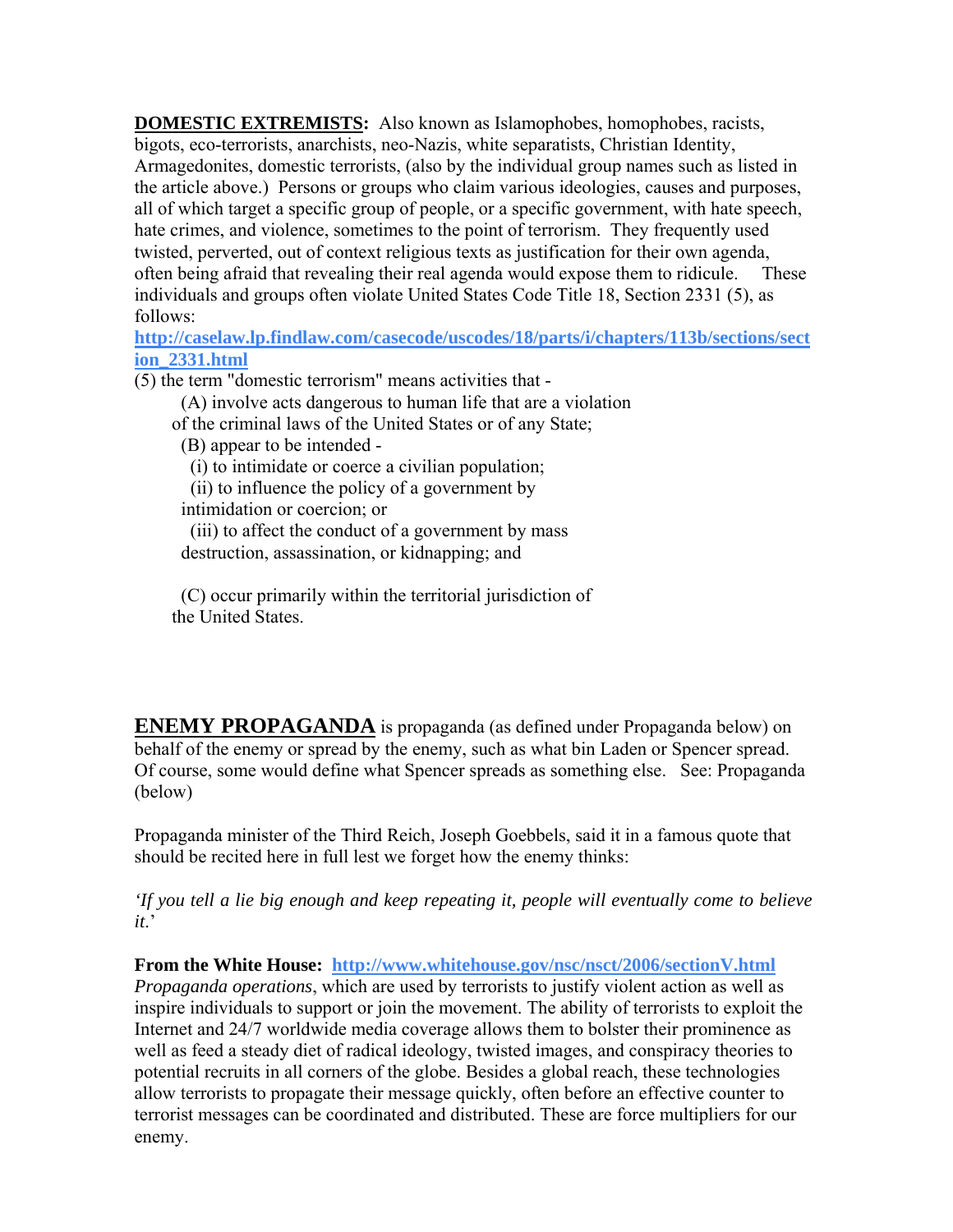### **ETHNIC CLEANSING**: Dictionary.com Unabridged (v 1.1)

ethnic cleansing

–noun the elimination of an unwanted ethnic group or groups from a society, as by genocide or forced emigration.

[Origin: 1985–90]

Dictionary.com Unabridged (v 1.1) Based on the Random House Unabridged Dictionary, © Random House, Inc. 2006. Also see: (most recent examples) WWII Holocaust, Rwanda, Purge of Armenians by the Turks 1915, Jewish Genocide by Ukrainians 1910, Cambodians under Khmer Rouge 1970's, Bosnian Muslims in former Yugoslavia 1990's, Slaughter of Tutsis by Hutus in Rwanda 1994 and the current situation in Darfur.

### **HATE SPEECH**

Hate speech is a term for speech intended to degrade, intimidate, or incite violence or prejudicial action against a person or group of people based on their race, gender, age, ethnicity, nationality, religion, sexual orientation, gender identity, disability, language ability, moral or political views, socioeconomic class, occupation or appearance (such as height, weight, and hair color). The term covers written as well as oral communication and some forms of behaviors in a public setting. It is also sometimes called antilocution and is the first point on Allport's scale which measures prejudice in a society.

**ISLAMIST EXTREMISTS:** Also known as Islamists, Islamic terrorists, Muslim terrorists, (also by the individual group names such as Al Qaeda, HAMAS, Hezbollah, etc.) Persons or groups who claim to be Muslims, and teach, proclaim and believe a version of the Islamic faith that is not consistent with the Qur'an and ahadiths. The version taught, proclaimed and believed by Islamist extremists takes Qur'anic verses out of context, fails to recognize that history has voided certain medieval beliefs held by several religions; they also cite antiquated and sometimes obscure legal rulings from the  $7<sup>th</sup>$  Century as part of their justification for using violence against anyone they target. They frequently used twisted, perverted, out of context religious texts as justification for their own agenda, often being afraid that revealing their real agenda would expose them to ridicule. These individuals and groups often violate United States Code, Section  $2331(1)$ , as follows:

(1) the term "international terrorism" means activities that -

 (A) involve violent acts or acts dangerous to human life that are a violation of the criminal laws of the United States or of any State, or that would be a criminal violation if committed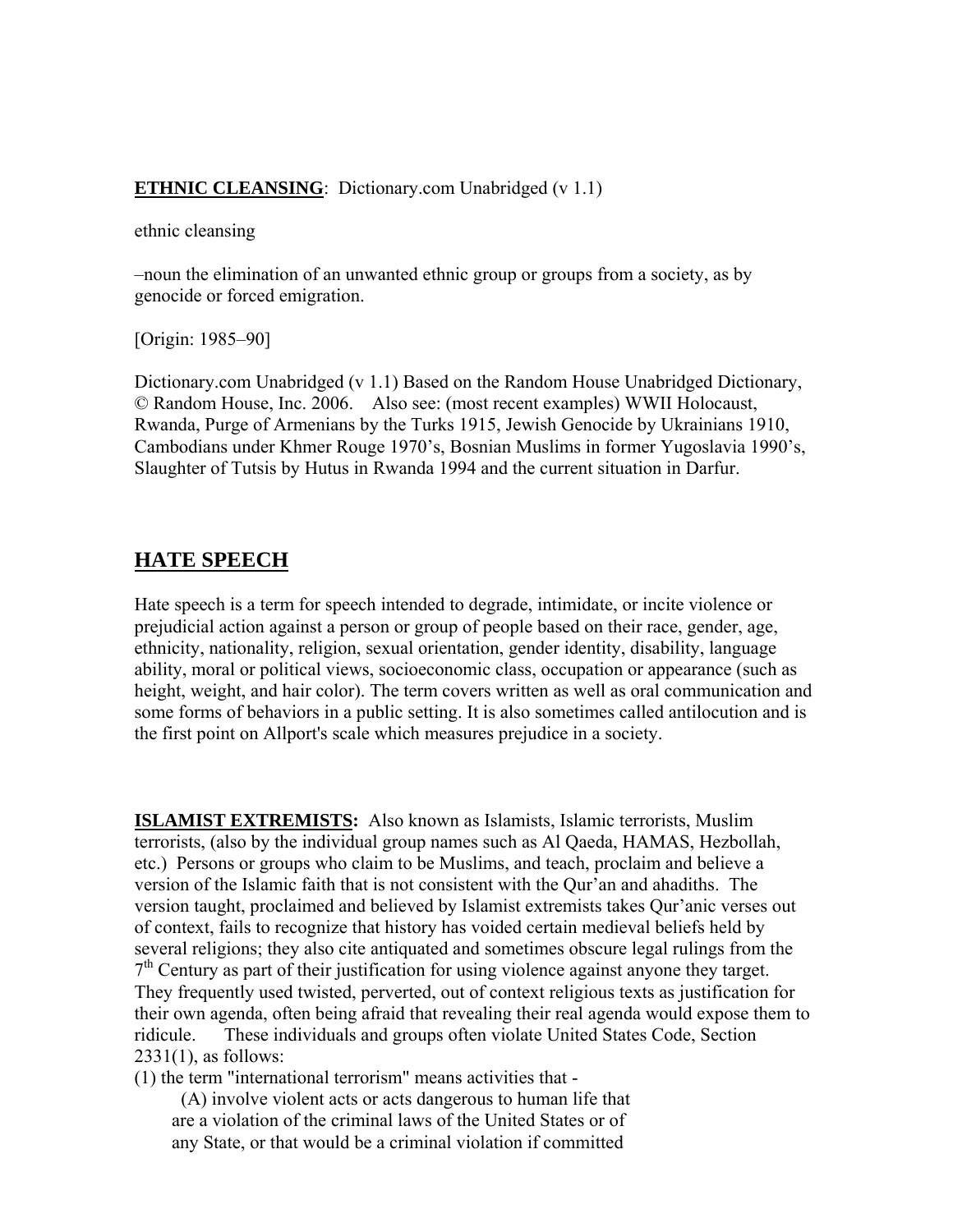within the jurisdiction of the United States or of any State; (B) appear to be intended -

(i) to intimidate or coerce a civilian population;

 (ii) to influence the policy of a government by intimidation or coercion; or

 (iii) to affect the conduct of a government by mass destruction, assassination, or kidnapping; and

 (C) occur primarily outside the territorial jurisdiction of the United States, or transcend national boundaries in terms of the means by which they are accomplished, the persons they appear intended to intimidate or coerce, or the locale in which their perpetrators operate or seek asylum;

**NARCISSISM**: Dictionary.com Unabridged (v 1.1) - Cite This Source

nar·cis·sism / [nahr-suh-siz-em] Pronunciation

–noun 1. inordinate fascination with oneself; excessive self-love; vanity.

2. Psychoanalysis. erotic gratification derived from admiration of one's own physical or mental attributes, being a normal condition at the infantile level of personality development.

Also, nar·cism / [nahr-siz-uhm [Origin: 1815–25; < G Narzissismus. See narcissus, -ism]

*Dictionary.com Unabridged (v 1.1) Based on the Random House Unabridged Dictionary, © Random House, Inc. 2006.*

### **PROPAGANDA** Dictionary.com Unabridged (v 1.1) -

prop·a·gan·da [prop-uh-gan-duh] Pronunciation

–noun 1. information, ideas, or rumors deliberately spread widely to help or harm a person, group, movement, institution, nation, etc.

2. the deliberate spreading of such information, rumors, etc.

3. the particular doctrines or principles propagated by an organization or movement.

4. Roman Catholic Church. a. a committee of cardinals, established in 1622 by Pope

Gregory XV, having supervision over foreign missions and the training of priests for these missions.

b. a school (College of Propaganda) established by Pope Urban VIII for the education of priests for foreign missions.

5. Archaic. an organization or movement for the spreading of propaganda.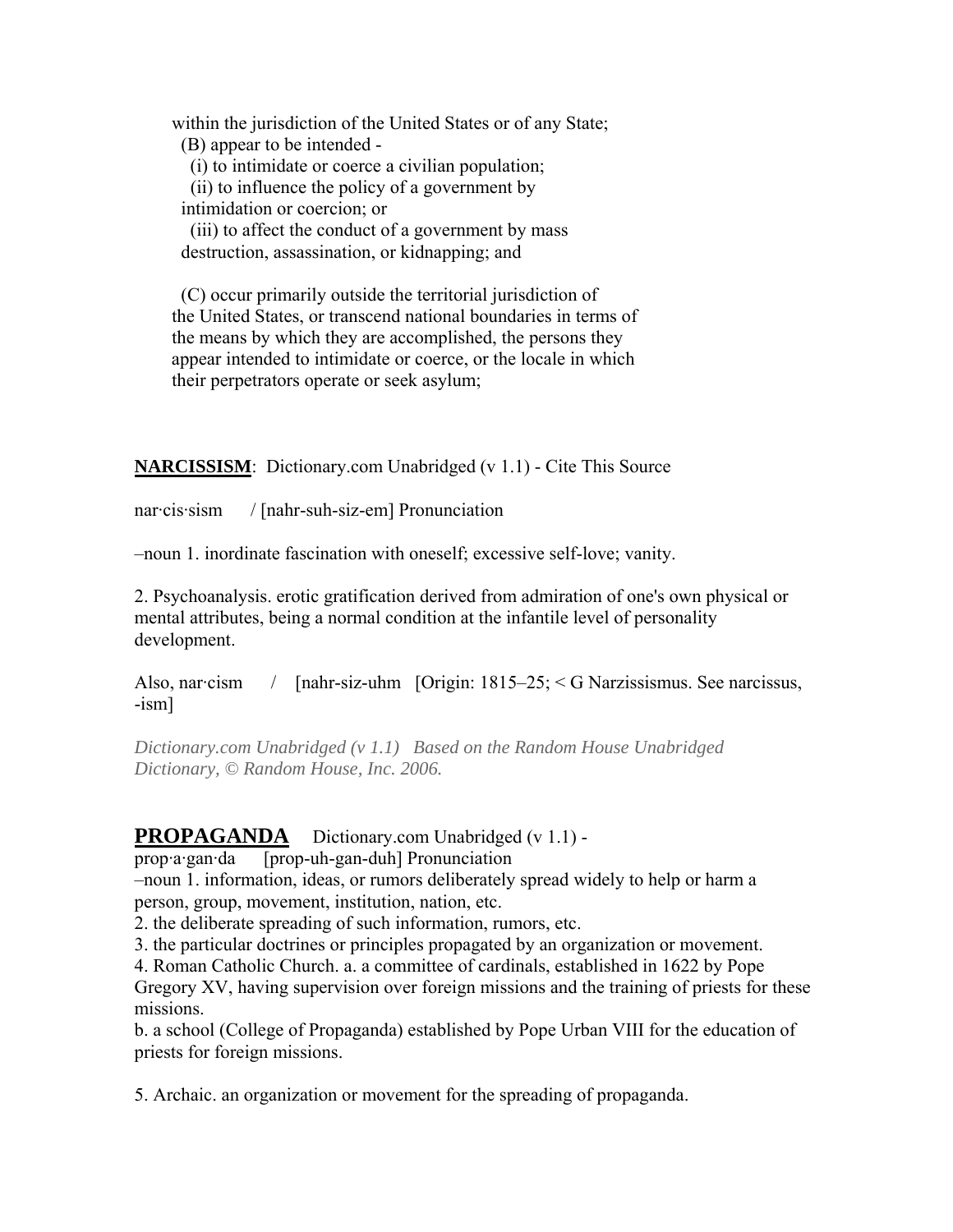[Origin: 1710–20; < NL, short for congregātiō dé propāgandā fidé congregation for propagating the faith; propāgandā, abl. sing. fem. gerundive of propāgāre; see propagate] Dictionary.com Unabridged (v 1.1)

Based on the Random House Unabridged Dictionary, © Random House, Inc. 2006.

**RACIST**: Dictionary.com Unabridged (v 1.1) - Cite This Source

rac·ism / [rey-siz-uhm] –noun 1. a belief or doctrine that inherent differences among the various human races determine cultural or individual achievement, usually involving the idea that one's own race is superior and has the right to rule others.

2. a policy, system of government, etc., based upon or fostering such a doctrine; discrimination.

3. hatred or intolerance of another race or other races.

Based on the Random House Unabridged Dictionary, © Random House, Inc. 2006.

**SURROUND:** American Heritage Dictionary - Cite This Source sur-round (saround') Pronunciation Key tr.v. sur·round·ed, sur·round·ing, sur·rounds

To extend on all sides of simultaneously; encircle.

To enclose or confine on all sides so as to bar escape or outside communication.

The American Heritage® Dictionary of the English Language, Fourth Edition

**TEMPORAL REMOTENESS:** A point in time far away from the present. The opposite of Temporal Proximity. Judges look for temporal proximity in considering case law, that is, they look for the rulings (case law) that are closest in time to the current time. Temporal remoteness would involve looking for rulings that are farthest in time away from current times. News editors use temporal proximity to look for the most current news stories, they do not use temporal remoteness to report on something that happened thousands of years ago in their effort to report on current news.

EXAMPLE: Spencer continually claims that Islamic legal rulings from 1,400 years ago are binding on Muslims today.

**WILLFUL IGNORANCE:** *Willful* ignorance is a bad faith decision to avoid becoming informed about something so as to avoid having to make undesirable decisions that such information might prompt. Rather than being based on low intelligence or missing knowledge, this is the stupidity of closed-mindedness and willful ignorance.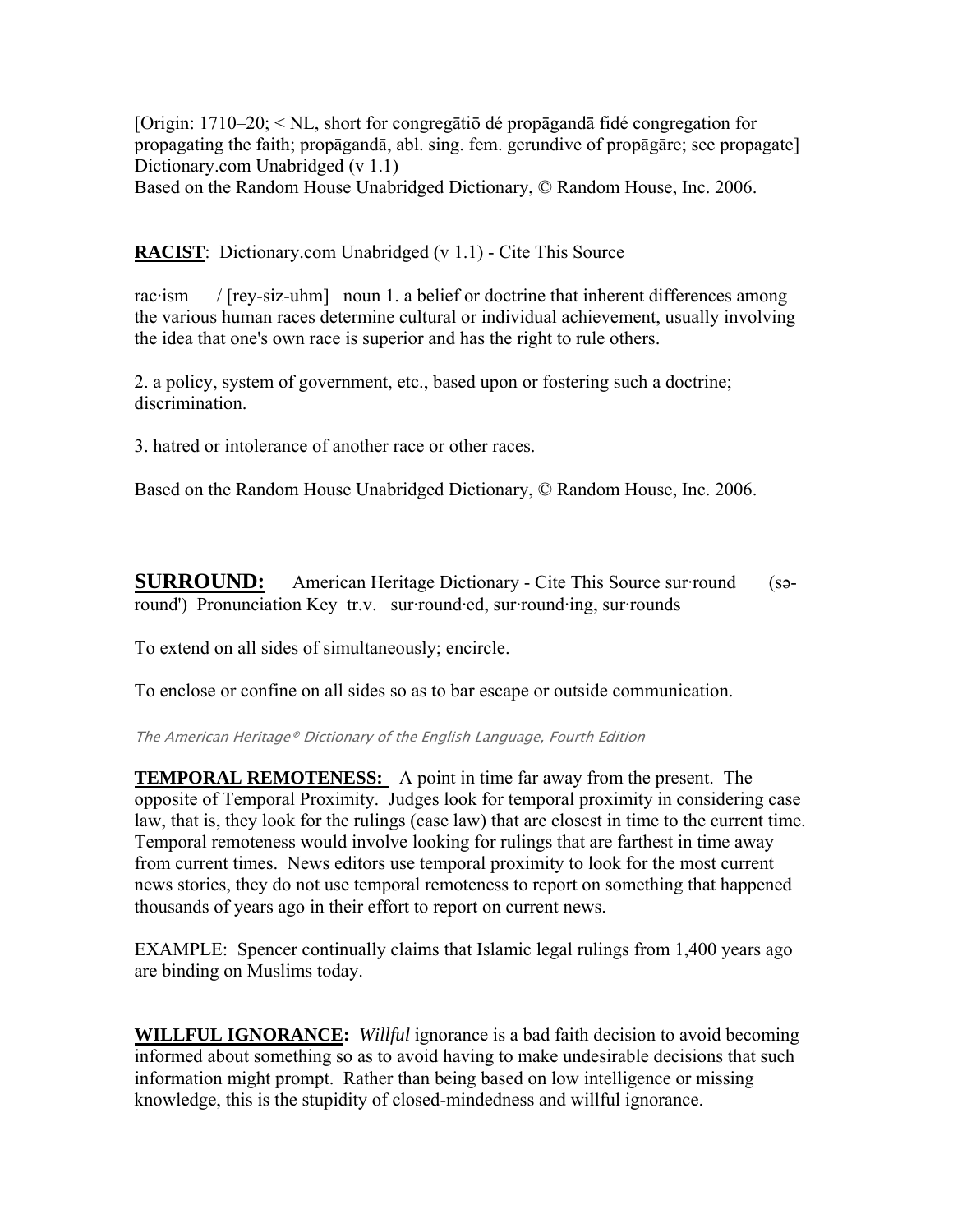# **SECTION THREE – STATUTES:**

(Statutes are laws that have been codified – defined and placed into the law books as part of the legal "code")

### <http://www.usdoj.gov/crt/crim/241fin.htm>

Title 18, U.S.C., Section 241 - Conspiracy Against Rights

This statute makes it unlawful for two or more persons to conspire to injure, oppress, threaten, or intimidate any person of any state, territory or district in the free exercise or enjoyment of any right or privilege secured to him/her by the Constitution or the laws of the United States, (or because of his/her having exercised the same).

It further makes it unlawful for two or more persons to go in disguise on the highway or on the premises of another with the intent to prevent or hinder his/her free exercise or enjoyment of any rights so secured.

Punishment varies from a fine or imprisonment of up to ten years, or both; and if death results, or if such acts include kidnapping or an attempt to kidnap, aggravated sexual abuse or an attempt to commit aggravated sexual abuse, or an attempt to kill, shall be fined under this title or imprisoned for any term of years, or for life, or may be sentenced to death.

### [http://www.firstfreedom.gov/ff\\_biascrimes.html](http://www.firstfreedom.gov/ff_biascrimes.html)

There is perhaps no religious right as basic as the right to gather for worship or simply walk down the street without fear of being attacked because of one's faith. The Civil Rights Division's Criminal Section, in conjunction with U.S. Attorney's Offices around the country, prosecutes violations of criminal civil rights statutes. In the area of religionbased bias crimes against individuals, these include 18 U.S.C. § 241 (conspiracy to deprive a person of his or her civil rights), 18 U.S.C. § 245 (criminal interference with federally protected activities), and 42 U.S.C. § 3631 (criminal interference with housing rights).

## [US CODE: Title 18,2388. Activities affecting armed forces during war](http://www.law.cornell.edu/uscode/html/uscode18/usc_sec_18_00002388----000-.html) TITLE 18 > PART I > CHAPTER 115 > § 2388

§ 2388. Activities affecting armed forces during war